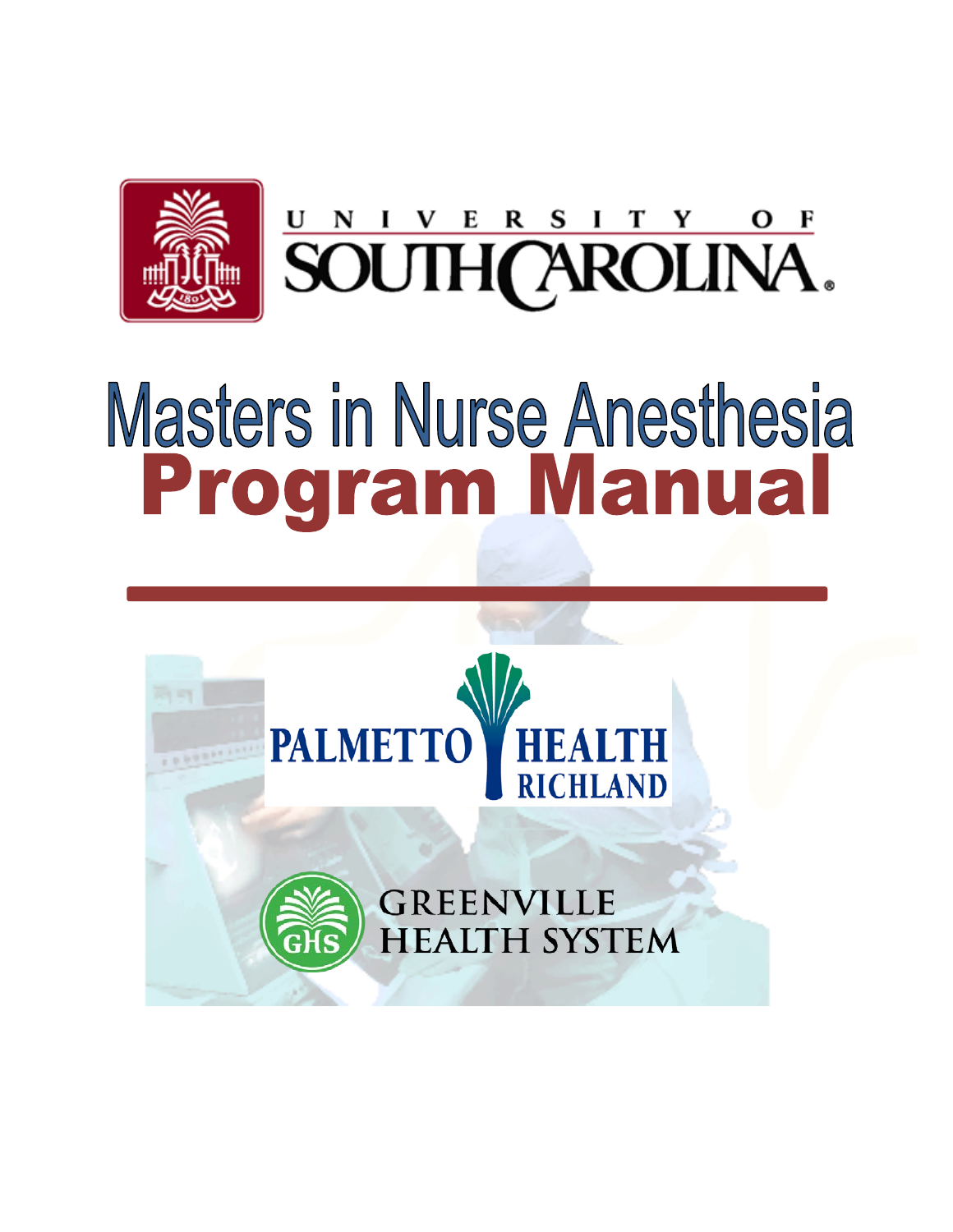# **TABLE OF CONTENTS**

| <b>PURPOSE</b>                    | 2              |
|-----------------------------------|----------------|
| <b>ABOUT THE PROGRAM</b>          | $\overline{2}$ |
| <b>PROGRAM PARTNERS</b>           | 3              |
| PROGRAM ORGANIZATIONAL STRUCTURE  | 6              |
| <b>ACCREDITATION</b>              | $\overline{7}$ |
| <b>ADMISSIONS</b>                 | $\overline{7}$ |
| <b>CURRICULUM</b>                 | 10             |
| <b>ACADEMIC STANDARDS</b>         | 12             |
| TERMINAL OBJECTIVES FOR GRADUATES | 13             |
| <b>CRITERIA FOR GRADUATION</b>    | 14             |
| <b>COST OF ATTENDANCE</b>         | 15             |
| <b>FINANCIAL AID</b>              | 17             |
| <b>PROGRAM FACILITIES</b>         | 17             |
| <b>STUDENT SERVICES</b>           | 23             |
| PROGRAM RESPONSIBILITIES          | 25             |
| <b>STUDENT RESPONSIBILITIES</b>   | 34             |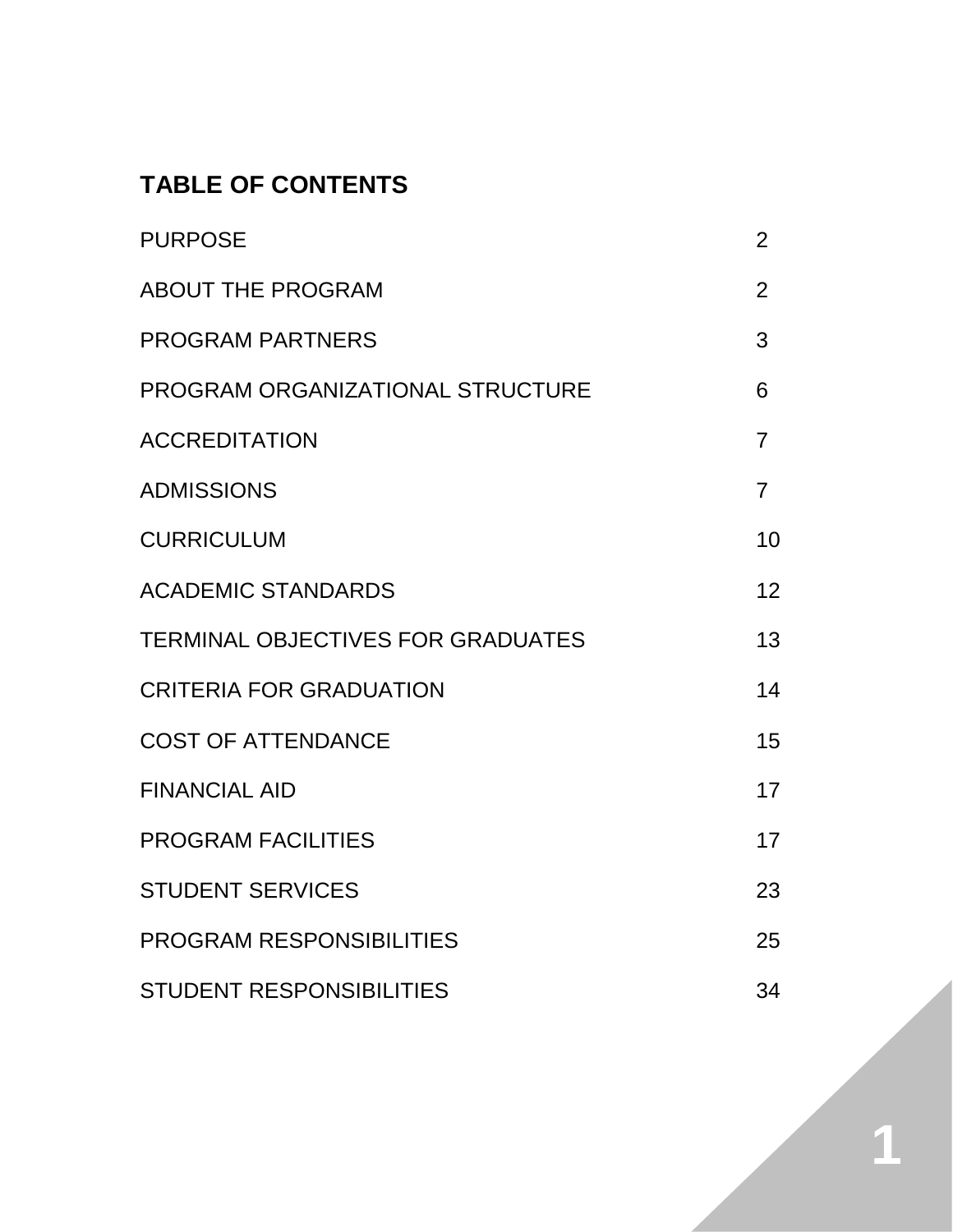# **PURPOSE**

The purpose of this manual is to provide guidance and pertinent information to students and faculty of the USC / PRMH Graduate Program in Nurse Anesthesia. It is used as a component of the basic orientation to the educational program. The program reserves the right to revise statements, policies, curriculum, fees and calendar as necessary. This manual is not a contract. University of South Carolina registration assumes the student's acceptance of all published regulations, including both those which appear in this manual and those in the official university publications: Bulletin for Graduate Studies and the Carolina Community. When two or more regulations contained in university publications appear to be inconsistent, the regulations appearing in the Graduate Studies Bulletin [\(http://bulletin.sc.edu/index.php?catoid=90\)](http://bulletin.sc.edu/index.php?catoid=90) shall pertain.

# **USC/PRMH Graduate Program in Nurse Anesthesia**

The USC/PRMH Graduate Program in Nurse Anesthesia is a collaborative effort of the University of South Carolina School of Medicine, Palmetto Health Richland and Greenville Health System. The Program is housed in the Department of Pharmacology, Physiology, and Neuroscience at the University of South Carolina, School of Medicine and provides basic science education, academic oversight and support, and confers the Master of Nurse Anesthesia degree. The University of South Carolina provides administrative support of the Program, and Palmetto Health Richland serves as the primary clinical training site for Columbia based students. Greenville Health System, with assistance from the School of Medicine Greenville, provides administrative support and serves as primary clinical training site for Greenville based students.

## **PROGRAM HISTORY**

The School of Nurse Anesthesia, at what was originally known as Richland Memorial Hospital, was established by Donald H. Harwood, MD, as an18-month program in March 1969. Over the next several years, it was expanded to a 24-month program. In June of 1993, a cooperative agreement was signed between Richland Memorial Hospital and The University of South Carolina Graduate School and School of Medicine that established a 27 month Masters Degree Program in Biomedical Sciences with an emphasis in Nurse Anesthesia. The official degree title of the program was changed in 1998 to offer a Masters of Nurse Anesthesia Degree.

Richland Memorial Hospital was renamed Palmetto Richland Memorial Hospital in February 1998 when it joined with Baptist Hospital System to form the Palmetto Health Alliance and is now called Palmetto Health Richland.

In October 2009, the program received approval from the Council on Accreditation to offer a portion of the didactic course work via distant education and to provide an additional primary clinical training site at Greenville Hospital System University Medical Center in Greenville, South Carolina. The system changed its name to Greenville Health System in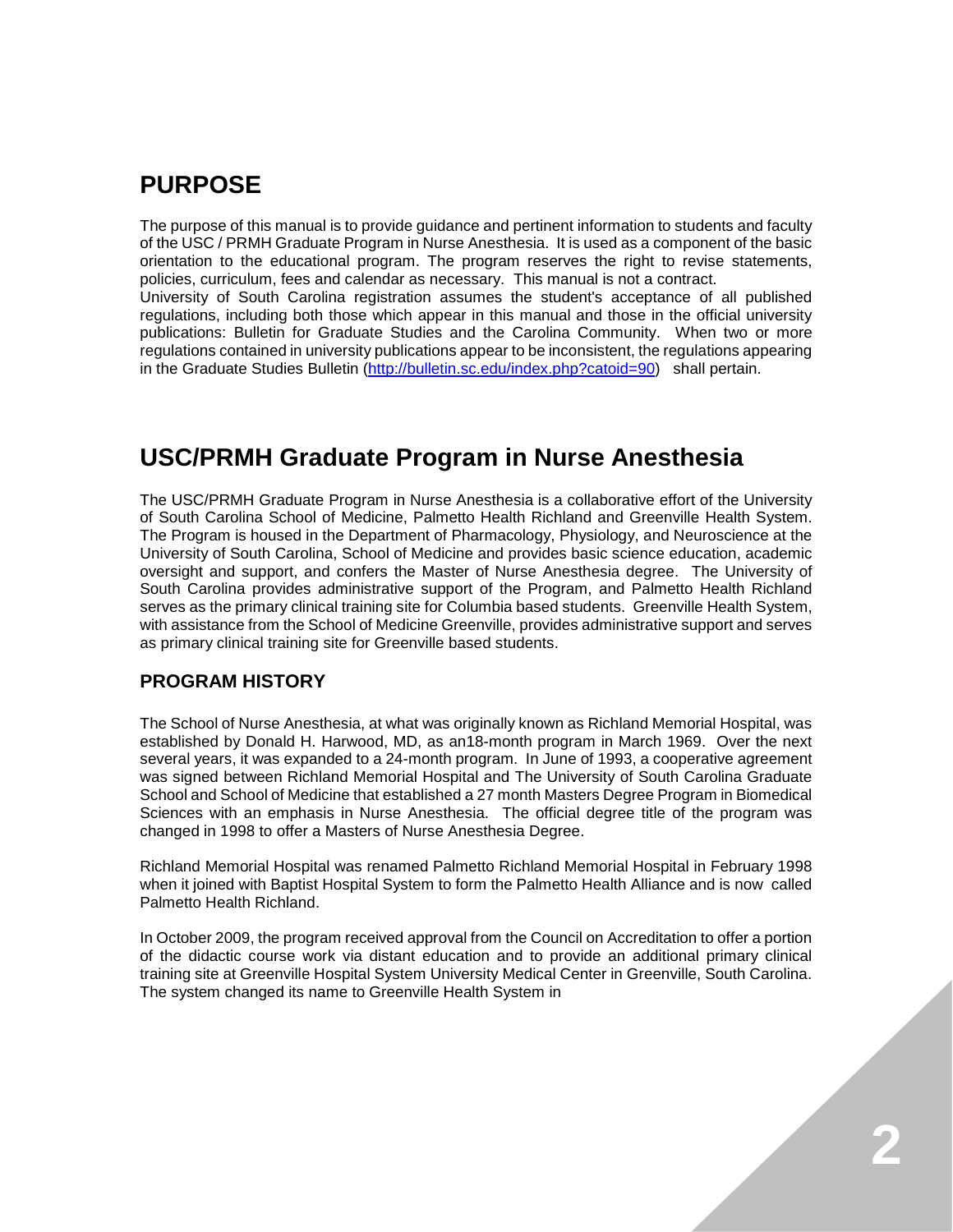## **PROGRAM PHILOSOPHY**

The Graduate Program in Nurse Anesthesia strives to maintain high standards in educating registered nurses in the field of nurse anesthesia by providing the student with a solid foundation of knowledge and clinical skills. The program's purpose is to insure that graduates emerge prepared to certify as nurse anesthetists and to provide high quality, safe anesthesia care in multiple practice settings.

## **PROGRAM GOALS**

The Nurse Anesthesia Program efforts are directed toward accomplishing the following goals:

- 1. To provide education and training in nurse anesthesia that prepares students for professional competency.
- 2. To provide a service to the public by educating competent nurse anesthetists to sustain the nurse anesthesia workforce.
- 3. To integrate basic and clinical sciences to enhance the development of sound judgment and reasoning required for nurse anesthesia practice.
- 4. To instill a desire to pursue an evidence basis for current and future practice.
- 5. To cultivate a commitment to continuing education and professional advocacy.

## **PROGRAM PARTNERS**

## **University of South Carolina School of Medicine**

The mission of the University Of South Carolina School Of Medicine is to improve the health of the people of the state of South Carolina through the development and implementation of programs for medical education, research, and the delivery of health care. School of Medicine programs will be developed in collaboration with affiliated institutions, and allocation of resources will be based upon the physician manpower and health care needs of South Carolina, the effectiveness and efficiency of specific programs, and the accreditation requirements of all appropriate organizations.

**Education -** Medical education and graduate education at all levels are conducted in a highly personal atmosphere, which emphasizes a balance among scientific disciplines, humanistic concerns, and societal needs.

**Research -** Research in the basic biomedical sciences, in the clinical sciences, and in the delivery of health care is pursued for excellence in medical education, for development and application of new knowledge, and for nurturance of intellectual curiosity among faculty and trainees.

**Service -** Faculty service is developed in order to maintain superior clinical skills, to enhance educational programs, to make comprehensive outpatient and inpatient care available to patients, to secure resources necessary to support education and research, and to provide consultation to physicians, other health care professionals, and affiliated health care agencies and institutions.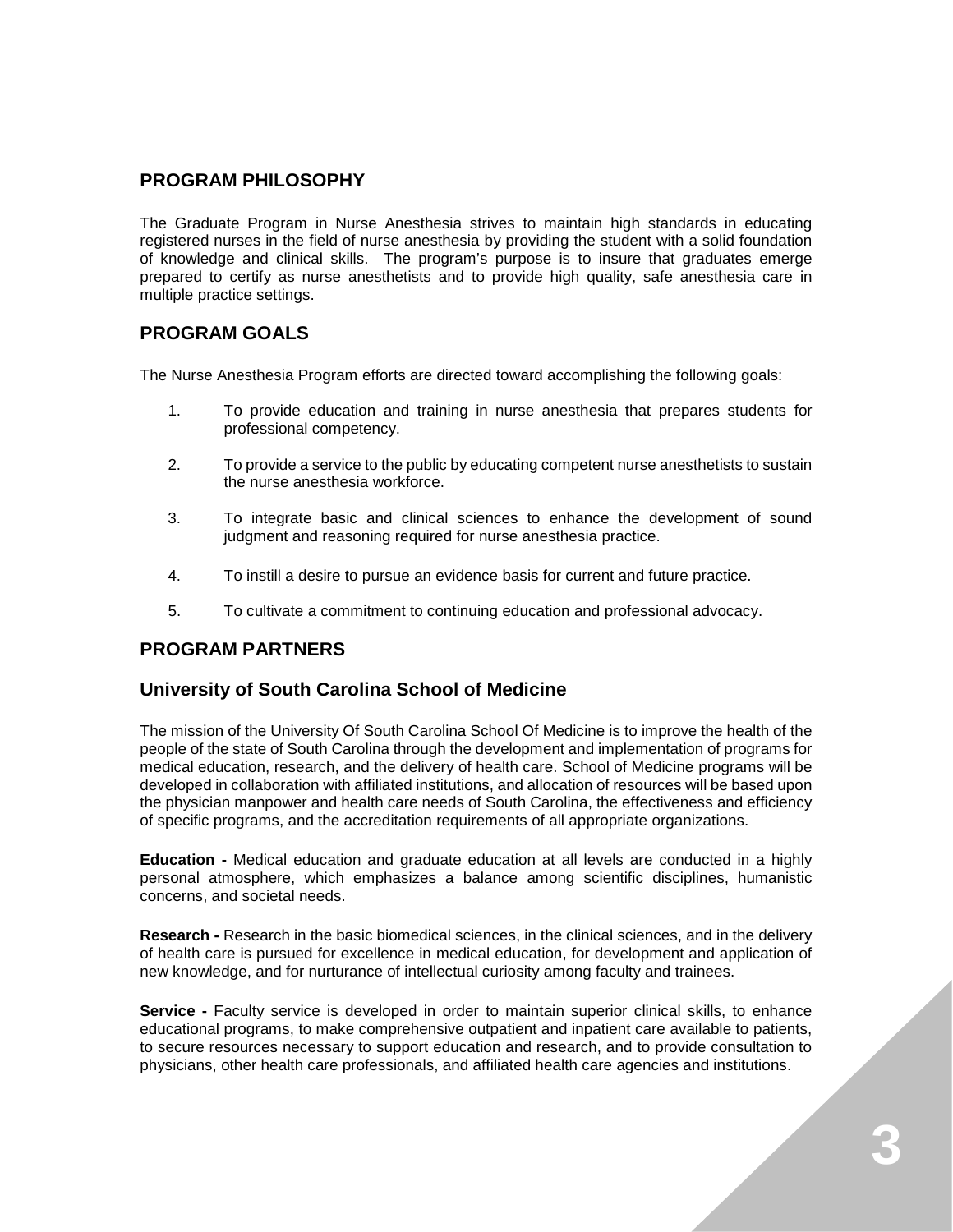## **Palmetto Health Richland**

Palmetto Health Richland serves as the primary clinical training site for Columbia- based students. It is a public, not-for-profit regional community teaching hospital with 649 inpatient beds devoted to medical, surgical, pediatric, cardiac, psychiatric, and obstetric and gynecologic care. The hospital also supports the Level One trauma center for the region, a neonatal intensive care unit, and special care and newborn nursery units, as well as Palmetto Health's South Carolina Cancer Center. Palmetto Health Richland's affiliations with the Dorn Veterans Affairs Medical Center and the William S. Hall Psychiatric Institute support diversified residency training programs in dental education, emergency medicine, family medicine, internal medicine, general surgery, obstetrics<br>and qvnecology, ophthalmology, pediatrics, medicine/pediatrics, general psychiatry, and gynecology, ophthalmology, pediatrics, medicine/pediatrics, general psychiatry, child/adolescent psychiatry and fellowship programs in emergency medicine ultrasound, endocrinology, forensic psychiatry, geriatric psychiatry, geriatrics, pulmonary medicine, sports medicine, and surgical critical care.

In February 1998, Richland Memorial Hospital and Baptist Healthcare System combined their resources and facilities in Columbia to create one integrated health care system, [Palmetto Health,](http://www.palmettohealth.org/body.cfm?id=189&oTopID=11) the largest health care system in South Carolina.

Palmetto Health Richland currently has 8 affiliations for clinical training in the Nurse Anesthesia Program. These include: Moncrief Army Hospital, Lexington Medical Center, Palmetto Health Baptist – Columbia, Anderson Area Medical Center, Bon Secours St. Francis – Greenville, Conway Medical Center, Greenville Health System Oconee Medical Campus, and The Regional Medical Center of Orangeburg. Clinical affiliations and training sites may be added or deleted during any given student's educational experience. Students may be expected to rotate to any or all clinical affiliated sites during the course of the program.

#### **Mission and Vision**

**Palmetto Health Richland** is committed to improving the physical, emotional and spiritual health of all individuals and communities we serve; to providing care with excellence and compassion; and, to working with others who share our fundamental commitment to improving the human condition.

#### **Vision**

To be remembered by each patient as providing the care and compassion we want for our families and ourselves.

At Palmetto Health Richland, quality services for patients and their physicians are relentlessly pursued. Our commitment to community health and wellness guides our services, partnerships and investments. Our health care professionals, employees and volunteers are valued and recognized for their unique contributions, and an environment of trust, integrity, and the highest ethical standards are maintained at all levels.

**Greenville Health System**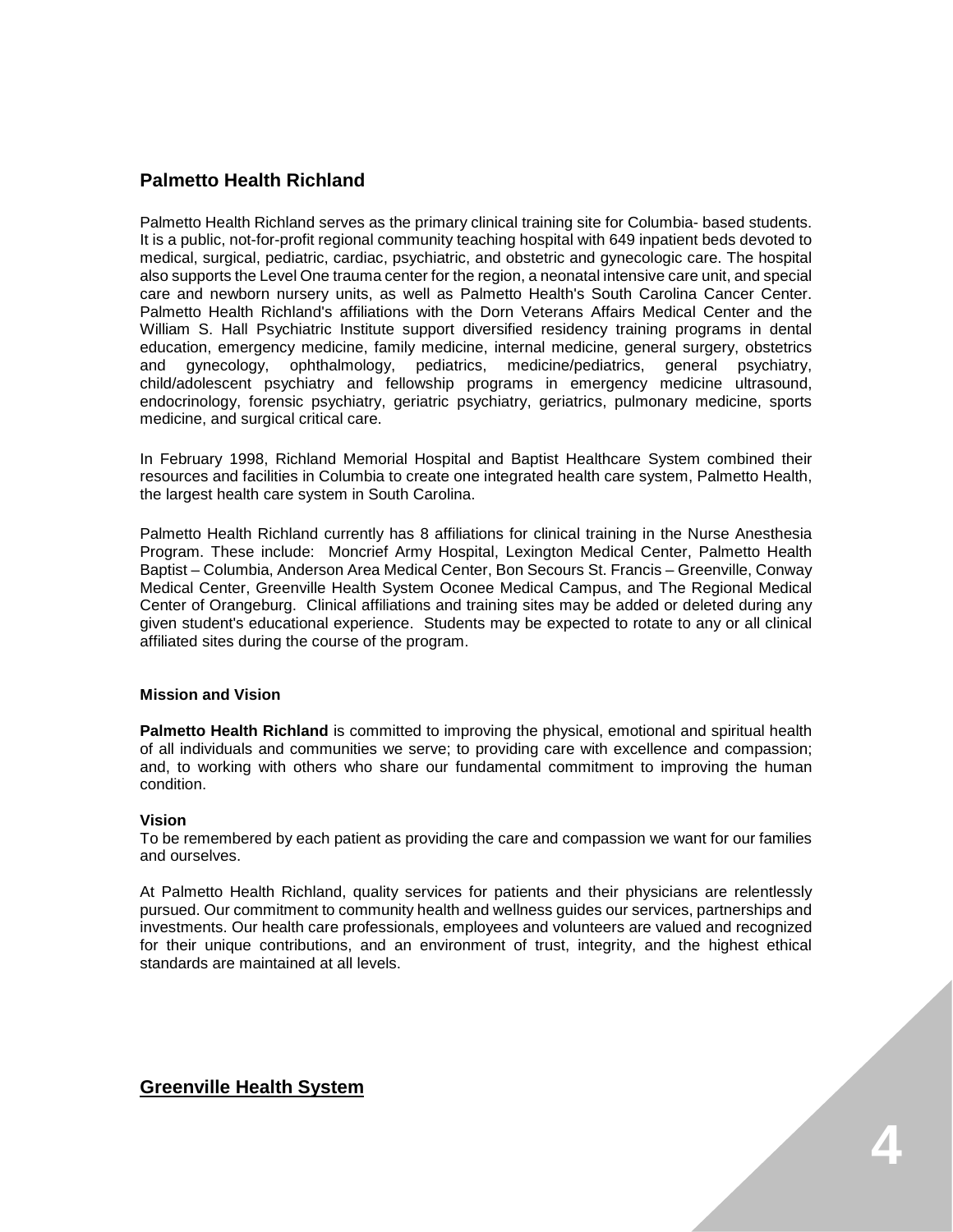Greenville Health System serves as the primary clinical training site for Greenville- based students. It is a not-for-profit academic health organization located in Greenville, approximately 100 miles from Columbia. Its seven campuses provide integrated healthcare to communities across Greenville County and beyond through a tertiary referral and education center, community hospitals, a long term acute care hospital, nursing home, outpatient facilities and wellness centers. The Greenville Hospital System has residency training programs in family practice, internal medicine, obstetrics and gynecology, general surgery, orthopedic surgery, pediatrics, medicinepediatrics, general surgery as well as four fellowship programs.

Greenville Health System is committed to medical excellence through research and education and is accredited by the Joint Commission on Accreditation of Hospital Organizations (JCAHO). Greenville Health System's affiliations for clinical training in the Nurse Anesthesia Program include: Cross Creek Surgery Center, Patewood Memorial Hospital, Patewood Outpatient Surgery Center, Greer Memorial Hospital, Hillcrest Memorial Hospital, Oconee Memorial Hospital, Laurens County Hospital, AnMed Health, and Bon Securs St. Francis Hospital. Clinical affiliations and training sites may be added or deleted during any given student's educational experience.

#### **Mission**

Heal compassionately. Teach innovatively. Improve constantly.

#### **Vision**

Transform health care for the benefit of the people and communities we serve.

#### **Values**

Together we serve with integrity, respect, trust, and openness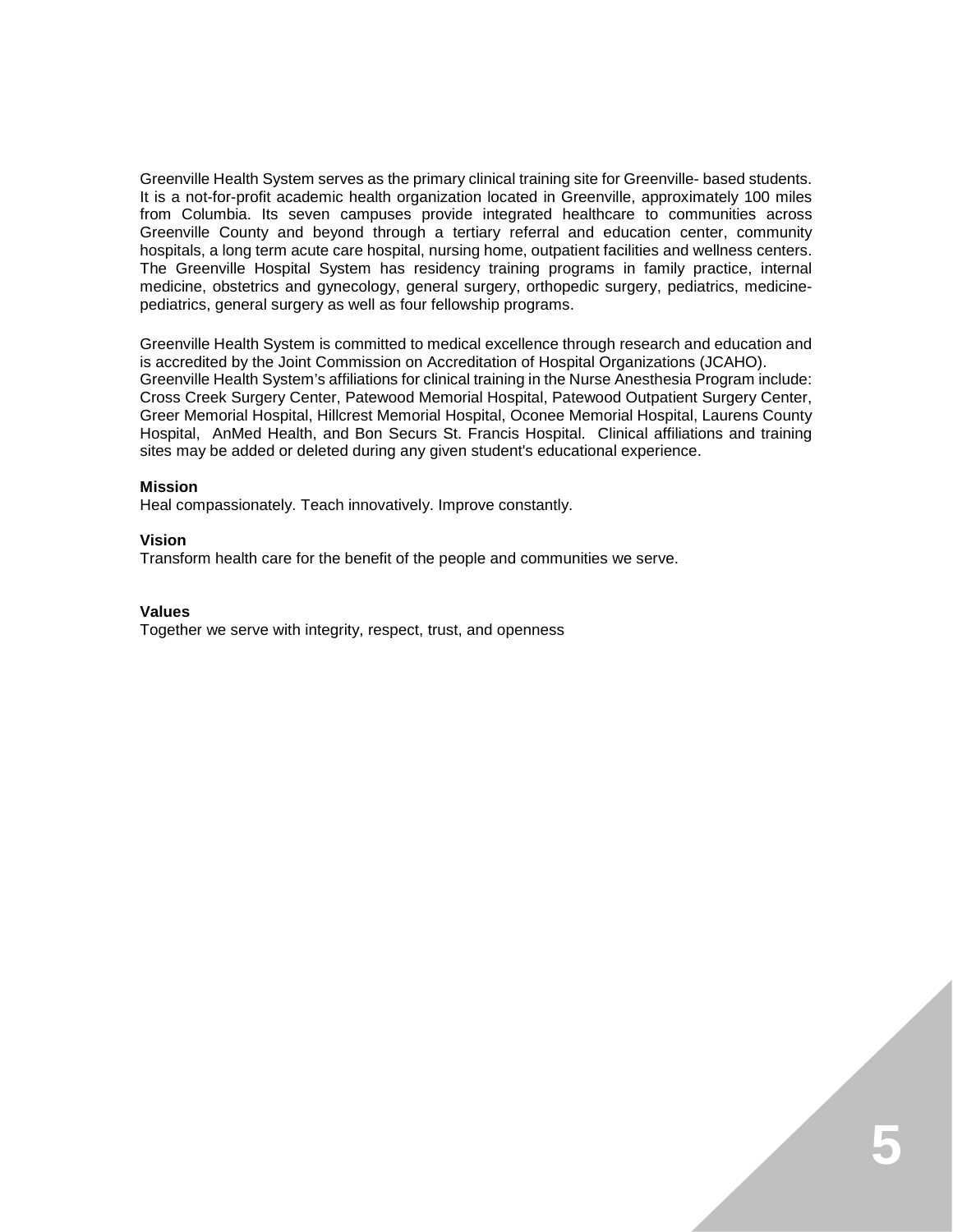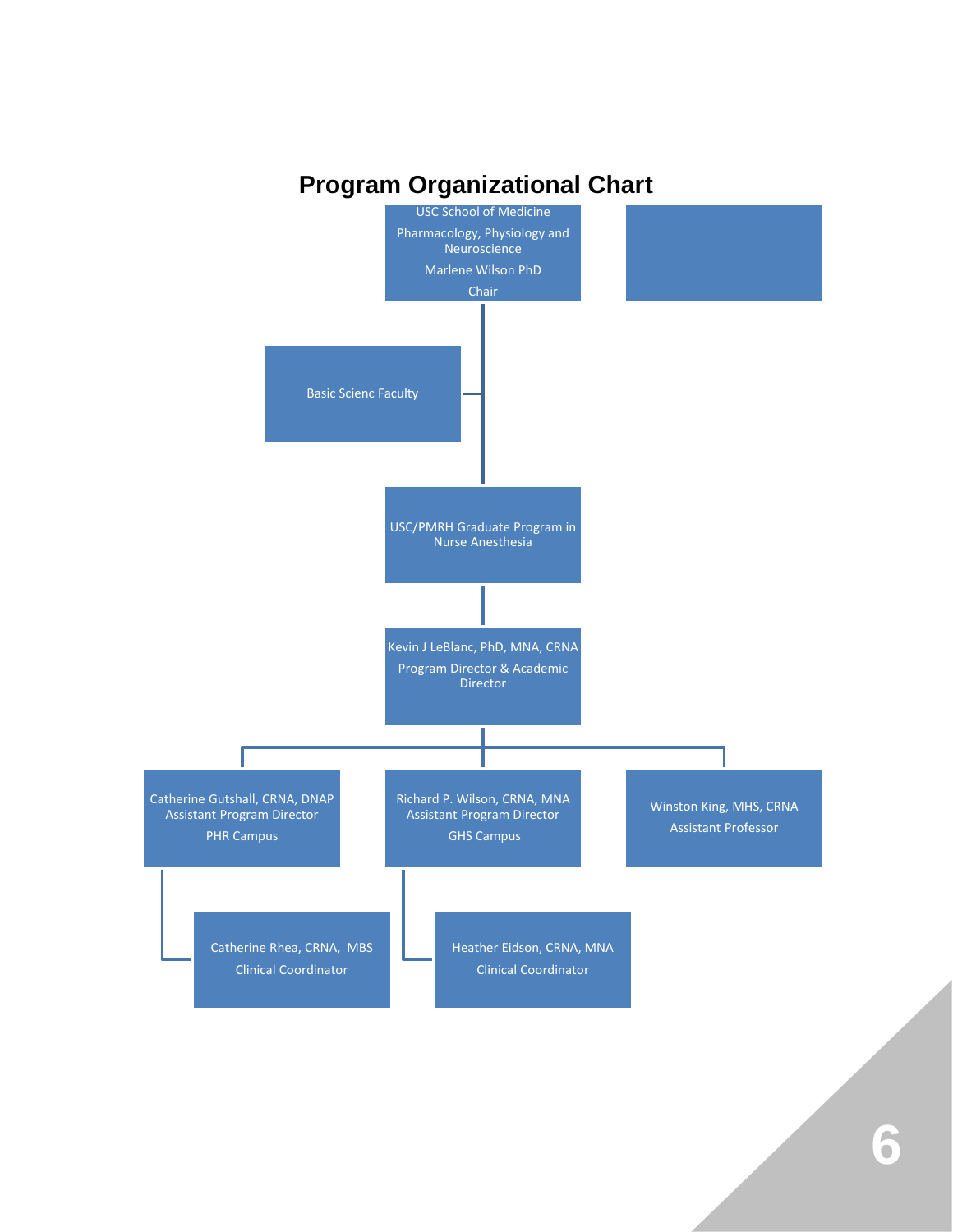# **ACCREDITATION**

The School of Nurse Anesthesia has been accredited by the Council on Accreditation of Nurse Anesthesia Educational Programs (COA) and/or its predecessors since 1972. The next review will be in 2019. The COA is a specialized accrediting body recognized by both the United States Department of Education and the Council for Higher Education Accreditation (CHEA). For questions or complaints about the accreditation of the USC/PRMH Graduate Program in Nurse Anesthesia, contact the Council on Accreditation at the following address:

222 South Prospect Avenue Park Ridge, Illinois 60068-4001 (847) 692-7050 <http://home.coa.us.com/>

# **ADMISSION STANDARDS**

Admission is on a competitive basis. Students are chosen on the basis of their academic record, employment history and performance, character, and general fitness for the study of nurse anesthesia. To be accepted, the applicant must possess sufficient intellectual and communication skills, physical health, and emotional stability for successful performance as a nurse anesthetist.

Students admitted to the Graduate Program in Nurse Anesthesia are selected by an Interview and Admission Committee composed of faculty members of the USC School of Medicine, staff of Palmetto Health Richland and Greenville Memorial Hospital, clinical coordinators of affiliated hospitals, and nurse anesthesia students.

To successfully progress through the anesthesia for nurses program applicants must be able to perform the essential functions or tasks of an anesthetist using the following abilities:

#### **Sensory**

- Discriminate variations in human responses to disease using visual, auditory, tactile and other sensory clues.
- Discriminate changes in monitoring devices and alarms using visual and auditory senses.
- Communicate clearly and effectively in English through oral and written methods in order to interact with other health care providers and patients of all ages.

#### **Motor**

- Coordinate gross and fine motor movements and the senses of touch and vision required of the anesthetist to safely provide all aspects of general, regional and Monitored Anesthesia Care (MAC) and the endurance to handle multiple patient needs.
- Demonstrate sufficient physical strength to perform airway management, move and position patients and equipment.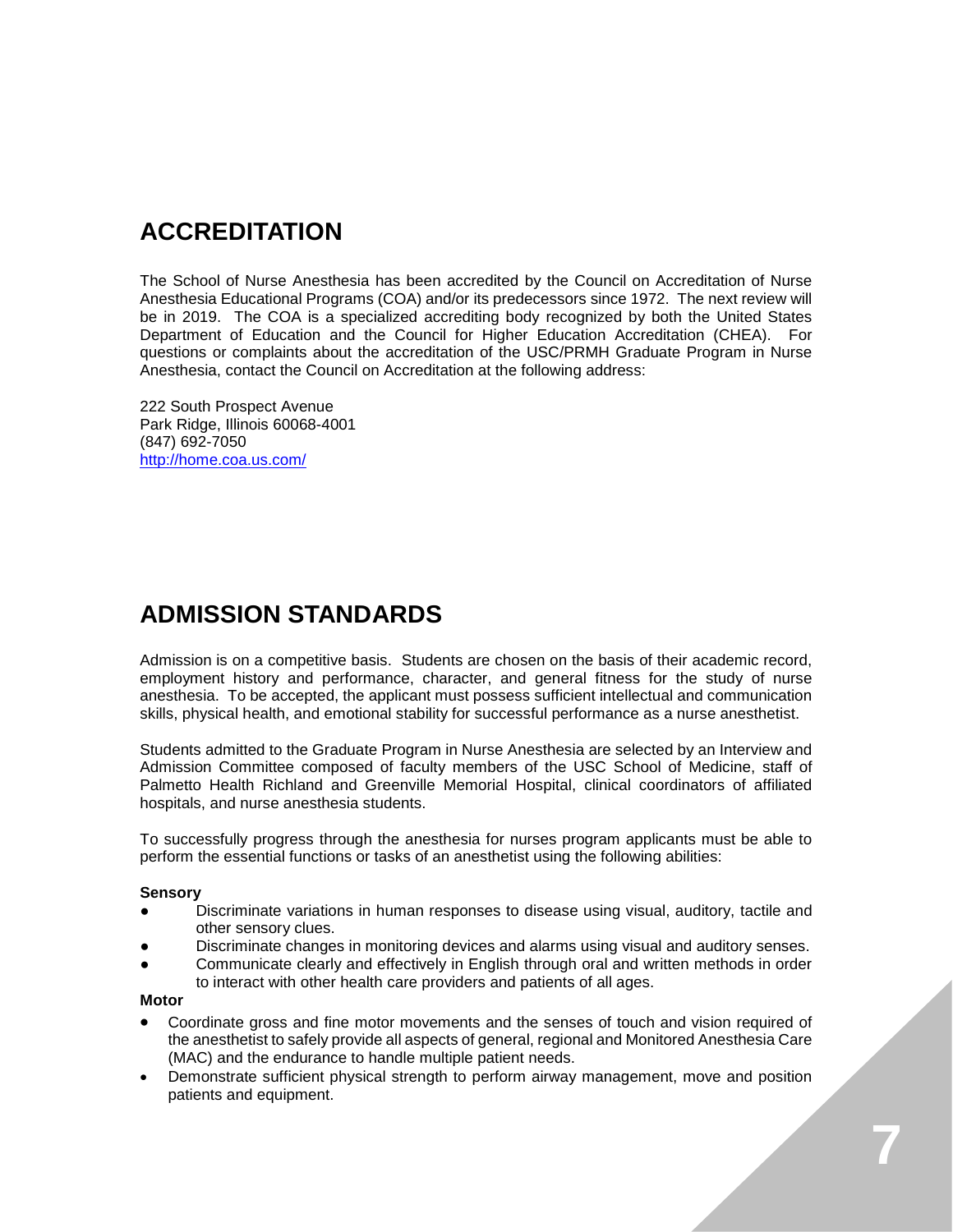- Sufficient stamina to stand or sit for prolonged periods of time.
- Safely maneuver the operating room and other anesthetizing locations.
- Respond appropriately to alarms and changes in patient conditions that require physical interventions.

#### **Cognitive**

- Use reason, analysis, calculations, problem solving, critical thinking, self-evaluation and other learning skills to acquire knowledge, comprehend and synthesize complex concepts.
- Interpret information derived from auditory, written and other visual data to determine appropriate anesthetic management plans.
- Apply theoretical knowledge to practice to provide safe anesthetic care.

#### **Behavioral**

- Demonstrate personal and professional ethical behavior, self-control as well as tactfulness, sensitivity, compassion, honesty, integrity, empathy and respect.
- Work flexibly and effectively in stressful and rapidly changing situations.
- Cooperate with other members of the health care team to provide a therapeutic environment and safe patient care.

## **ADMISSION REQUIREMENTS**

- 1. Education: A Bachelor of Science in Nursing degree or an Associate in Nursing degree with a Baccalaureate degree in a related science are required for consideration for admission. Either curriculum must include the prerequisite courses in Anatomy, Physiology, Microbiology, and Chemistry. A threshold Grade Point Average (GPA) of 3.0 is required along with a GPA of 3.0 in basic sciences). Three semester hours of Chemistry are required, preferably covering Organic Chemistry and Biochemistry. Official transcripts of ALL academic work since high school are required to be submitted to the USC Graduate School prior to the application deadline.
- 2. A threshold score of 300 (Verbal and Quantitative combined score) on the Graduate Record Exam (GRE) is required. Scores must be official (reported to the Graduate School of the University of South Carolina from the Educational Testing Service (ETC).
- 3. Current licensure as a Registered Nurse in one of the fifty states. S.C. licensure is required for matriculation unless licensed in one of the Nurse Licensure Compact (NLC) states. The National Council of State Boards of Nursing (NCSBN) website [\(https://www.ncsbn.org](https://www.ncsbn.org/) ) lists the NLC states.
- 4. A minimum of one (1) year full-time critical care nursing experience after orientation by June 15 of the application year. Current experience is required. Preference is given to applicants who have high acuity critical care experience where hemodynamic monitoring, mechanical ventilation, and vasoactive drug administration is routinely managed.
- 5. Current Curriculum Vitae or resume which reflects academic history and all previous work history.
- 6. Current certification in Basic Life Support (BLS), Advanced Cardiac Life Support (ACLS), and Pediatric Life Support (PALS) is required prior to matriculation into the Masters of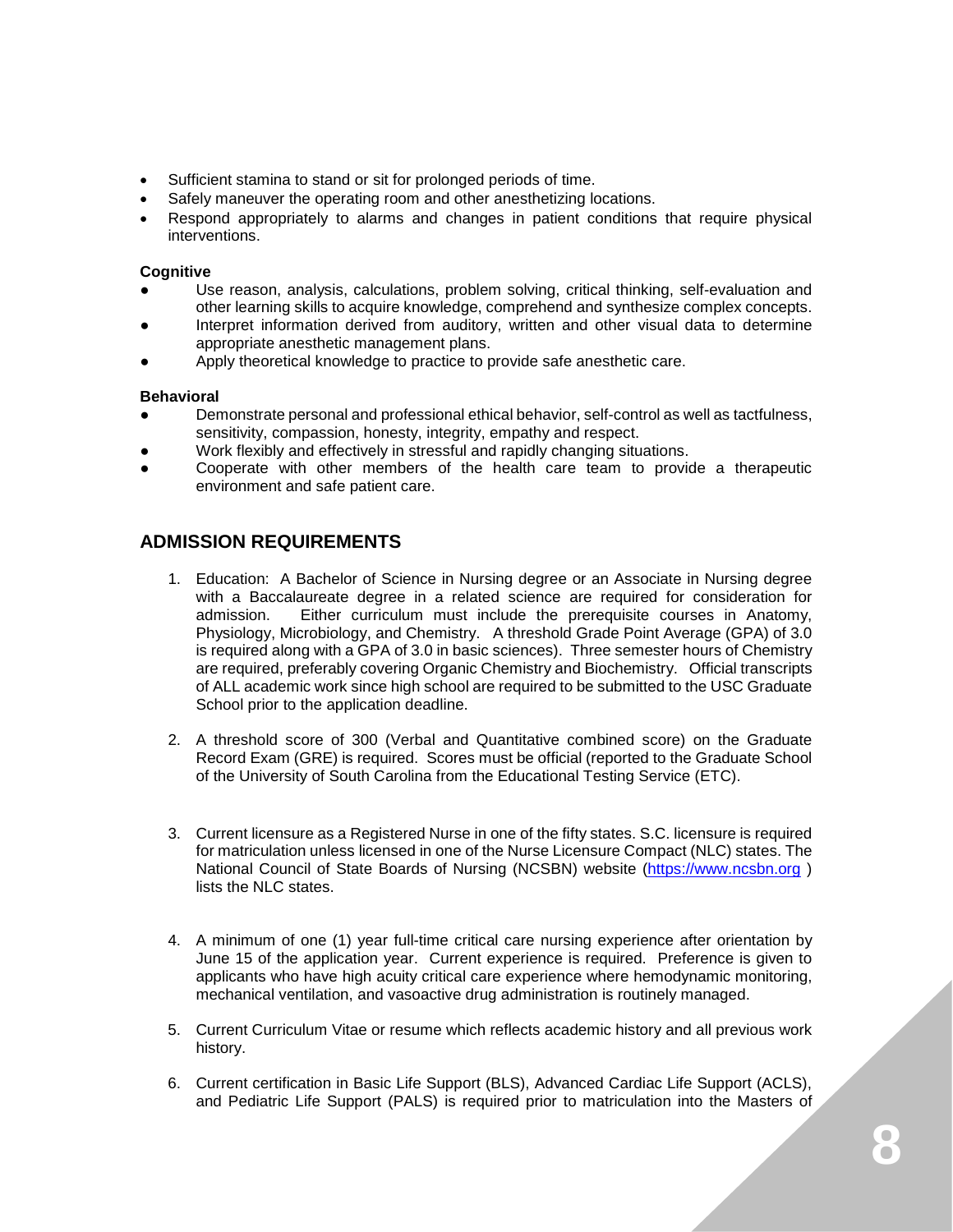Nurse Anesthesia Program. Certification must be valid for a minimum of 8 months after matriculation.

7. Letters of recommendations from two (2) health care professionals who have supervised clinical experiences within the past year. Nurse Manager references are preferred.

## **NON-DISCRIMINATORY POLICY**

The University of South Carolina admits students without regard to race, color, sex, age, disability, marital status, religion or ethnic origin, to all the rights, privileges, programs, and activities generally accorded or made available to students at the University of South Carolina. It does not discriminate on the basis of race, color, gender, age, disability, marital status, religion, national or ethnic origin, in administration of its educational policies, admission policies, grant and loan programs, or any other School-administered programs. The University will make reasonable accommodation wherever necessary for all applicants with disabilities, provided that the individual is otherwise qualified to safely perform the duties and assignments connected with the academic and clinical requirements of the curriculum.

# **ADMISSIONS PROCEDURE**

Upon completion of all requisite admission requirements, applications should be submitted online via the USC Graduate School application portal [\(http://gradschool.sc.edu/gap/](http://gradschool.sc.edu/gap/) ). Application deadline is **April 1**. Candidates selected for consideration will be scheduled for a personal interview with the Admissions Committee. Upon completion of interviews candidates selected for admission will be offered positions for placement at one of the two campuses for the program: Palmetto Health Richland in Columbia, South Carolina or Greenville Health System in Greenville, South Carolina. A \$1000.00 non-refundable deposit must accompany a completed Acceptance Agreement. This deposit will satisfy the Student Activity fee when the student matriculates. **Final acceptance into the Graduate Program in Nurse Anesthesia is contingent upon acceptance by the Graduate School of the University of South Carolina, and approval by Palmetto Health Richland or Greenville Health System for clinical training.**

Candidates interviewed will be under consideration for admission until all positions are filled and deposits are received. Certain candidates will be identified as "Alternates" and may be offered positions in the Program as positions become available prior to Program matriculation.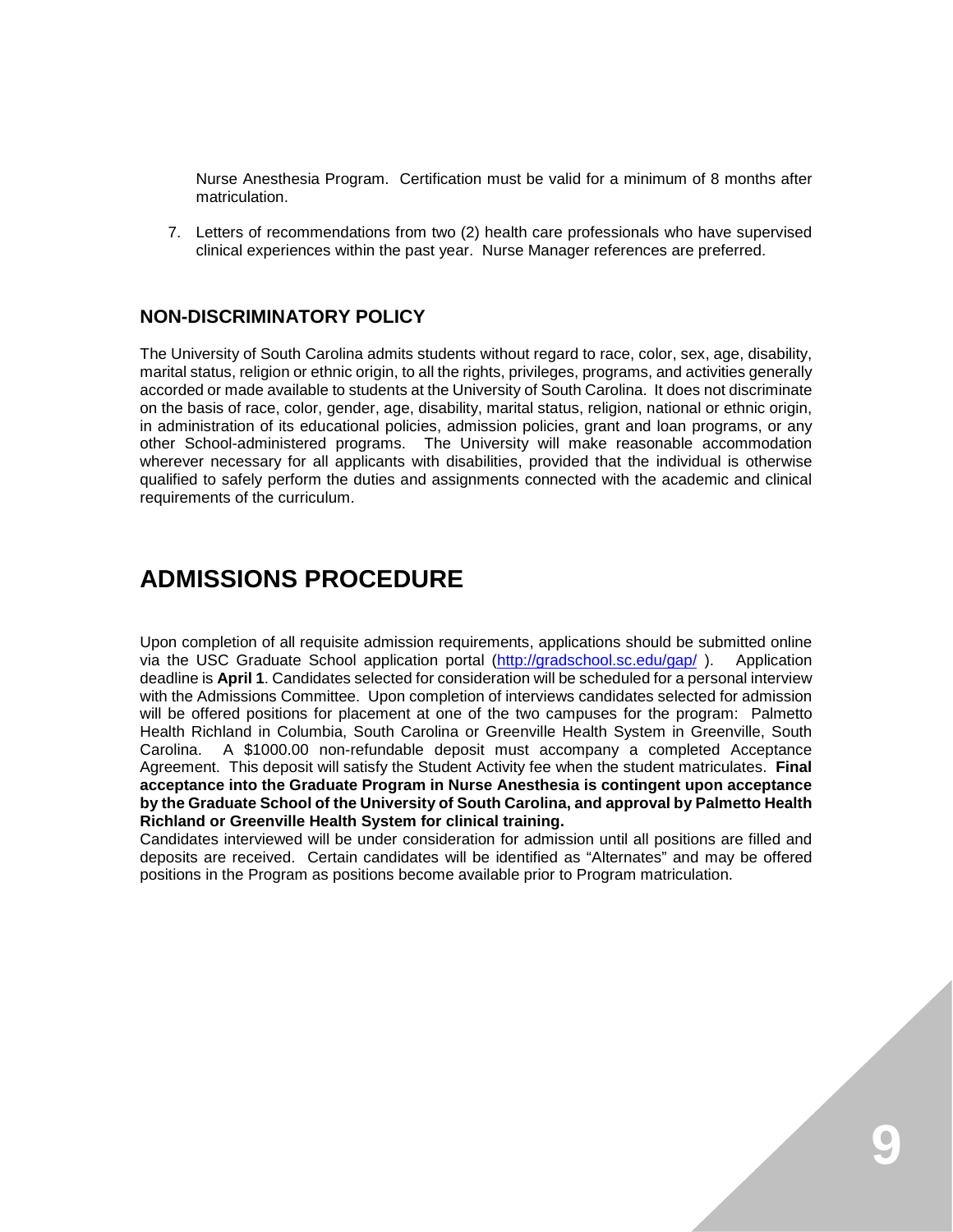# **CURRICULUM**

The Masters Degree Program in Nurse Anesthesia is a 27-month (five semesters and two summer sessions) study. Course sequencing is as follows:

| <b>Semester</b>   | <b>Course</b>   | <b>Title</b>                                    | <b>Credits</b> |
|-------------------|-----------------|-------------------------------------------------|----------------|
|                   |                 |                                                 |                |
| <b>SPRING I</b>   | <b>PHPH 701</b> | Physiology For Health Sciences                  | 6              |
|                   | <b>PHPH 761</b> | Principles of Anesthesia I*                     | $\overline{7}$ |
|                   | <b>PHPH 795</b> | Physical-Chemical Basis of Anesthetic Action    | $\overline{3}$ |
|                   | <b>PHPH 773</b> | <b>Health Assessment</b>                        |                |
|                   |                 |                                                 |                |
|                   |                 |                                                 |                |
|                   |                 |                                                 |                |
|                   |                 |                                                 |                |
| <b>FALL I</b>     | <b>PHPH 705</b> | <b>Biomedical Pharmacology</b>                  | 6              |
|                   | <b>PHPH 762</b> | Principles of Anesthesia II*                    | $\overline{7}$ |
|                   | <b>PHPH 798</b> | <b>Biomedical Sciences for Nurse Anesthesia</b> | 3              |
|                   |                 |                                                 |                |
| <b>SPRING II</b>  | <b>PHPH 772</b> | Seminar in Nurse Anesthesia                     | $\overline{2}$ |
|                   | <b>PHPH 777</b> | Practicum in Nurse Anesthesia**                 | 6              |
|                   | <b>PHPH 797</b> | Professional Aspects of Nurse Anesthesia        | 3              |
|                   |                 |                                                 |                |
|                   |                 |                                                 |                |
|                   |                 |                                                 |                |
|                   |                 |                                                 |                |
| <b>FALL II</b>    | <b>PHPH 760</b> | Clinical Problems in Anesthesia I               | 3              |
|                   | <b>PHPH 772</b> | Seminar in Nurse Anesthesia                     | $\overline{2}$ |
|                   | <b>PHPH 779</b> | Practicum in Nurse Anesthesia                   | 6              |
|                   |                 |                                                 |                |
| <b>SPRING III</b> | <b>PHPH 760</b> | Clinical Problems in Nurse Anesthesia II        | 3              |
|                   | <b>PHPH 772</b> | Seminar in Nurse Anesthesia                     | $\overline{2}$ |
|                   | <b>PHPH 781</b> | Practicum in Nurse Anesthesia                   | 6              |

\*PHPH 761 Clinical component extends through June 30 \*PHPH 762 Clinical Component begins July 1

\*\*Practicum extends through Summer II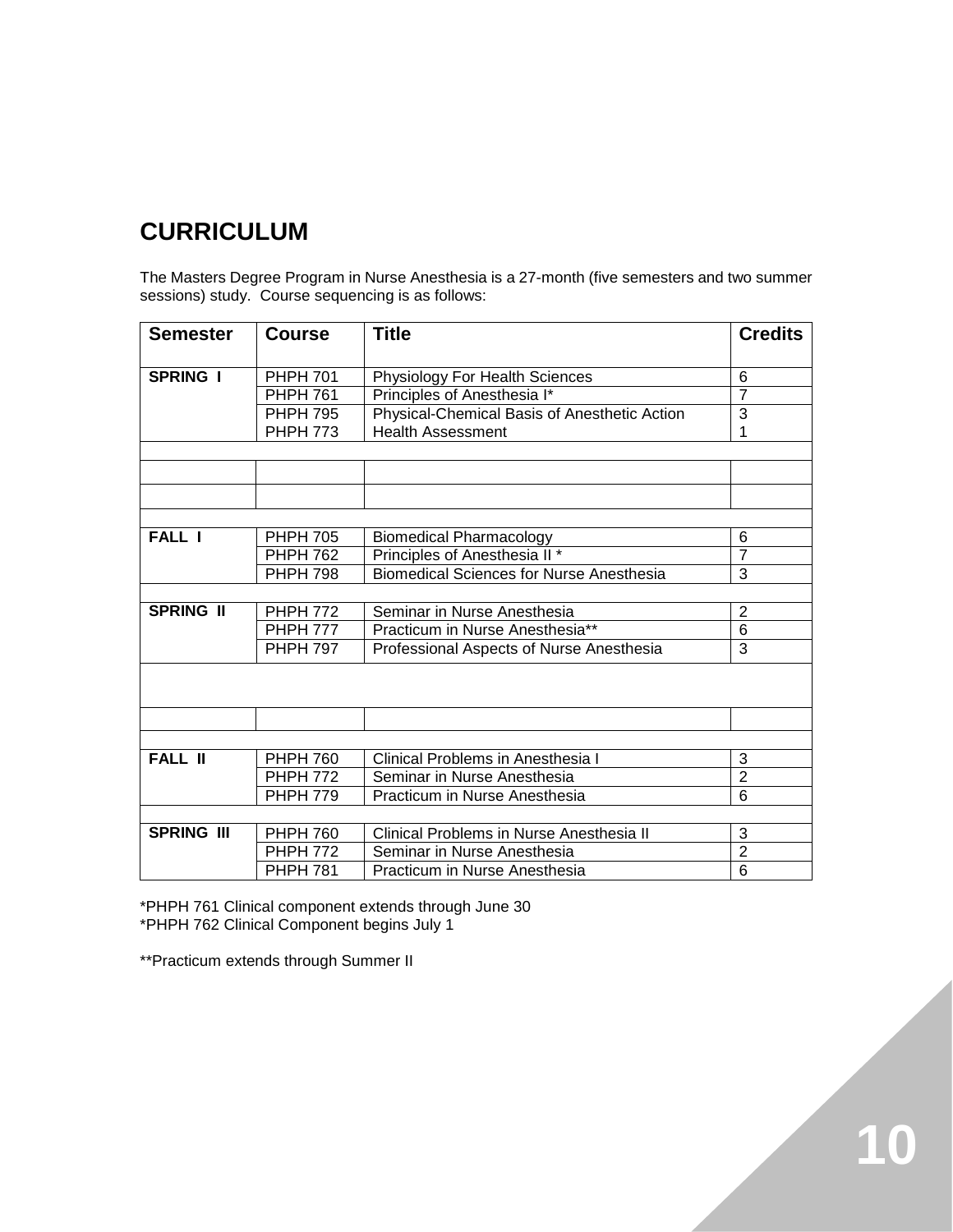# **CURRICULUM (Clinical Requirements)**

To meet the requirement to write the National Certification Exam (NCE) that is required by the National Board for Certification and Recertification of Nurse Anesthetists (NBCRNA) for entry into practice, students will participate in a minimum of 600 anesthetic cases representing the required clinical case categories outlined in the [NCE Handbook.](http://www.nbcrna.com/certification/SiteAssets/Pages/Program-Administration/NCE_Handbook.pdf)

# **COURSE DESCRIPTIONS**

**PHPH 701** (6) Physiology for Health Sciences. Lectures covering major organ systems: muscle, cardiovascular, GI, pulmonary, renal, endocrine, nervous, reproductive. Emphasis is on basic physiological processes and control systems. This course is offered by distant education.

**PHPH 705** (6) Biomedical Pharmacology. Lectures and discussions covering principles of drug action; autonomic (adrenergic/cholinergic), cardiovascular, renal, central nervous system, endocrine and antimicrobial pharmacology, cancer chemotherapy and anesthetic agents. This course is offered by distant education.

**PHPH 760** (3) Clinical Problems in Anesthesia. In this course students select and critically review research articles related to the practice of anesthesia and systematically prepare for the National Certification Examination.

**PHPH 772** (2) Seminar in Nurse Anesthesia is a two credit hour course in which students will present for peer review and critique anesthetic management of selected cases. A review of the literature and application of current research is to be included in the presentations.

**PHPH 773** (3) Health Assessment. This course provides an in-depth study of selected anesthesia topics that relate to the preoperative assessment, intraoperative management and postoperative management of patients receiving anesthesia. This course will provide students with the cognitive and psychomotor skills that will allow them to perform an advanced health assessment for patients undergoing anesthesia.

**PHPH 777, 779, 781** (6) Practicum in Nurse Anesthesia. Supervised clinical practicum in nurse anesthesia.

**PHPH 761** (7) Principles of Anesthesia I. Pre- and post-operative evaluation, basic principles and techniques of anesthesia management, and the use of the anesthesia machine, ventilators, and monitoring equipment used in the administration of anesthesia. Clinical component of the course extends through June 30.

**PHPH 762** (6) Principles of Anesthesia II. (Prerequisite: PHPH 761) Associates anatomy, physiology, and pathophysiology with implications for Anesthesia. Surgical specialties include neurological, cardiovascular-thoracic, pediatric and obstetrical surgery.

**PHPH 795** (3) Physical-Chemical Basis of Anesthetic Action. Physical and chemical concepts and their relationships to the principles of anesthesia. Includes the behavior of gases and the gas laws, chemical composition of anesthetic agents and drugs. Special emphasis is placed on understanding the operating principles of anesthesia machines and monitoring equipment.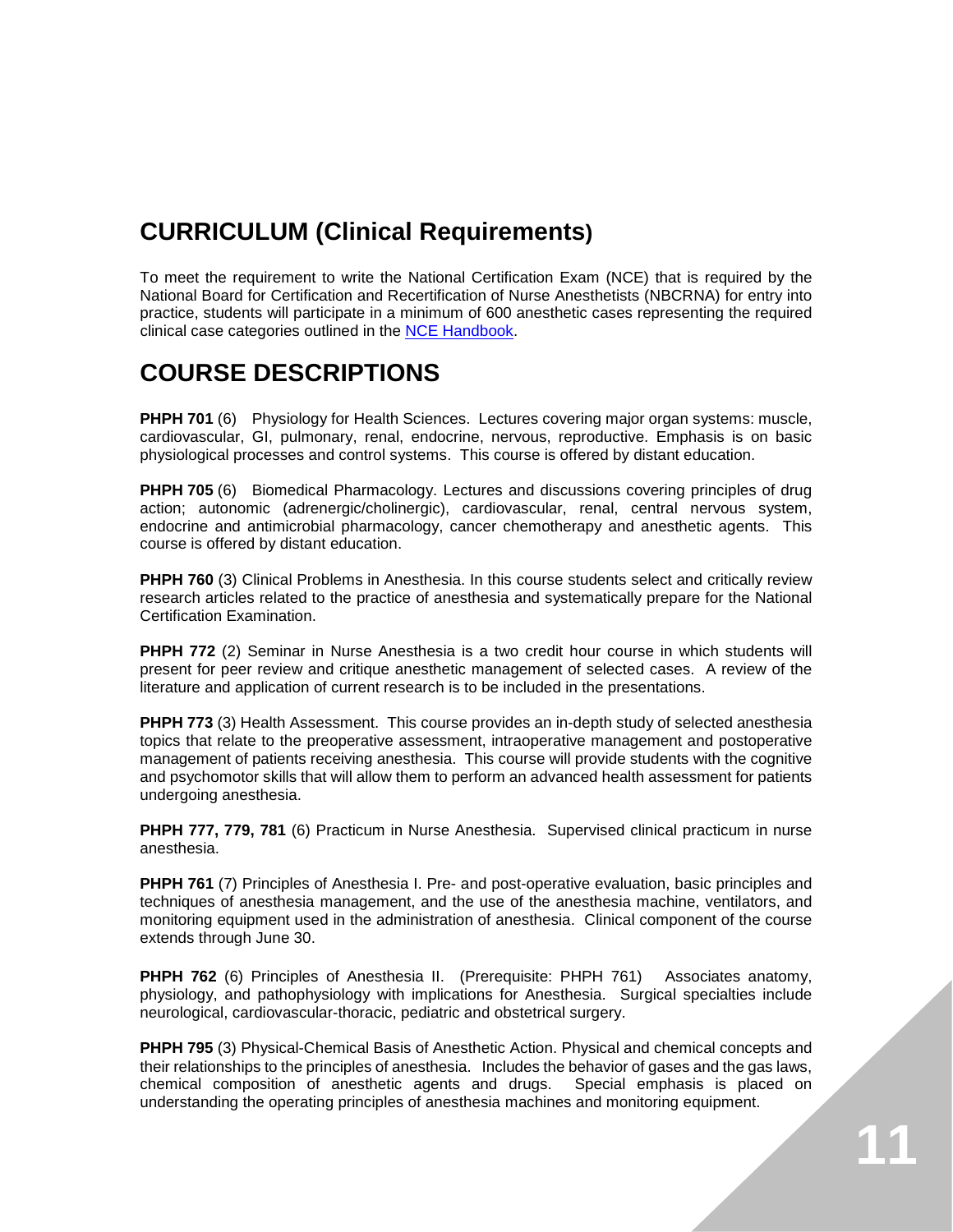**PHPH 797** (3) Professional Aspects of Nurse Anesthesia. An overview of the professional, practical, and educational issues of the practice of nurse anesthesia. Includes the history of anesthesia practice, psychological, and ethical issues, legal aspects, and current trends in anesthesia practice. Students are exposed to the basics of research design and are responsible for critically reviewing a series of research articles as related to the practice of anesthesia. This course is offered by distant education.

**PHPH 798** (3) Biomedical Sciences for Nurse Anesthesia. Lecture and discussion of special topics covering the basic principles of selected diseases, treatment and related anesthesia considerations.

# **ACADEMIC STANDARDS**

## **ACADEMIC PERFORMANCE STANDARDS**

All graduate students are subject to the academic regulations of both The Graduate School of the University of South Carolina and the USC/PRMH Graduate Program in Nurse Anesthesia at the USC School of Medicine. General regulations affecting all graduate students are outlined in the *[Graduate Studies Bulletin](http://bulletin.sc.edu/index.php?catoid=35)* of the University of South Carolina and in the Current Students section of The Graduate School website [\(http://www.gradschool.sc.edu/\)](http://www.gradschool.sc.edu/). The Graduate Program in Nurse Anesthesia has established specific academic and clinical performance metrics for matriculating students.

## **ACADEMIC PERFORMANCE AND PROGRESSION**

The curriculum of the Graduate Program in Nurse Anesthesia is sequential in nature, with each academic semester a pre-requisite for each subsequent semester. Successful completion of each academic semester enables a student to progress through the curriculum. Graduate courses may be passed for degree credit with a grade as low as **C**, but a student's cumulative grade point average (GPA) must be at least **B** (3.00 on a 4.00 scale). A student who makes below a **C** in any course does not receive credit for the course toward the degree and will be terminated from the Program. Graduate students (with individual course grades greater than or equal to **C**) whose cumulative GPA drops below 3.00 at the end of a semester are **immediately** placed on academic probation. Students who do not reach a cumulative 3.00 grade point average by the end of the probationary period are not permitted to enroll for further graduate course work and are therefore terminated from the Nurse Anesthesia Program.

Students may petition the Dean of The Graduate School for an extension of probation in the event of extenuating circumstances. This petition must be supported by both the Course Directors and the Academic Director in order to be considered by the Dean.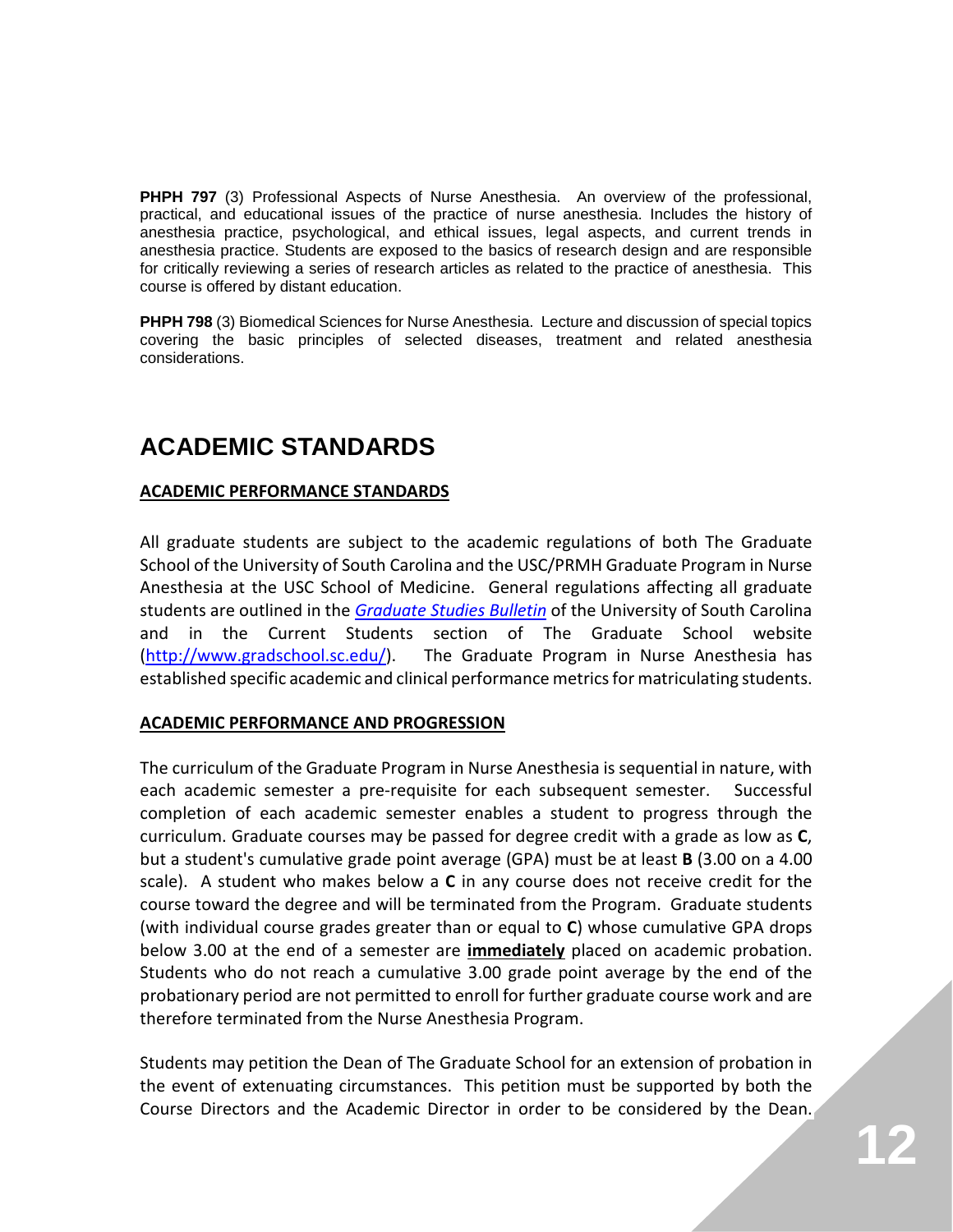Students should expect that qualification for extension due to extenuating circumstances to be rigorous (<http://gradschool.sc.edu/students/asa.asp?page=acad&sub=asa>). It is the responsibility of the student to make extenuating circumstances known to the Course Directors before coursework is completed and grades are finalized. In the event of extenuating circumstances, the Course Directors in conjunction with the Academic Director of the Program may permit an exception, providing an alternative pathway to progression through the curriculum. All decisions of the Course Directors in conjunction with the Academic Director with respect to extenuating circumstances as they apply to a student's status in the Program shall be binding. All decisions will be based on a majority vote of the Course Directors and the Academic Director. Students should expect qualification for exception due to extenuating circumstances to be rigorous. Appeals regarding academic policy decisions begin with Course Directors and progress to the Academic Director of the Program, Chair of the Department of Pharmacology, Physiology and Neuroscience, and finally to the Dean of the Graduate School. The Graduate School Ombudsman serves as a resource for students with issues related to status and due process. (<http://gradschool.sc.edu/students/ombs.asp>)

## **CLINICAL PERFORMANCE STANDARDS**

All graduate students are subject to the academic regulations of both The Graduate School of the University of South Carolina and the PHR/GHS Graduate Program in Nurse Anesthesia at the USC School of Medicine. General regulations affecting all graduate students are outlined in the *[Graduate Studies Bulletin](http://bulletin.sc.edu/index.php?catoid=35)* of the University of South Carolina and in the Current Students section of The Graduate School website [\(http://www.gradschool.sc.edu/\)](http://www.gradschool.sc.edu/). The Graduate Program in Nurse Anesthesia has established specific academic and clinical performance metrics for matriculating students.

## **CLINICAL PERFORMANCE AND PROGRESSION**

The curriculum of the Graduate Program in Nurse Anesthesia is sequential in nature, with each academic semester a pre-requisite for each subsequent semester. Successful completion of each academic semester enables a student to progress through the curriculum. A grade of **Satisfactory (S)** must be achieved for successful completion of the clinical requirement of the NAI courses and for the successful completion of the clinical courses during NAII and NAIII years.

During the *NAI* year, the final grade (**Satisfactory/Unsatisfactory**) for the clinical component is determined by the Course Director after reviewing the required daily evaluations and through conversations with the Clinical and Program Faculty. Less than an 80% return rate for daily clinical evaluations (included in this course syllabus) or the inability to successfully demonstrate an 80% satisfactory rating in the clinical objectives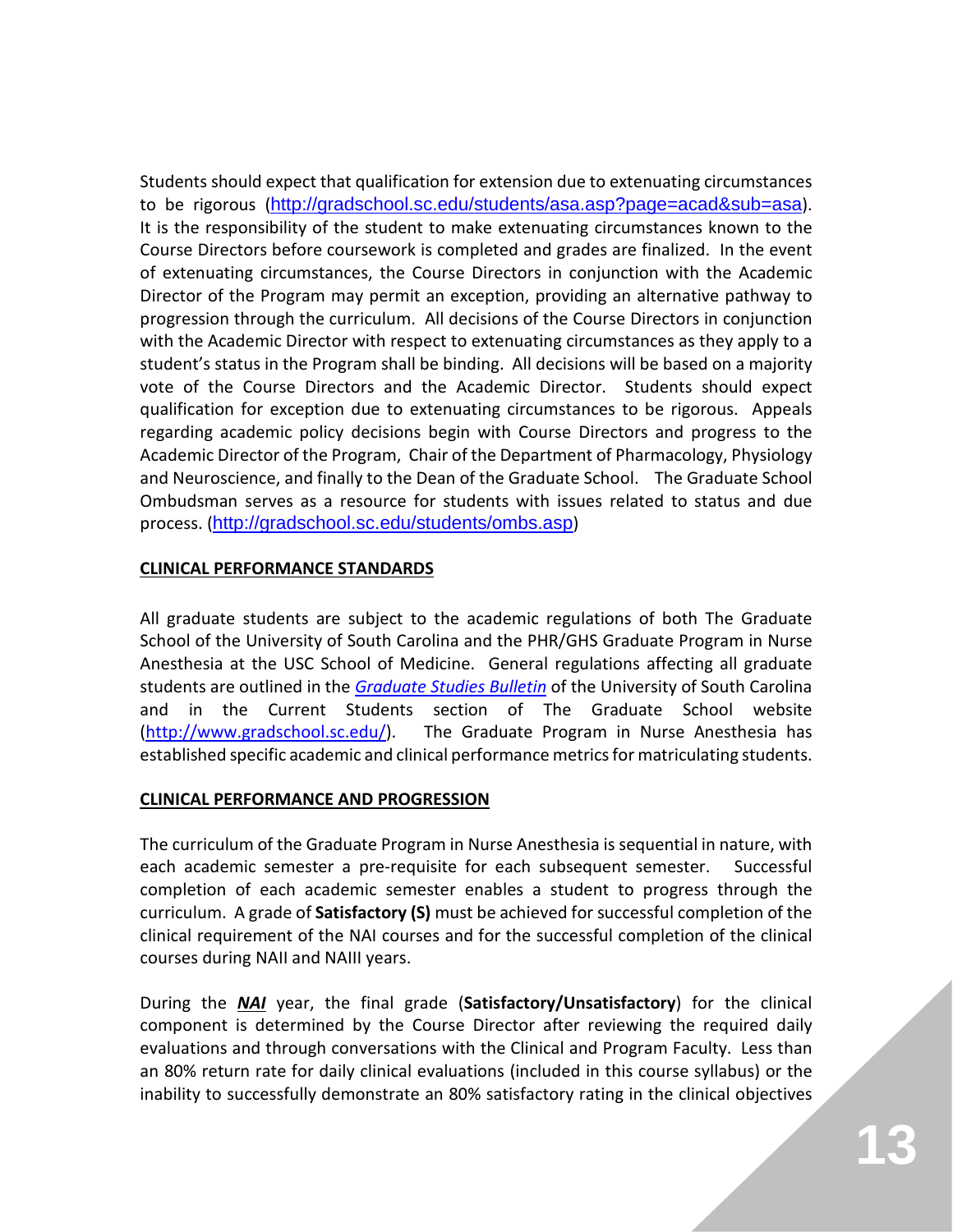will result in an Unsatisfactory (U) clinical component. If a student receives a grade of Unsatisfactory (761/762) in the clinical component of the course, the student will receive a failing grade in the overall course, as both a passing grade in the didactic and clinical portions of the course is required to receive a passing grade in the course.

During the *NAII and NAIII* years, a student must receive a **Satisfactory (S)** grade in the clinical courses to progress through the curriculum. Less than an 80% return rate for clinical evaluations (included in this course syllabus) or the inability to successfully demonstrate an 80% satisfactory rating in the clinical objectives will result in an Unsatisfactory (U) clinical grade. At any time throughout the program, a student may be placed on a remediation plan to address clinical weaknesses. Every remediation plan will have a defined time for completion and evaluation of success for the goals that have been defined in the remediation plan. Any student actively involved in remediation at the time of course grades being due, may receive a 'Satisfactory' grade in the present course in order to progress and continue to work on the remediation plan. To achieve a 'Satisfactory' grade for this next clinical course requires 1) successful completion of the remediation plan AND 2) successful completion of the present clinical course objectives. Unsuccessful completion of the remediation plan will result in an 'Unsatisfactory' for the present clinical course and the student will not be allowed to progress through the program. A student is allowed two opportunities to remediate during the program. If substandard performance recurs after two remediation plans, the student will be considered to be unable to successfully complete the clinical requirement of the program.

A **Satisfactory (S)** grade must be obtained before the student will be permitted to progress or graduate and may result in a delay in completion of the program, as well as potential further expense to the student resulting from re-registering for the failed clinical course. Failure to successfully complete the remediation plan will result in convening of the Program Evaluation Committee to determine the future status of the student within the Program. If at any time safety, negligence, deceit, dishonesty or substance abuse is determined to be an issue by the course director, the student will be immediately suspended from the program pending a review of the issue by the program faculty and evaluation committee. The student at this time may be terminated from the program at the recommendation of the program faculty and evaluation committee.

It is the responsibility of the student to make extenuating circumstances known to the Course Directors before coursework is completed and grades are finalized. In the event of extenuating circumstances, the Course Directors in conjunction with the Academic Director of the Program may permit an exception, providing an alternative pathway to progression through the curriculum. All decisions of the Course Directors in conjunction with the Academic Director with respect to extenuating circumstances as they apply to a student's status in the Program shall be binding. All decisions will be based on a majority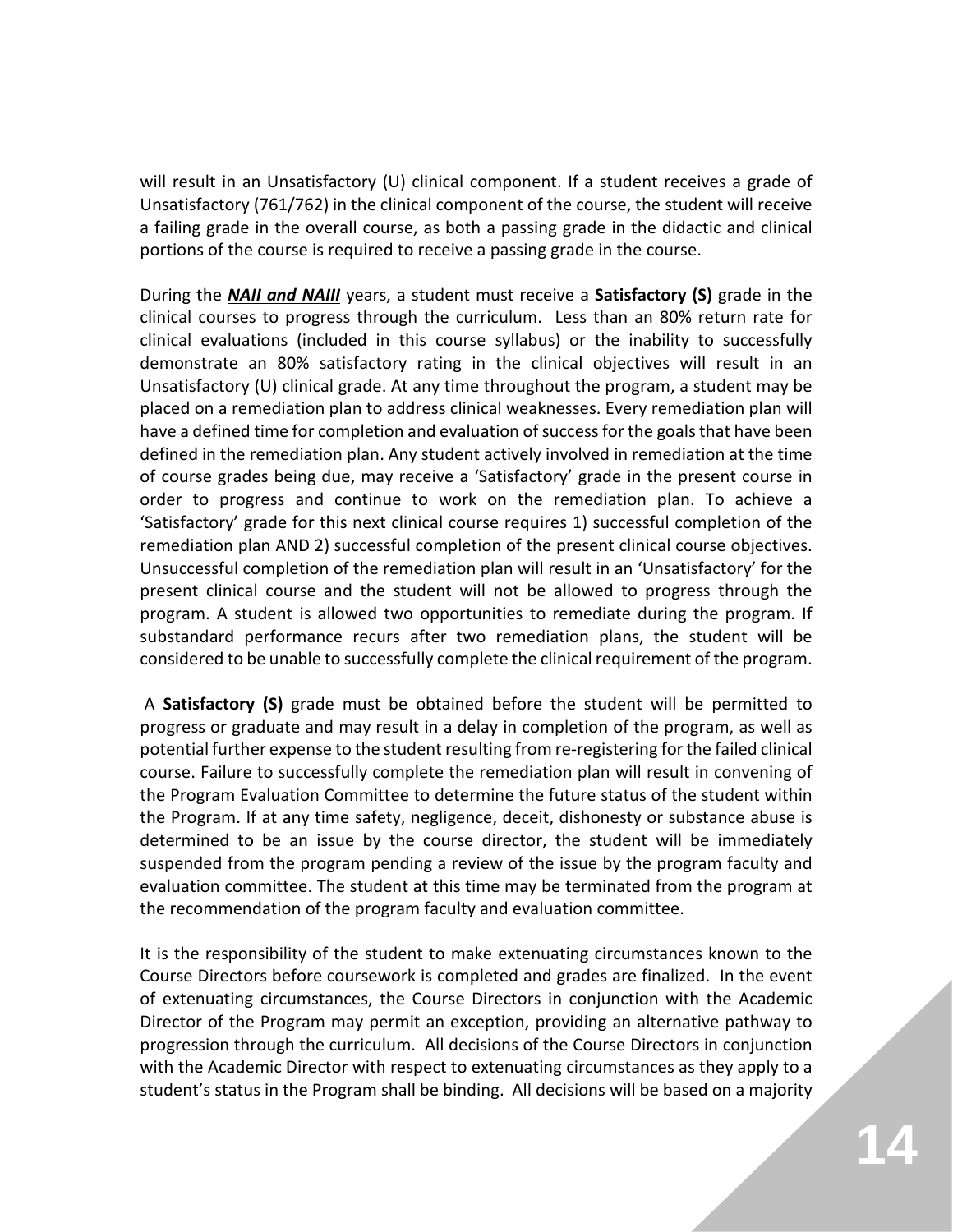vote of the Course Directors and the Academic Director. Students should expect qualification for exception due to extenuating circumstances to be rigorous. Appeals regarding academic policy decisions begin with Course Directors and progress to the Academic Director of the Program, Chair of the Department of Pharmacology, Physiology and Neuroscience, and finally to the Dean of the Graduate School. The Graduate School Ombudsman serves as a resource for students with issues related to status and due process. [\(http://gradschool.sc.edu/students/ombs.asp\)](http://gradschool.sc.edu/students/ombs.asp)

#### **GRADE POINT AVERAGE METRICS**

The grade point average (GPA) is calculated by dividing the total grade points earned by the hours attempted for credit.

| Above Average |
|---------------|
|               |
|               |
|               |
|               |
|               |

Practicum courses (PHPH 777, 779, 781) are graded on a pass-fail grading system. A grade of either pass (P) or Fail (F) will be awarded. Those courses completed with a satisfactory grade may be counted toward total credit hours earned.

# **TERMINAL OBJECTIVES FOR GRADUATES**

Graduates of the USC/PRMH Graduate Program in Nurse Anesthesia shall demonstrate that they have acquired knowledge, skills and competencies in patient safety, perianesthetic management, critical thinking, communication, and the competencies needed to fulfill their professional responsibilities.

Patient safety is demonstrated by the ability of the graduate to:

- 1. Be vigilant in the delivery of patient care
- 2. Protect patients from iatrogenic complications
- 3. Participate in the positioning of patients to prevent injury.
- 4. Conduct a comprehensive and appropriate equipment check.
- 5. Utilize standard precautions and appropriate infection control measures.
- A. Individualized perianesthetic management is demonstrated by the ability of the graduate to:
	- 1. Provide care throughout the perianesthetic continuum.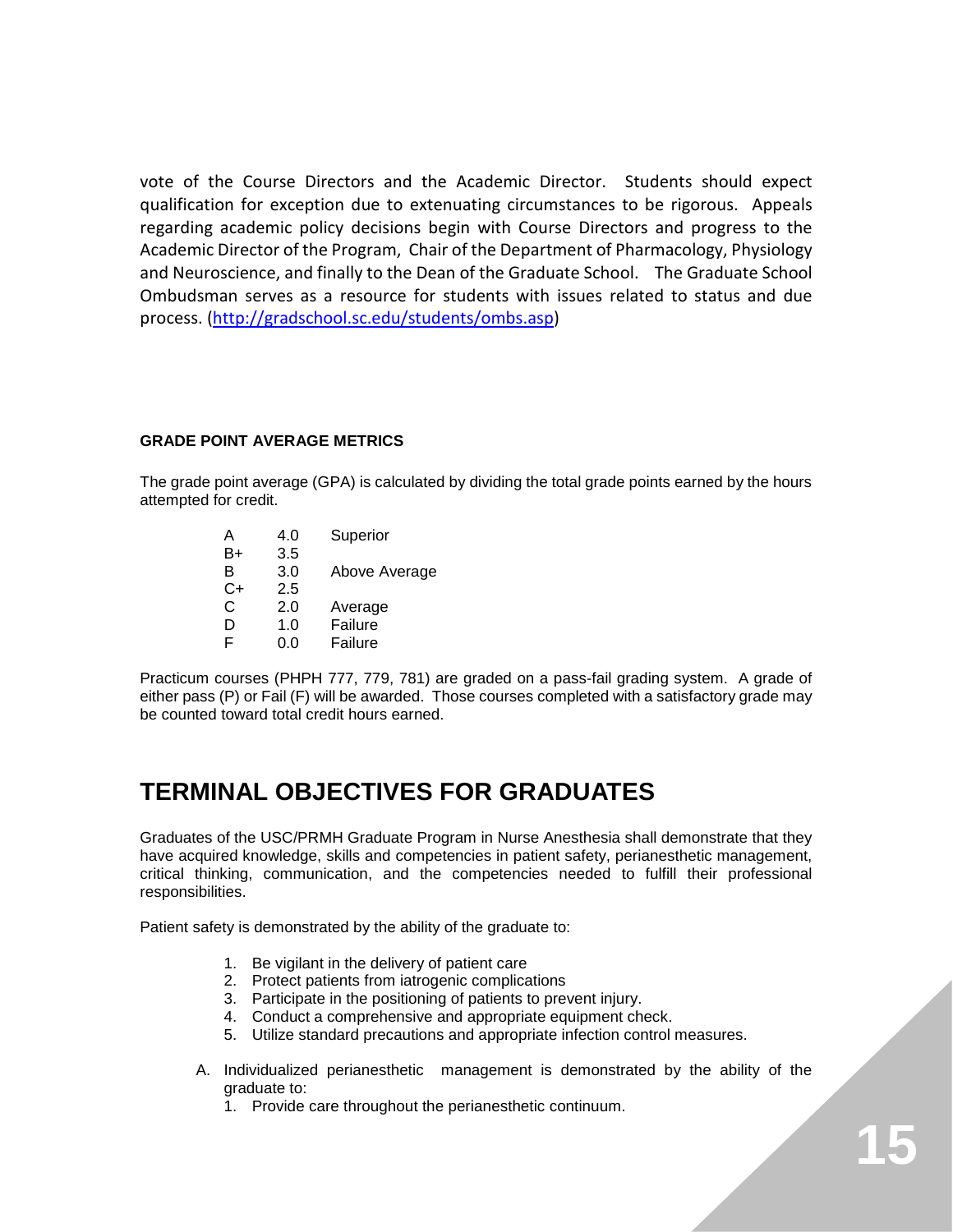- 2. Use a variety of current anesthesia techniques, agents, adjunctive drugs, and equipment while providing anesthesia.
- 3. Administer general anesthesia to patients of all ages and physical conditions for a variety of surgical and medically related procedures.
- 4. Provide anesthesia services to all patients, including trauma and emergency cases.
- 5. Administer and manage a variety of regional anesthetics.
- 6. Function as a resource person for airway and ventilator management of patients.
- 7. Possess current advance cardiac life support (ALCS) recognition.
- 8. Possess current pediatric advanced life support (PALS) recognition.
- 9. Deliver culturally competent perianesthetic care throughout the anesthesia experience.
- B. Critical thinking is demonstrated by the graduate's ability to:
	- 1. Apply knowledge to practice in decision –making and problem solving.
	- 2. Provide nurse anesthesia care based on sound principles and research evidence.
	- 3. Perform a preanesthetic assessment and formulate an anesthesia care plan for patients to whom they are assigned to administer anesthesia.
	- 4. Identify and take appropriate action when confronted with anesthetic equipmentrelated malfunctions.
	- 5. Interpret and utilize data obtained from noninvasive and invasive monitoring modalities.
	- 6. Calculate, initiate, and manage fluid and blood component therapy.
	- 7. Recognize and appropriately respond to anesthetic complications that occur during the peri-anesthetic period.
	- 8. Pass the National Certification Examination administered by the National Board for Certification and Recertification of Nurse Anesthetists (NBCRNA).
- C. Communication skills are demonstrated by the graduate's ability to:
	- 1. Effectively communicate with individuals influencing patient care.
	- 2. Utilize appropriate verbal, nonverbal, and written communication in the delivery of peri-anesthetic care.
- D. Professional responsibility is demonstrated by the graduate's ability to:
	- 1. Participate in activities that improve anesthesia care.
	- 2. Function within appropriate legal requirements as a registered professional nurse, accepting responsibility and accountability for his or her practice.
	- 3. Interact on a professional level with integrity.
	- 4. Teach others.
	- 5. Participate in continuing education activities to acquire new knowledge and improve his or her practice.

# **CRITERIA FOR GRADUATION**

- 1. Satisfactory completion of all courses with an overall grade point average of 3.0 or above.
- 2. Satisfactory completion of all categories of clinical procedures required by the Council on Accreditation of Nurse Anesthesia Educational Programs (COA).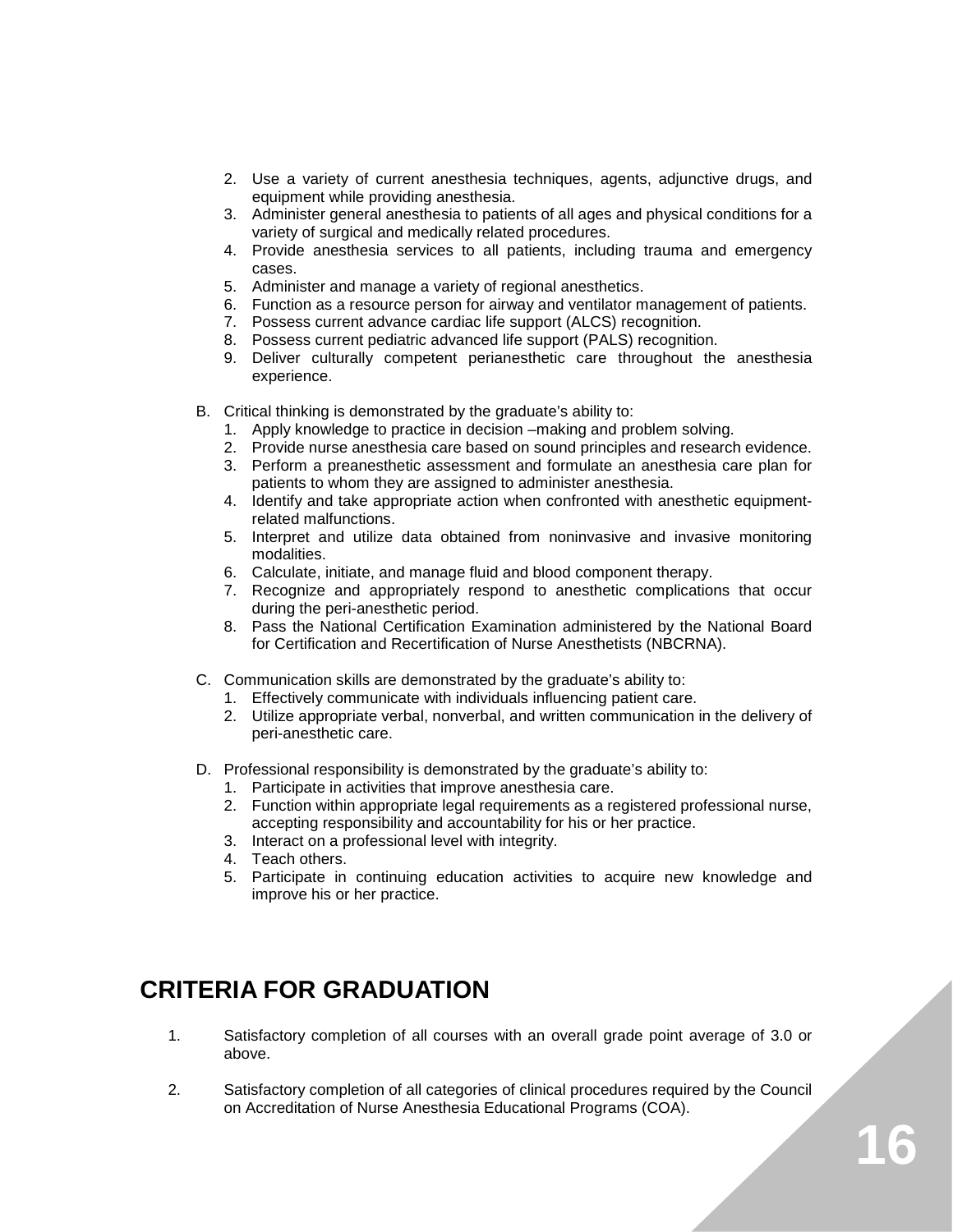- 3. Satisfactory completion of all time commitments in the didactic and clinical areas.
- 4. Satisfactory completion of all case requirements and anesthesia time commitments as required for writing the certification exam.
- 5. Satisfaction of all financial obligations to Palmetto Health Richland, Greenville Hospital System and the University of South Carolina.
- 6. Successful completion of the comprehensive examination required by the Graduate School of the University of South Carolina. The exam will be administered within the final 12 months of the program. All students are expected to complete the Self Evaluation Exam offered by the Council on Certification of Nurse Anesthetists. A minimum score of 350 on the SEE will be considered satisfactory completion of the Comprehensive Exam.
- 7. Current certification and/or recertification in ACLS (Advanced Cardiac Life Support) and PALS (Pediatric Advance Life Support).

# **Cost of Attendance (Per Semester) (Subject to Change)\***

|                                                                                 | <b>Resident</b>  | Non-resident        |
|---------------------------------------------------------------------------------|------------------|---------------------|
| <b>USC tuition - MNA</b><br>Health Professions - Graduate<br><b>Program fee</b> | \$7,500<br>\$800 | \$12,885<br>\$1,100 |
| <b>Enrichment and Student</b><br><b>Activity fee</b>                            | \$610            | \$610               |
| Technology and Infrastructure<br>fee                                            | \$300            | \$300               |
| <b>TOTAL</b>                                                                    | \$9,210          | \$14,895            |

\*Certain courses follow the Medical School calendar where terms run from January-June and July-**December** 

#### OTHER ANTICIPATED PROGRAM EXPENSES

Estimated expenditures for examinations:

Self Evaluation Examination (see section on SEE)  $$135.00*$ (Taken in Year 2 of the program)

**17**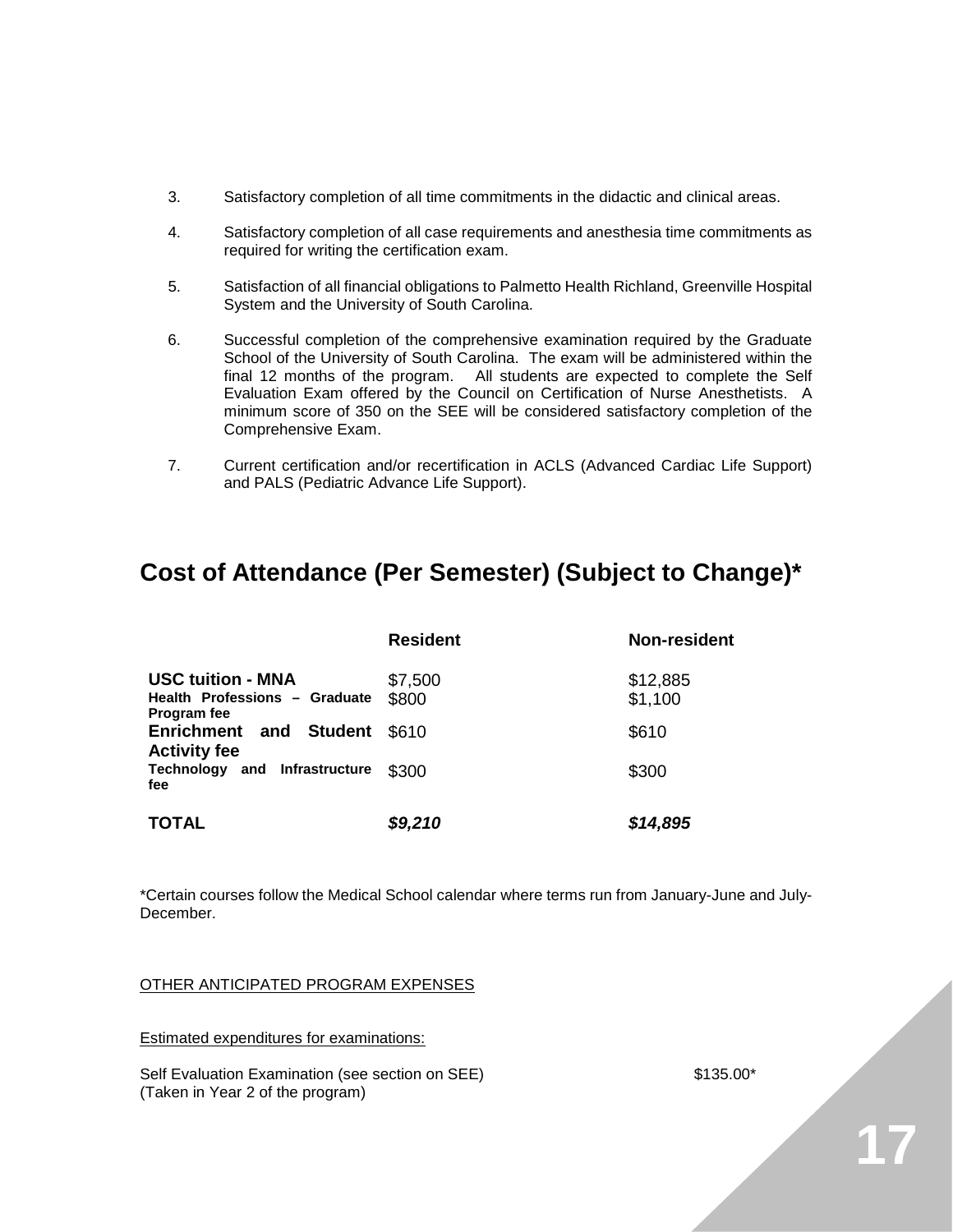| $$725.00*$<br>National Certification Exam (upon program completion) |
|---------------------------------------------------------------------|
|---------------------------------------------------------------------|

#### AANA Associate Membership  $$200.00*$

#### \* Subject to change

Students participate in the American Association of Nurse Anesthetists Associate Membership Program. Associate membership provides subscriptions to the *AANA JOURNAL*, *AANA NEWS BULLETIN*, privileges to attend meetings at minimal cost, and eligibility to serve on one of the AANA councils or committees. This is a onetime cost due upon matriculation into the Program.

*Clinical Fees*: Annual clinical fees of \$3000.00 are payable to Palmetto Health Richland or Greenville Health System and are due by January  $15<sup>th</sup>$  of each year. These fees help to cover general operating costs for the clinical training program. (Prorated for year 3 in the Program)

*Equipment*: An earpiece for precordial / esophageal monitoring of heart and breath sounds is required for all students. It may be obtained from a hearing aid center. Students are required to have a white lab coat, calculator, protective eyewear and stethoscope. Lab coats worn by student should designate appropriate position of the student. Students are required to have personal computers and Internet access during the 27-month program.

Students must keep in mind indirect expenses including housing, meals, transportation, and the loss of income due to clinical and academic requirements.

#### **Self Evaluation Examination**

The National Board for Certification and Recertification of Nurse Anesthetists (NBCRNA) administers the Self-Evaluation Examination to any student beyond the  $12<sup>th</sup>$  month of the educational program. Students of the USC/PRMH Graduate Program in Nurse Anesthesia are required to write this examination during the second year of the program (past the  $12<sup>th</sup>$  month of enrollment). The Self-Evaluation Examination has three primary functions: (1) to provide information to students about their progress in the nurse anesthesia program; (2) to prepare students for the certification examination; and (3) to serve as the comprehensive examination, which is a required component of the graduate program.

**Students must write the SEE prior to September 15<sup>th</sup> of the second year. Students are** provided one (1) day of leave to take the test. The Curriculum Committee establishes annually a minimum score that each student must meet in order to comply with comprehensive exam requirement from the Graduate School of the University of South Carolina. Failure to achieve the minimally established score on the SEE exam will result in the student having to retake the exam. The student is responsible for the fees to retake the exam. Failure to meet the minimally established score on the exam on two (2) attempts will result in a review by the Evaluation Committee. Students, upon individual request, are provided the opportunity to retake the SEE at any time during the final months of their program.

**Certification Examination**

**18**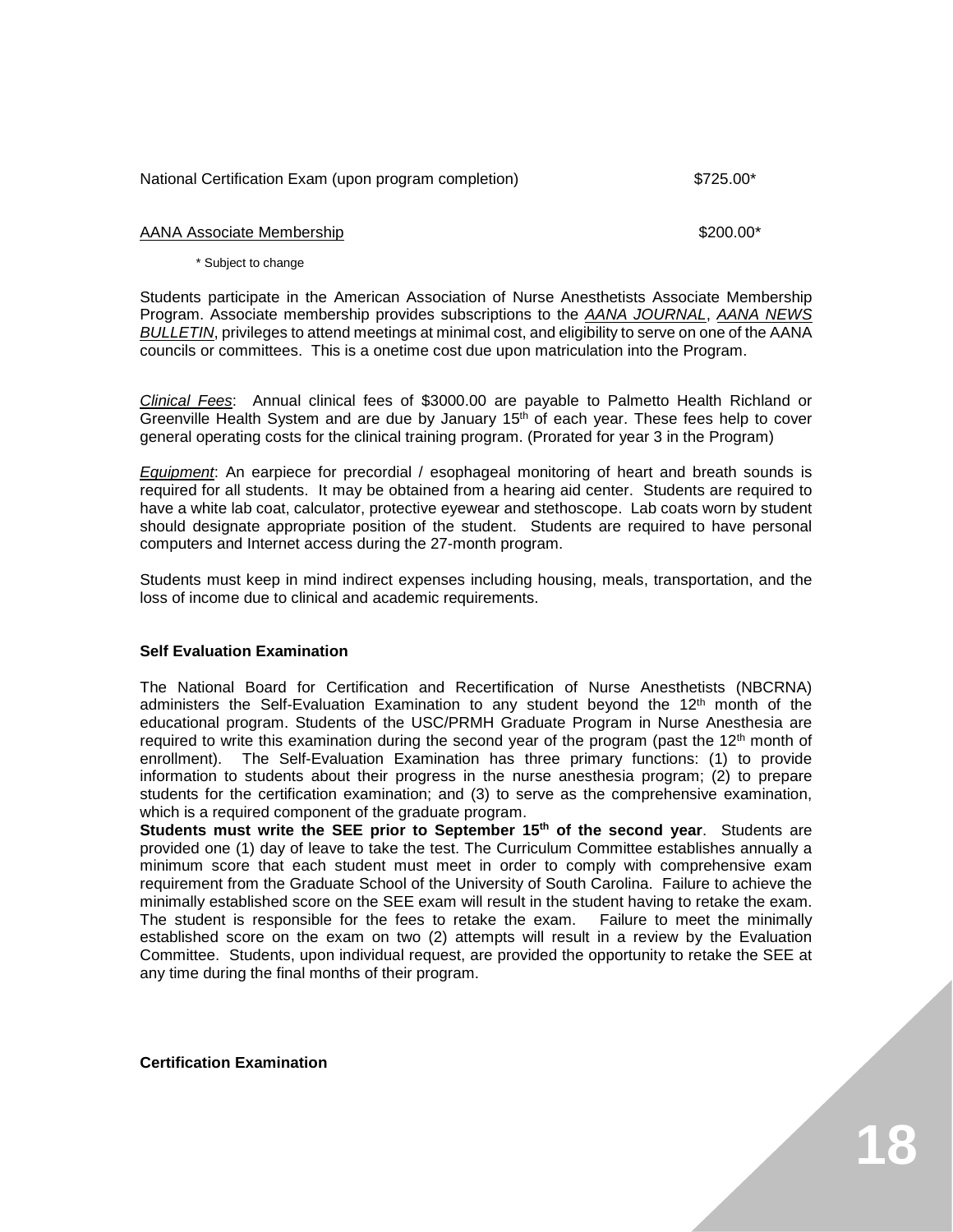A final transcript of academic performance and clinical cases will be prepared by the Program Director prior to graduation from the Nurse Anesthesia Program. The Program Director will create an NCE application on the NBCRNA website [\(http://www.nbcrna.com\)](http://www.nbcrna.com/). Students then access the application through the student portal on the website and pay the NCE fee. Clinical transcripts are then electronically uploaded to the Application file upon completion of all requirements for graduation from the Nurse Anesthesia Program. The NBCRNA will notify individual students of their eligibility to write the NCE. Certification examinations must be written within three months of program completion. **Graduates must take and pass the National Certification Exam offered by the Council on Certification of Nurse Anesthetists within 2 years of graduation or reenroll and complete an unabridged, accredited nurse anesthesia program.**

# **FINANCIAL AID AND BENEFITS**

Students are responsible for tuition, fees, educational and living expenses. Financial assistance is available to students in the form of loans, scholarships, and grants. Eligibility for aid depends on the applicant's financial circumstances. Information for the various financial aid programs may be obtained from Jerel Arceneaux, the Assistant Director of Student Services at the School of Medicine [\(jerel.arceneaux@uscmed.sc.edu\)](mailto:jerel.arceneaux@uscmed.sc.edu).

#### **Grants**

Nurse Anesthesia Traineeship Grants. Grants may be awarded to programs in nurse anesthesia by the federal government. The Program in Nurse Anesthesia submits the grant applications annually and awards are based on Congressional funding. This funding varies from year to year. Students will be notified of the Grant awards during the course of the program as those funds become available.

# **PROGRAM FACILITIES**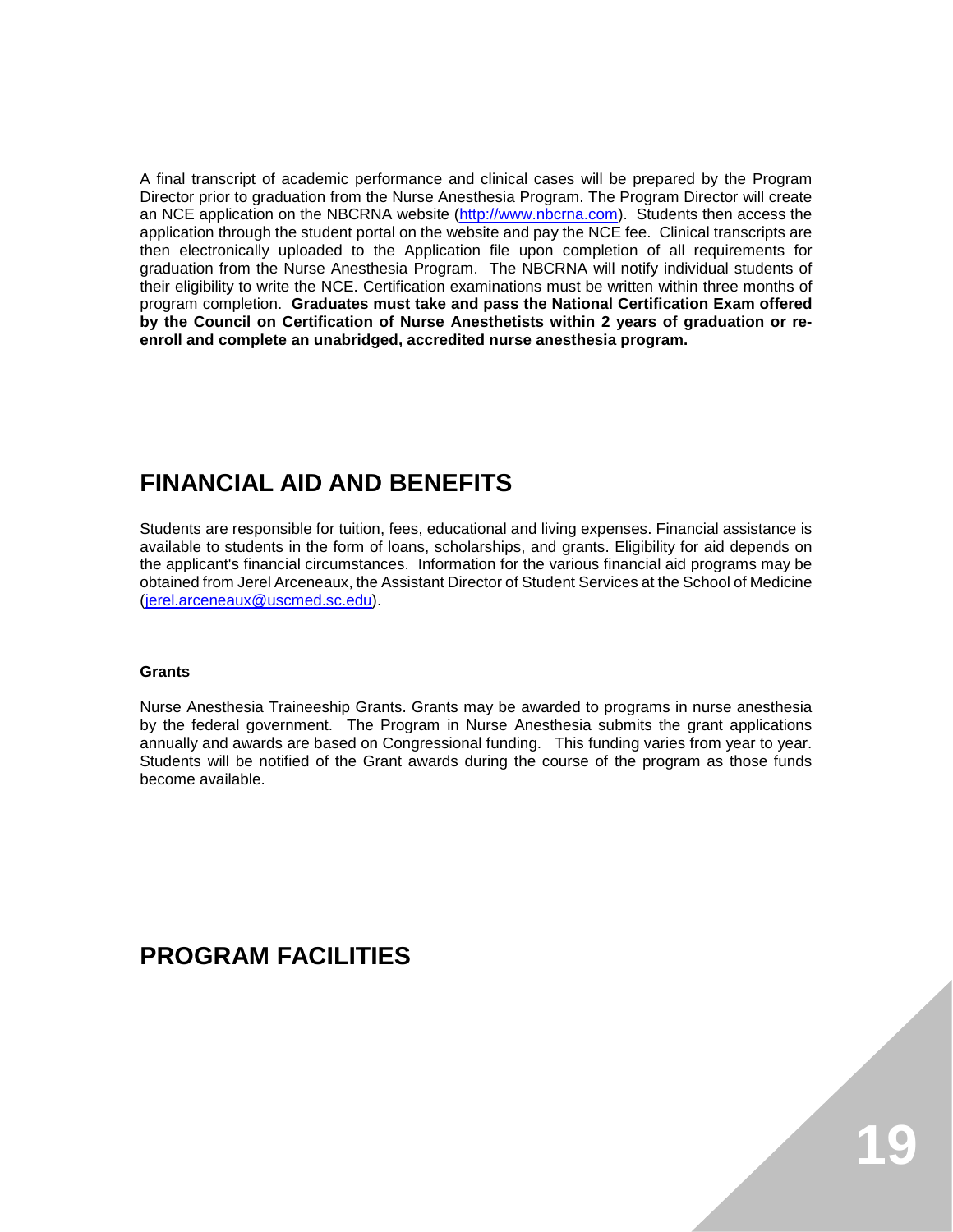Classes are held at the USC School of Medicine campus, Palmetto Health Richland campus or Greenville Health System Campus. Students may be required to attend classes in alternate locations.

#### **Columbia Campus**

The University Of South Carolina School Of Medicine is located at 6311 Garners Ferry Road, Columbia, SC 29209. Spaces commonly utilized by the Graduate Program in Nurse Anesthesia include:

- Building 101 (Library Building) Suite 301 Offices of the Nurse Anesthesia Program
- Building 1: B-1 Classroom
- Student Lounge
- Humphries Fitness Center
- School of Medicine Library

The Medical Park Campus is adjacent to Palmetto Health Richland. Spaces commonly utilized by The Graduate Program in Nurse Anesthesia include:

• Medical Park 2: MP-2 Classroom

#### **Greenville Campus**

The Greenville Campus is located at 607 Grove Road, Greenville, SC. Classroom space and administrative offices for the Graduate Program in Nurse Anesthesia are found in the Health Science Education Building (HSEB) on the main campus of Greenville Health System.

All campus maps can be accessed using the following link: <http://www.med.sc.edu/maps.asp>.

# **LIBRARY FACILITIES**

Students enrolled in the Masters of Nurse Anesthesia Program have access to the Josey Health Sciences Library at Palmetto Health Richland. The library is located on the sixth floor of the main hospital. The library is one of the four major Area Health Education Consortium (AHEC) libraries and audiovisual learning centers in South Carolina. A wide range of printed and non-printed material and audiovisual equipment may be borrowed through this service. Students on the GHS campus have 24 hour access to the Medical Sciences Library at Greenville Health System located on the first floor of the main hospital and the Library Commons in the Health Science Education Building.

The School of Medicine Library serves as the information gateway to over 10,000 biomedical electronic journals, over 1,300 electronic textbooks, over 80 biomedical databases, a diagnostic decision support system (DxPLAIN), consumer health information, an online catalog, and PASCAL, South Carolina's state-wide academic electronic library. The Library's print collection consists of more than 68,000 volumes. Library users are able to access electronic resources onsite or remotely. The Medline database can be accessed via Pubmed or Ovid. Other databases available include AccessMedicine, ClinicalKey, Cochrane Evidence-Based Medicine. More than 55,000 ejournals are available through collaboration with the University Libraries via TDNet, the e-journal management system.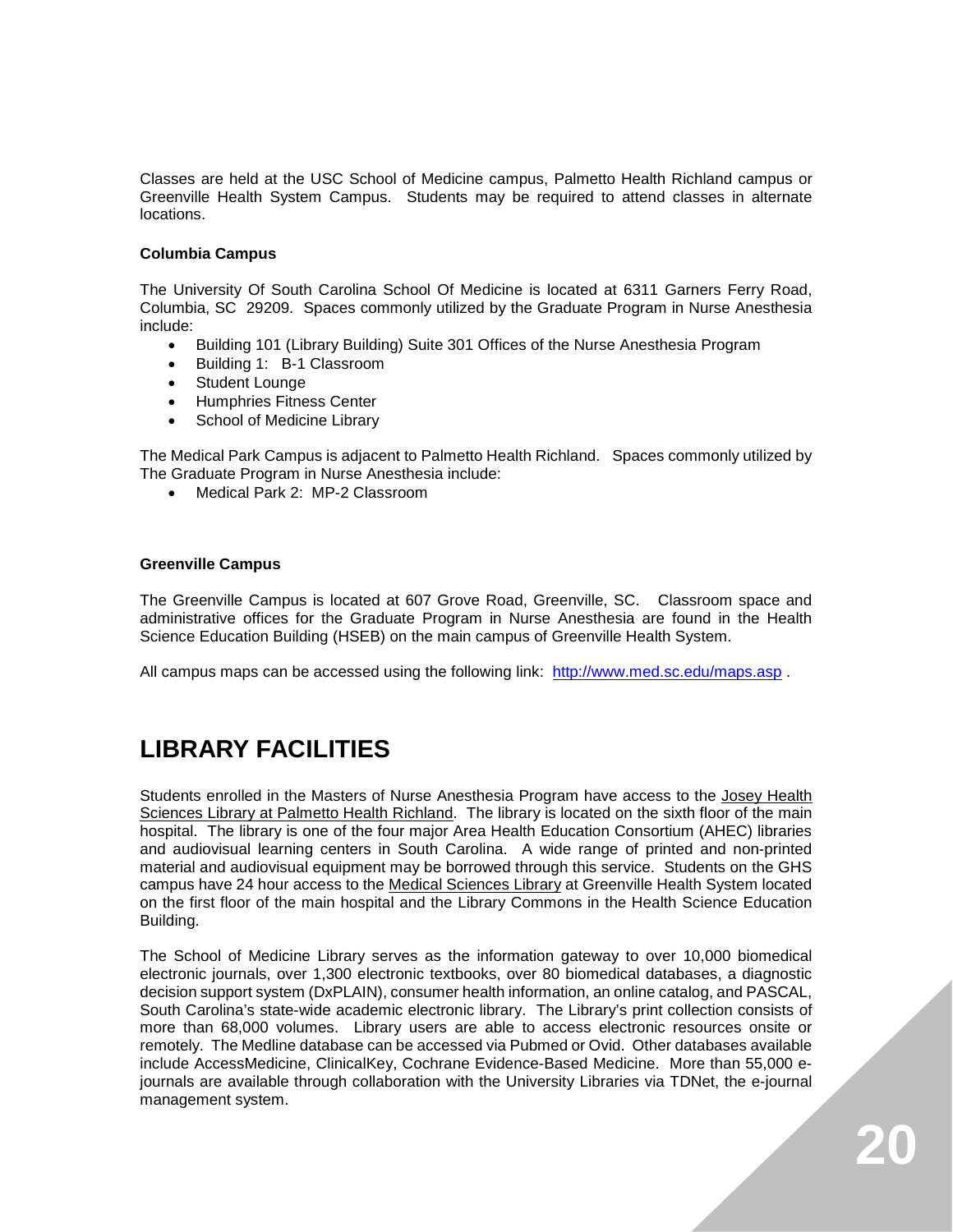Within the Library is an information commons area with public workstations and a seating area with HDTV (closed captioned). There is study space for individual and group use on a first come first served basis. Reference services with librarians are available during regular operating hours. Educational/Instructional services are available, along with interlibrary loan services. For additional information visit [http://uscm.med.sc.edu.](http://uscm.med.sc.edu/) School of Medicine students and employees also have access to the Thomas Cooper Library of the University of South Carolina. USCAN, the online catalog for the Thomas Cooper Library, can be searched from terminals in the public services area of the School of Medicine Library.

# **SIMULATION CENTERS**

The Simulation Center for Palmetto Health Richland is located at 15 Medial Park, Lower level. The mission of the center is to provide a dedicated environment for health care providers and students of all levels in which to learn, apply and research cognitive, psychomotor, and interpersonal skills using simulation technologies. The Center's vision is to enhance patient safety and the quality of medical care through the use of innovative, high impact training and research in simulation. Students are assigned to participate in various simulation scenarios during the program. For further information go to<http://www.palmettohealthsimulationcenter.com/>

The Greenville Health Simulation Center is located in the Medical Center clinical building on the Greenville Health System Campus at 607 Grove Road. The center provides clinical training and continuing education for medical, nursing and allied health students, medical residents, practicing physicians, nurses and allied health professionals. The Center's mission is to improve patient care, patient safety and healthcare education through the use of Advanced Instructional Technology. For further information, go to [http://www.ghs.org/Simulation-Center.](http://www.ghs.org/Simulation-Center)

# **Clinical Sites**

The USC / PRMH Graduate Program in Nurse Anesthesia has two (2) primary clinical training sites in order to comply with the Council on Accreditation's Standards and Guidelines: Palmetto Health Richland and Greenville Health System. The Program Director and/or Assistant Program Directors continuously evaluate the effectiveness of the clinical sites. Evaluation of these sites will be performed by periodic onsite visits and telecommunications. Student evaluations of the clinical training site will be conducted to assess continued effectiveness. Additional clinical training sites may be added based on the continuing assessment of the needs of the program. Students are expected to demonstrate flexibility and willingness to rotate to all clinical training sites at any time during the program. The Program Director reserves the right to eliminate a site as needed.

## **Palmetto Health Richland – Columbia, South Carolina**

Palmetto Health Richland serves at the primary clinical training site for the Masters of Nurse Anesthesia Program. The facilities are located in downtown Columbia approximately seven miles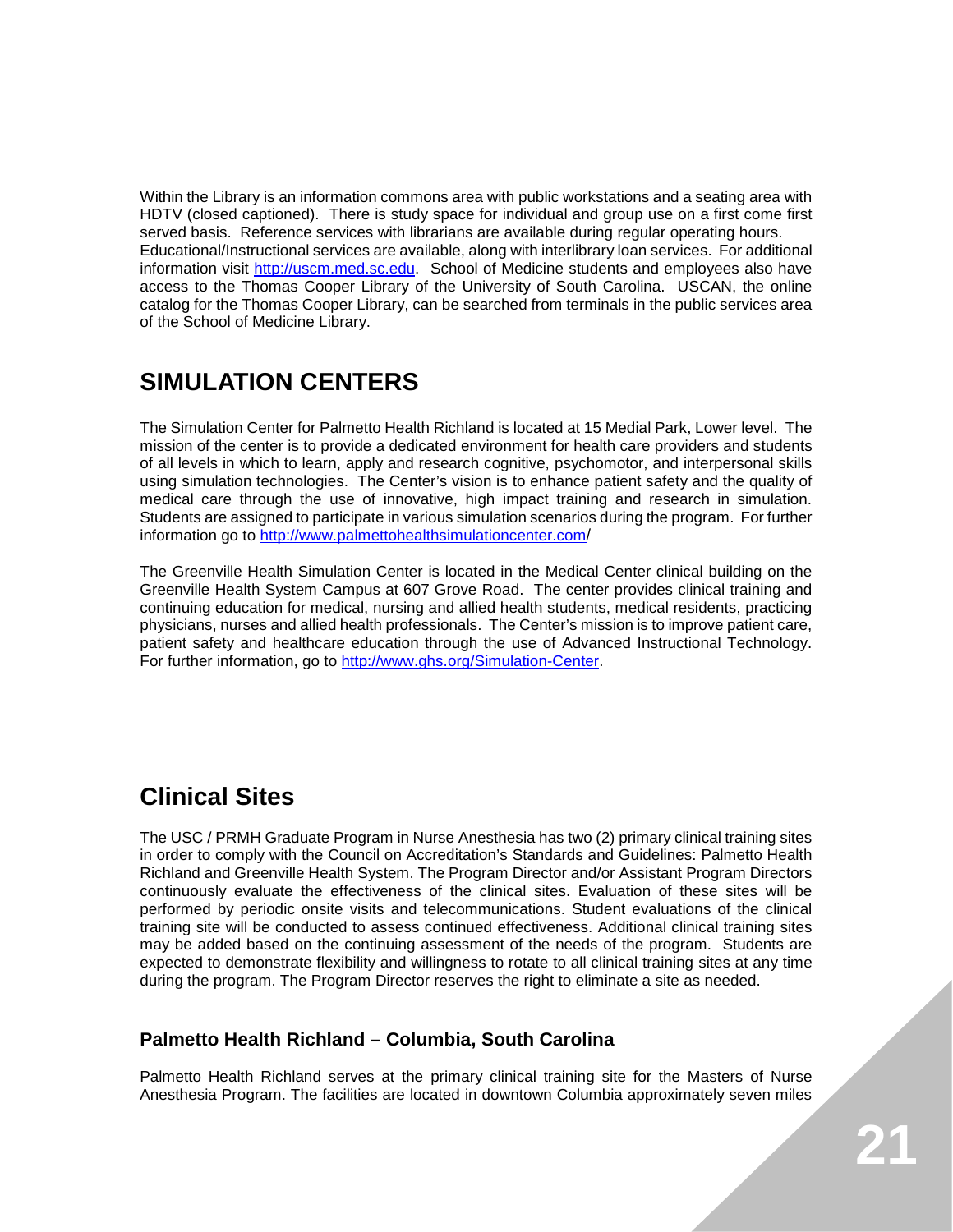from the University Of South Carolina School Of Medicine. The hospital provides services to about 28,000 inpatients and 275,000 outpatients from every county in South Carolina and to patients from surrounding states. Anesthesia services are provided for an estimated 18,000 surgical procedures and 2,800 deliveries annually. The hospital's 27 operating rooms include special rooms for neurosurgery, cardiothoracic, pediatric, and trauma. The Department of Anesthesia is staffed with approximately 22 anesthesiologists and 50 Certified Registered Nurse Anesthetists. Students are required to complete at least 50% of their clinical training at the Palmetto Health Richland. Additional information about Palmetto Health Richland can be obtained via the website at [www.palmettohealth.org.](http://www.palmettohealth.org/)

#### **Affiliated Sites for Palmetto Health Richland**

#### **Lexington Medical Center – West Columbia, South Carolina**

Lexington Medical Center is located in West Columbia, South Carolina, approximately 8 miles from the primary clinical training site of Palmetto Richland Memorial Hospital. Students rotating to Lexington Medical Center for the purpose of clinical training in nurse anesthesia are under the direction and supervision of the nurse anesthetists and anesthesiologists of the Department of Anesthesia. Students are assigned to the main hospital or to one of the two Outpatient Surgical Centers located in Irmo, or Lexington, South Carolina. For additional information on the services and facilities of Lexington Medical Center, please refer to the website at [http://www.lexmed.com/.](http://www.lexmed.com/)

#### **Bon Secours St. Francis Hospital – Greenville, South Carolina**

This clinical site is a large hospital that is located about 110 miles from the primary clinical site. The focus of this rotation is to gain experience in major vascular and thoracic anesthesia. One to two students are assigned to this institution on a rotational basis. Housing is provided for students by Bon Secours St. Francis Hospital. The website is [http://www.stfrancishealth.org/.](http://www.stfrancishealth.org/)

#### **Palmetto Health Baptist - Columbia, South Carolina**

A member of the Palmetto Health Alliance, Palmetto Health – Baptist in Columbia, is located approximately four miles from the primary clinical training site of Palmetto Health Richland. The facility has a capacity or 524 acute care beds and perform approximately 17,000 surgical procedures each year. One to four students rotate to this facility each month. Further information can be obtained on the website at [www.palmettohealth.org](http://www.palmettohealth.org/)

#### **AnMed Health – Anderson, South Carolina**

Anderson Area Medical Center is a licensed and fully accredited 587-bed facility that offers a wide range of general and specialized diagnostic and treatment services. The fifth largest hospital in the state, AAMC is a regional referral center that serves residents from Anderson County, as well as from Oconee, Pickens and Abbeville counties in western South Carolina, and Hart, Stephens, Franklin and Elbert counties in Northeast Georgia. One – two students rotate to this facility each month. Housing is provided by Anderson Area Medical Center. Further information about Anderson Area Medical Center or the Anderson, South Carolina can be obtained at <http://www.anmedhealth.org/> .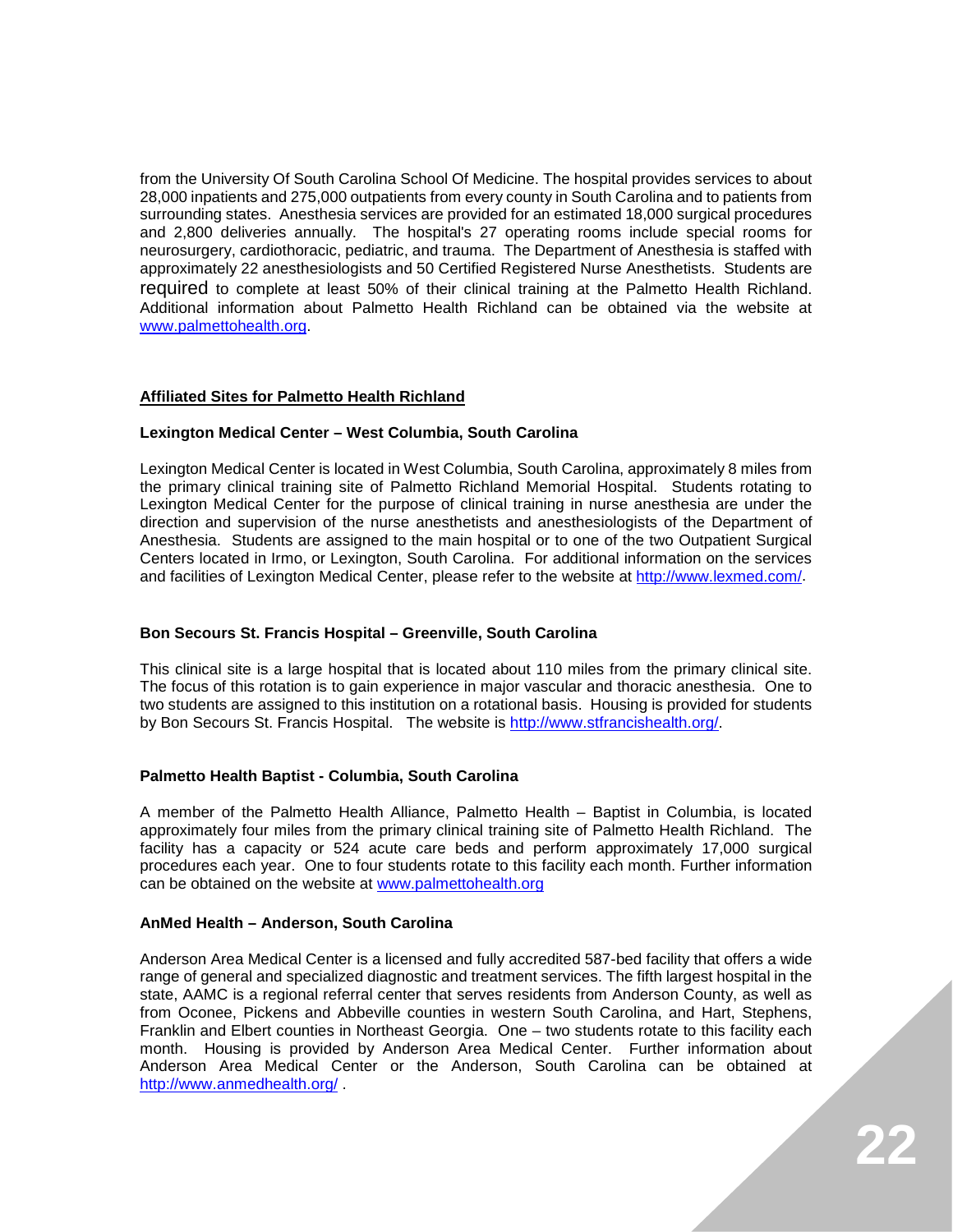#### **Oconee Memorial Hospital – Seneca, South Carolina**

Oconee Hospital is a 235-bed local community hospital located in Seneca, South Carolina. This clinical affiliated site is located approximately 200 miles from the primary clinical training site of Palmetto Health Richland. One to two students rotate to this facility on a rotational basis. Students are involved in administering all types of anesthesia and spend time in Intensive Care, Acute and Chronic Pain Management. Housing is provided by Further information can be obtained at [http://www.ghs.org/locations/oconee-medical-campus#.VlX2zU2FMeg.](http://www.ghs.org/locations/oconee-medical-campus#.VlX2zU2FMeg)

#### **Conway Medical Center– Conway, South Carolina**

The clinical affiliated site is located approximately 180 miles from the primary clinical training site of Palmetto Health Richland. One to two students rotate to this facility on a rotational basis. Students are involved in administering all types of anesthesia to include obstetrical services. Housing is provided by Conway Medical Center. The clinical training site is a shared site with the<br>MUSC Program in Anesthesia for Nurses. Further information can be obtained at MUSC Program in Anesthesia for Nurses. [http://www.conwaymedicalcenter.com/.](http://www.conwaymedicalcenter.com/)

#### **The Regional Medical Center – Orangeburg, SC**

Serving Orangeburg and Calhoun counties and surrounding areas, RMC has a multitude of specialties and programs that offer state-of-the-art healthcare. The Regional Medical Center is accredited by [The Joint Commission,](http://www.jointcommission.org/) has Advanced Certification as a Primary [Stroke Center](https://www.trmchealth.org/rmc.nsf/View/StrokeCenter) by The Joint Commission, and offers a 24-hour emergency department, full range of high-quality medical services and a proactive, community-wide wellness program. The facility has 22 anesthetizing locations, including an outpatient suite for Dialysis related procedures. Further information can be obtained at <https://www.trmchealth.org/>

## **Greenville Health System – Greenville, South Carolina**

The Greenville Health System is a multihospital system located in Greenville, approximately 100 miles from Columbia. The 1,040-bed system provides 292,803 total patient care days. It includes acute-care and complex-care facilities, psychiatric and pediatric hospitals, as well as a physical rehabilitation hospital. Outpatient visits total approximately 749,849 annually; approximately 151,899 patients are treated annually in the Emergency Room. The Surgical Department contains 34 operating rooms, which includes 5 open-heart rooms. Additional information may be obtained online at [https://www.ghs.org/.](https://www.ghs.org/)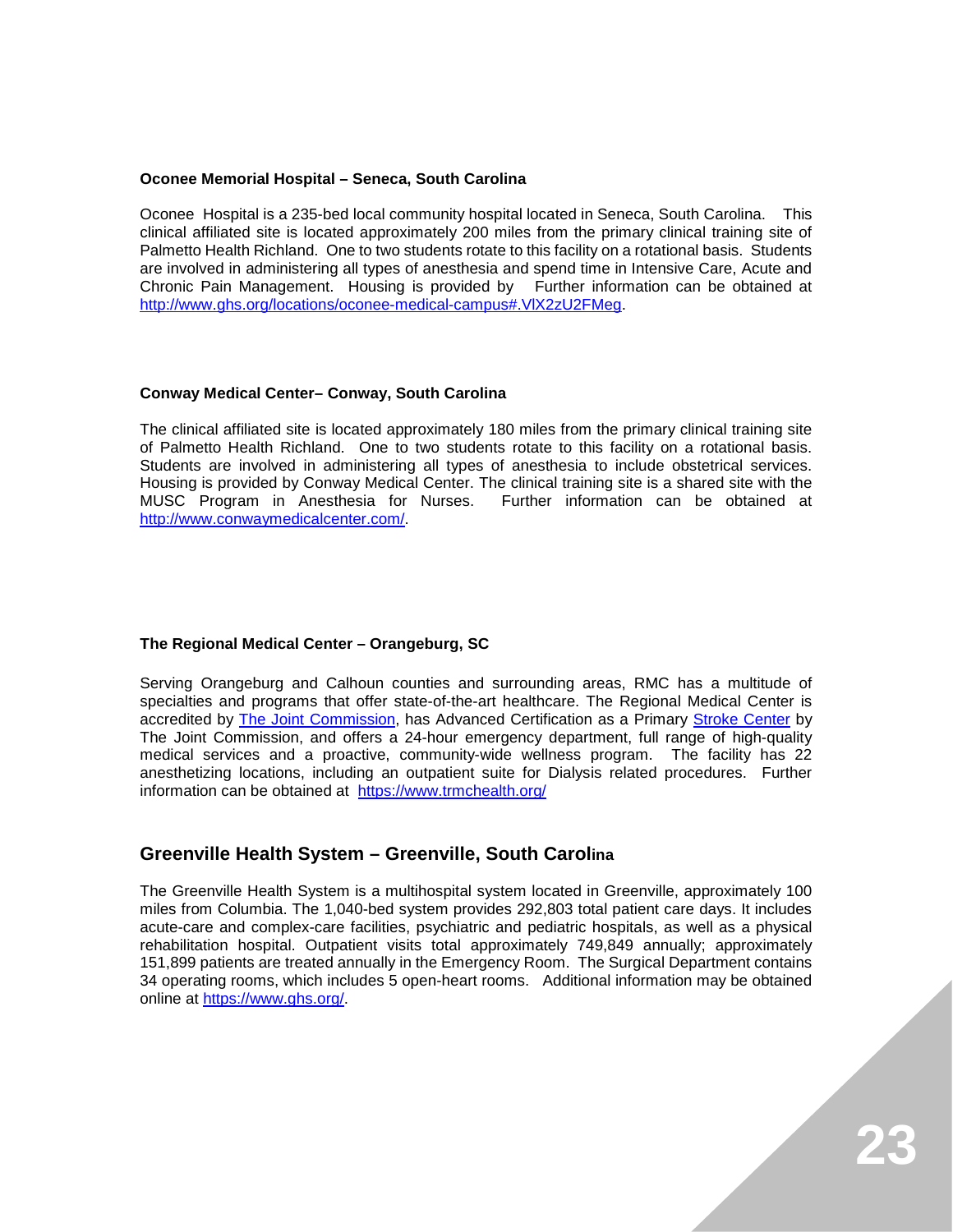## **Greenville Health System Affiliated Sites**

#### **Patewood Memorial Hospital - Greenville, SC**

Patewood Memorial serves a diverse ethnic, cultural and socioeconomic population of patients, including adolescents, adults and geriatric patients as well as pediatric patients above the age of 14. It provides a state of the art relaxing and healing environment for those having elective, inpatient surgery. One to two students rotate to this facility on a rotational basis and are involved in administering all types of anesthetics.

#### **Patewood Outpatient Surgery Center – Greenville, SC**

Patewood Outpatient Surgery Center provides care to approximately 5000 patients annually ranging from pediatric patients to geriatric patients. One to two students rotate to this facility on a rotational basis and are involved in administering all type of anesthetics. The primary focus for the students on this rotation is pediatric patients but they will also get experience in adult outpatient procedures.

#### **Greer Memorial Hospital – Greer, SC**

Greer Memorial provides care to patients in all age groups from pediatrics 6 years and older to geriatric patients in ASA physical classifications I-V and to both inpatients and outpatients. It consists of 5 state of the art operating room and one student will rotate to this facility on a rotational basis.

#### **Hillcrest Memorial Hospital – Simpsonville, SC**

Hillcrest Memorial serves residents in Simpsonville, Mauldin, Fountain Inn and surrounding areas. Both outpatient and inpatient procedures are performed at HMH including minimally invasive general surgery and bariatric surgery. One student will rotate to this facility on a rotational basis.

#### **CrossCreek Surgery Center**

CrossCreek Surgery Center is a 4 operating room facility located across the street from the primary training site of Greenville Memorial. Care is provided on an outpatient basis only to pediatric and geriatric patients. Services provided at this facility or pre-anesthesia evaluation, general anesthesia, regional anesthesia and sedation. One student will rotate to this facility on a rotational basis.

#### **Bon Secours St. Francis Hospital – Greenville, South Carolina**

This clinical site is a large hospital that is located about 110 miles from the primary clinical site. The focus of this rotation is to gain experience in major vascular and thoracic anesthesia. One to two students are assigned to this institution on a rotational basis. Housing is provided for students by Bon Secours St. Francis Hospital. For further information, visit [http://www.stfrancishealth.org/.](http://www.stfrancishealth.org/)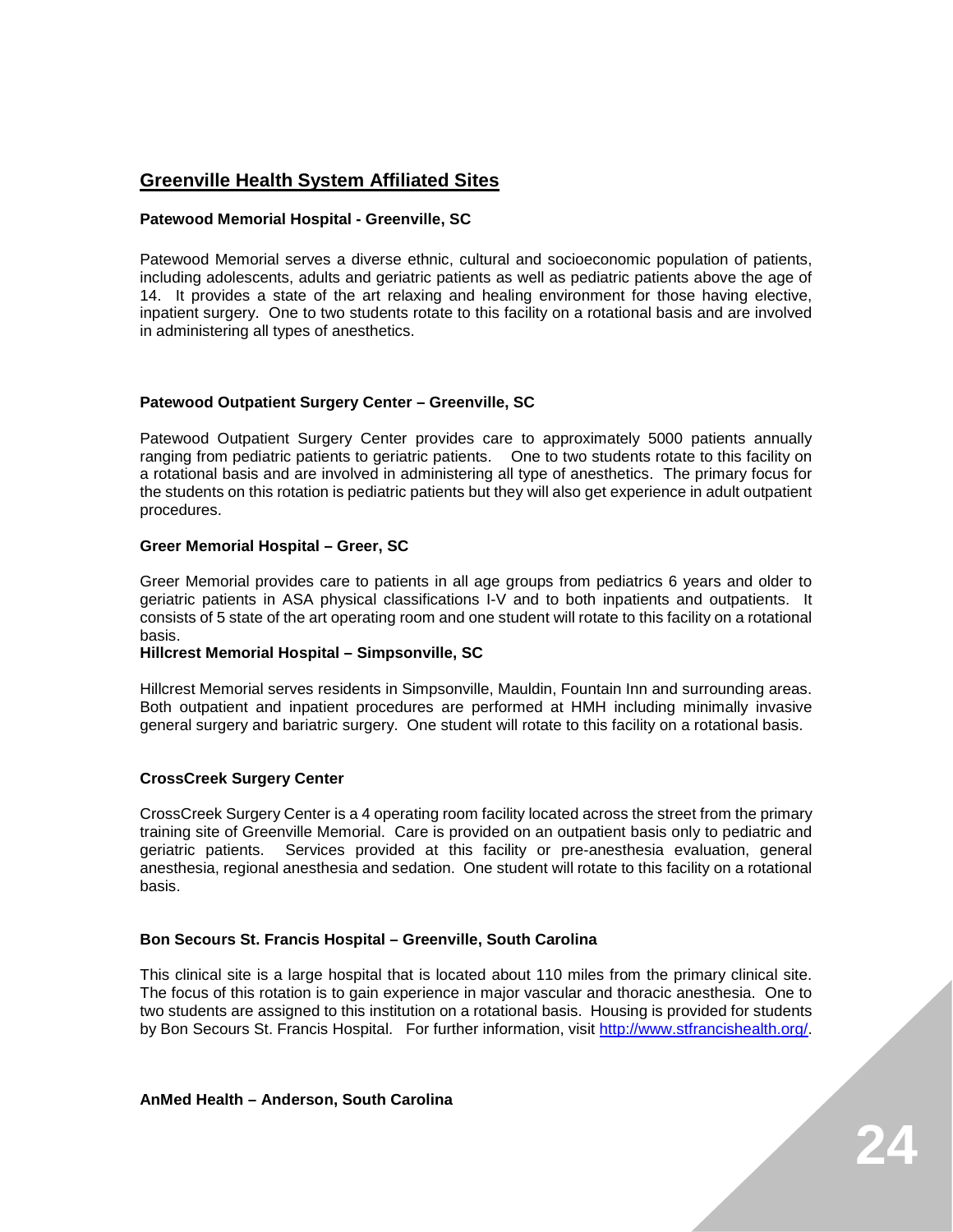Anderson Area Medical Center is a licensed and fully accredited 587-bed facility that offers a wide range of general and specialized diagnostic and treatment services. The fifth largest hospital in the state, AAMC is a regional referral center that serves residents from Anderson County, as well as from Oconee, Pickens and Abbeville counties in western South Carolina, and Hart, Stephens, Franklin and Elbert counties in Northeast Georgia. One – two students rotate to this facility each month. Housing is provided by Anderson Area Medical Center. Further information about Anderson Area Medical Center or the Anderson, South Carolina can be obtained at <http://www.anmedhealth.org/> .

#### **Oconee Memorial Hospital – Seneca, South Carolina**

Oconee Hospital is a 235-bed local community hospital located in Seneca, South Carolina. This clinical affiliated site is located approximately 200 miles from the primary clinical training site of Palmetto Health Richland. One to two students rotate to this facility on a rotational basis. Students are involved in administering all types of anesthesia and spend time in Intensive Care, Acute and Chronic Pain Management. Housing is provided by For further information, visit [Oconee Memorial](http://www.ghs.org/locations/oconee-medical-campus#.VlX2zU2FMeg)  [Hospital.](http://www.ghs.org/locations/oconee-medical-campus#.VlX2zU2FMeg)

#### **Laurens County Memorial Hospital, Clinton, SC**

Laurens County Memorial Hospital provides care to patients of all age groups and leads the community with outreach programs and services. LCMH provides a wide range of services including a birthing center, cardiopulmonary services, emergency medicine, pulmonary care, surgical services and women's services.

# **STUDENT SERVICES**

Students enrolled in the Graduate Program in Nurse Anesthesia have access to student services offered through The Graduate School and the School of Medicine. Graduate student services are outlined at the following link: [http://gradschool.sc.edu/students/resources.asp?page=cr.](http://gradschool.sc.edu/students/resources.asp?page=cr) As students who use the School of Medicine campus, the SOM Student Lounge and the Humphries Physical Fitness Center are available to students in the Graduate Program in Nurse Anesthesia.

#### **Health and Dental Insurance**

*All Graduate Students at the University of South Carolina are required to maintain basic health insurance coverage during their enrollment in the Masters of Nurse Anesthesia Program*. A comprehensive health insurance policy is made available through the University of South Carolina for students and their spouses and/or children. If students elect coverage from other sources, they must complete the Waiver of Insurance form provided on the [student insurance](http://www.sa.sc.edu/shs/tshc/insurance.shtml)  [website](http://www.sa.sc.edu/shs/tshc/insurance.shtml) to avoid the student insurance fee in their semester tuition bill.

**Student Health Services**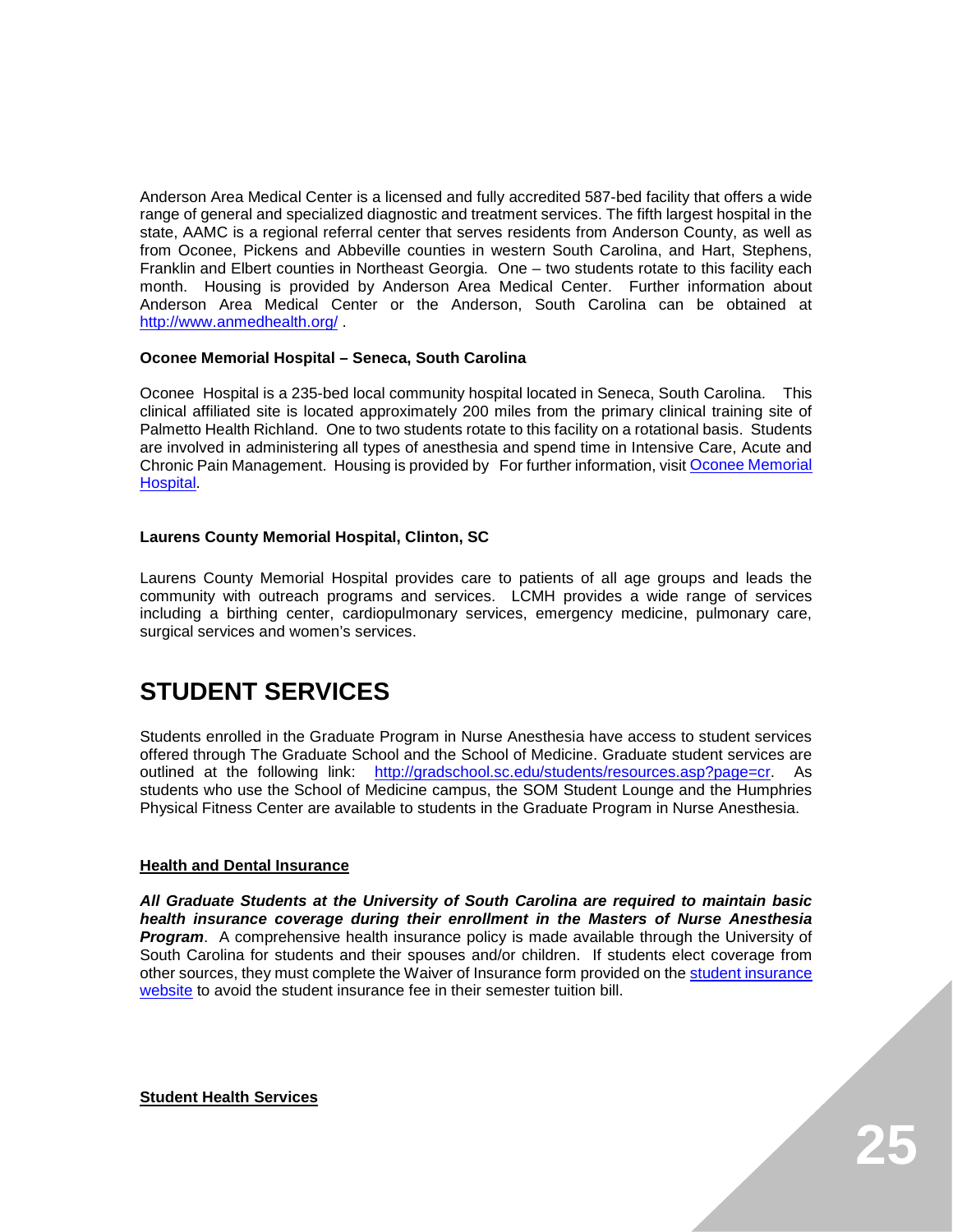Student Health Services provides accessible, convenient, high quality, low cost health care. The health services team is sincerely interested in your health and wants to be your partner in wellness. Student Health Services provide on-campus medical, mental health, ancillary, and health and wellness services for students. Services include (1) ambulatory primary care at clinics and ancillary services located at the nationally accredited Thomson Student Health Center; (2) a comprehensive array of counseling, testing, and psychological and psychiatric services available at the nationally accredited Counseling and Human Development Center; and (3) a wide variety of wellnessoriented programs and educational services offered by the Office for Campus Wellness and the Office for Sexual Health and Violence Prevention. Students are encouraged to visit [Student Health](http://www.sa.sc.edu/shs/)  [Services](http://www.sa.sc.edu/shs/) for additional information on clinics, services, and programs.

Immunization and occupational health concerns are handled by the School of Medicine Employee/Student Health Services.

Employee/Student Health Services USC School of Medicine 3209 Colonial Dr. Columbia, SC 29203 Phone: [803-434-2479](tel:803-434-2479) Fax: [803-434-8644](tel:803-434-8644)

Students based at Greenville Health System have access to minor medical services through Greenville Health System Employee Services, located in the main hospital on 701 Grove Road. Immunization and occupational health concerns are managed by GHS Employee services.

#### **Counseling/Consultation Services**

Students in the School of Medicine have available to them various counseling, consultation, and psychotherapeutic resources. These may be sought from the Office of Student Services and psychologists and psychiatrists with appointments in the School of Medicine, as well as from the various services and counseling centers on the University campus. Emergency psychiatric services and confidential assessment, referral, and treatment services are available on a 24-hour-a-day basis. Please see the Student services website for additional information [\(https://www.sa.sc.edu/shs/cp/\)](https://www.sa.sc.edu/shs/cp/). Students at the Greenville Health System campus are eligible for services through its Employee Assistance Program (EAP).

#### **Liability Insurance**

Columbia based students will have individual liability insurance policies issued by AANA Insurance Services with premiums covered by Palmetto Health for the duration of the Program. Greenville based students will be provided liability insurance through the Greenville Health System.

**Other Benefits**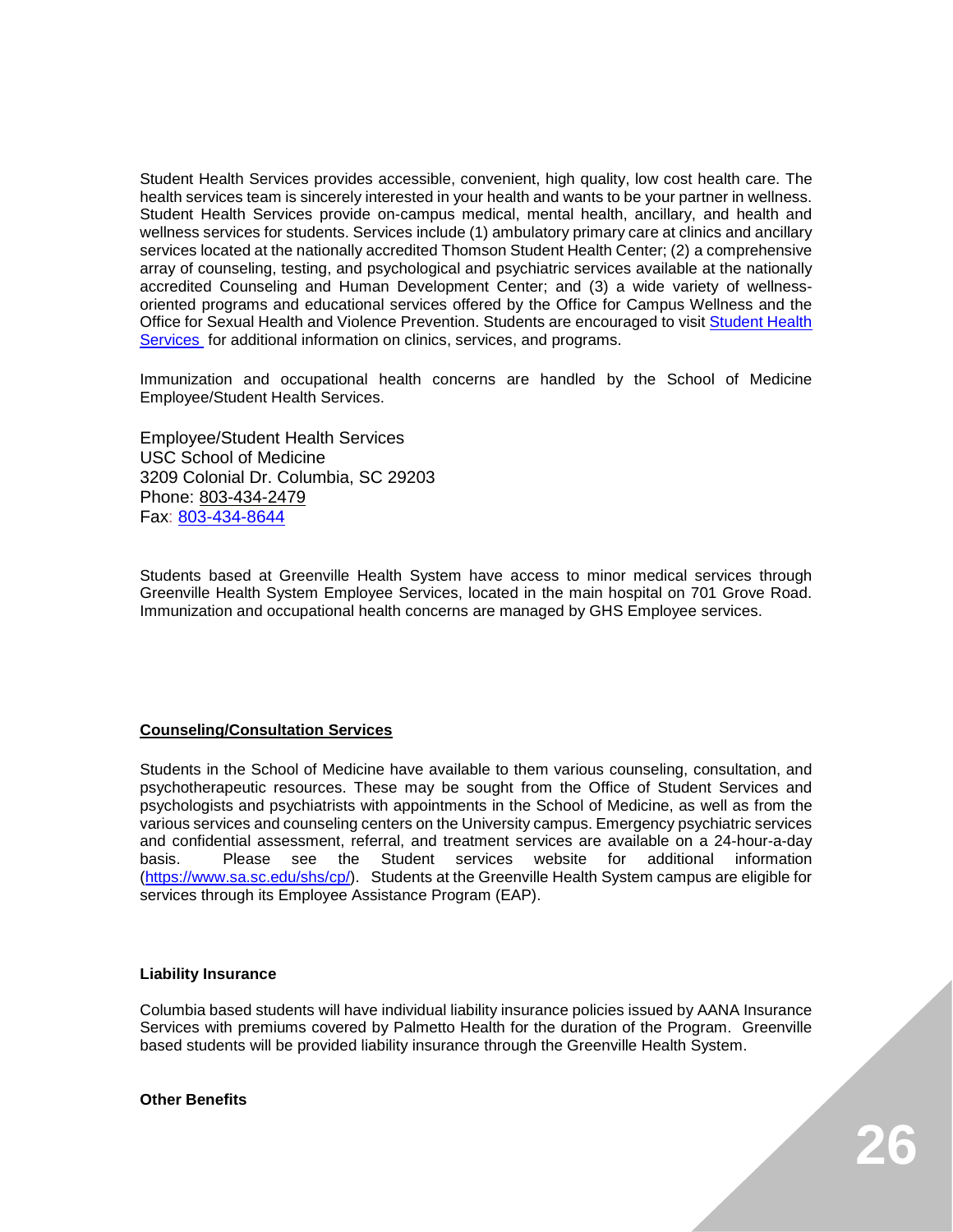Veterans Benefits. Veterans and children of deceased or disable veterans who meet regular admission requirements may be eligible to receive educational assistance benefits through the Veterans Administration. Application for benefits may be made through the University Office of Veterans Affairs located on the Columbia campus. Students are urged to apply for benefits at least 45 days prior to the beginning of the semester.

As full-time USC students, there is also access to athletic events, the USC Physical Education Center, Russell House Student Union, Student Health Center, student activities, etc. These benefits are discussed during program orientation and information is available via the website.

#### **Transportation/Food/Housing**

Transportation to and from all clinical and/or educational sites is the responsibility of the individual student. Students are responsible for their own housing as long as they are assigned to one of the primary clinical training sites. Students are required to rotate to affiliated clinical training sites. Housing will be provided for students scheduled for rotational sites that are located beyond a reasonable daily commute.

#### **Students Organizations and Committees**

Students may be selected to serve on various USC SOM student organizations and/or committees. These include, but are not limited to the following:

Masters of Nurse Anesthesia Interview and Admissions Committee Curriculum Advisory Committee Alumni Affairs Committee

# **PROGRAM RESPONSIBILITIES**

## **DIDACTIC EDUCATION**

The Program is affiliated with the School of Medicine and The Graduate School of the University of South Carolina. Upon successful completion of the Program, the University confers the Masters of Nurse Anesthesia degree. The Department of Pharmacology, Physiology, and Neuroscience (PPN) is the academic unit, providing academic oversight and basic science instruction. The Department also provides an Academic Director, who is responsible for Program compliance with University policies and procedures with respect to academic matters. Clinical anesthesia instruction is coordinated by Program Faculty who hold academic appointments within the PPN Department.

The program maintains its accreditation status as determined by the Council on Accreditation of Nurse Anesthesia Educational Programs (COA). The Program offers its curriculum in accordance with the Standards for Accreditation of Nurse Anesthesia Educational Programs and the requirements of the National Board for Certification and Recertification of Nurse Anesthetists (NBCRNA). The Program is committed to meet and exceed the standards for performance on the National Certification Exam (NCE). Performance metrics are published on the Program's website [\(http://anesthesia.med.sc.edu\)](http://anesthesia.med.sc.edu/).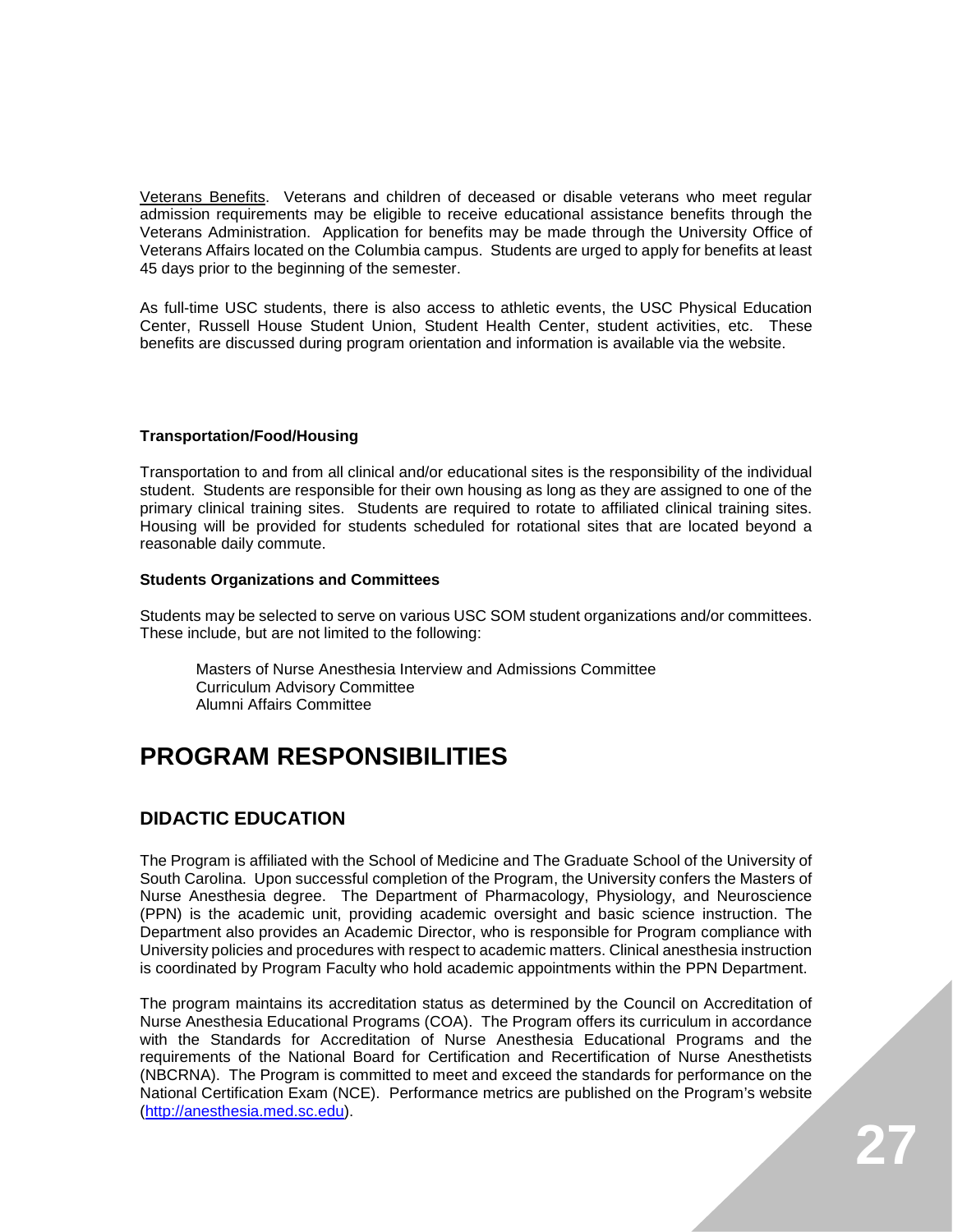## **CLINICAL EDUCATION**

To establish eligibility to write the National Certification Exam (NCE) from the National Board for Certification and Recertification of Nurse Anesthetists (NBCRNA), students must participate in a minimum of 600 (700 preferred) anesthetic cases (2014 Standards and Guidelines from the Council on Accreditation of Nurse Anesthesia Educational Programs). The Program will provide clinical experiences that will meet the clinical case requirements outlined by the NBCRNA. The Program will monitor student progress through periodic review of student clinical case records, and make clinical assignments to facilitate meeting the NBCRNA requirements. The Program provides two primary clinical training sites: Palmetto Health Richland and Greenville Health System. The Program also has affiliated clinical sites to enrich the clinical experience through a variety of practice settings. The Program will have a Clinical Coordinator at each site who works with the Program to provide clinical opportunities for students and performance evaluations for the Program.

## **CLINICAL SUPERVISION**

The Program is responsible for insuring clinical supervision in accordance with the Standards for Accreditation of Nurse Anesthesia Educational Programs outlined by the Council on Accreditation. Clinical oversight of graduate students in the clinical area must not exceed 1) two graduate students to one CRNA, or 2) two graduate students to one anesthesiologist, if no CRNA is involved.

## **EVALUATION OF STUDENT CLINICAL PERFORMANCE AND PROGRESSION**

Students receive evaluations of their clinical performance on a daily basis during the first year of the Program. Monthly evaluations are received during the second and third years after specialty rotations and affiliated site rotations. Evaluations are reviewed by Program Faculty in charge of clinical education, and shared with the students at intervals, as necessary, and upon request during each clinical practicum. Evaluation frequency is at discretion of the Program Faculty. It is the student's responsibility to solicit and monitor written clinical evaluations along with direct feedback from clinical faculty regarding clinical performance. Clinical evaluations are kept on file at the Program office and are available upon request by the student.

Students are expected to demonstrate satisfactory progress toward meeting the clinical objectives consistently by the end of each Practicum. The Program Faculty in charge of clinical education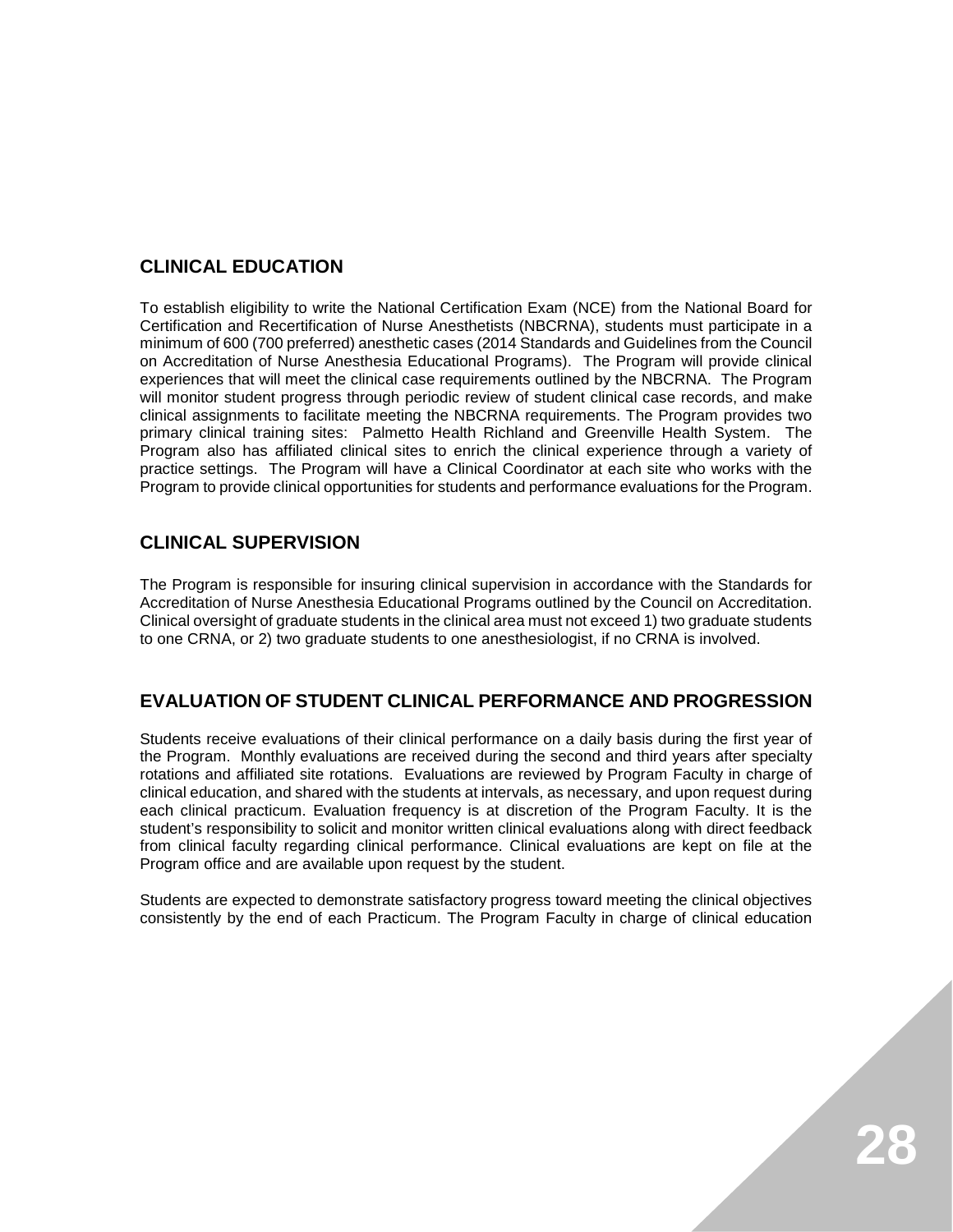(Practicum Course Director) represents the final authority with respect to clinical progression and at their discretion may elect to in no particular order:

- 1. Create time sensitive action plans designed to facilitate meeting clinical objectives.
- 2. Give an incomplete at the end of a Practicum term and extend the Practicum until objectives are consistently met.
- 3. Convene the Evaluation Committee to review and make recommendations regarding student performance and status in the Program.

A clinical practicum that extends beyond the academic calendar may affect Program completion time or graduation. Final determination of a student's successful completion of academic and clinical requirements for graduation from the Program is the responsibility of the Program Director in cooperation with Program Faculty, the Academic Director, and the Evaluation Committee.

The Program Director at their discretion may elect to place students on probation or suspension for but not limited to the following:

- 1. Actions/inactions that jeopardize patient safety
- 2. Conduct deemed unethical or inappropriate by a clinical site or the University
- 3. Insubordination
- 4. Unspecified acts or omissions deemed detrimental to the Program

If immediate and sustained improvement is not seen or additional issues arise as described above, the Program Director may take action to terminate the student from the Program.

# **CLINICAL OBJECTIVES**

#### **SPRING I and SUMMER I SEMESTERS**

By the end of the Summer I session, students enrolled in the USC / PRMH Graduate Program in Nurse Anesthesia will:

- 1. Demonstrate knowledge of preoperative patient assessment and interviewing techniques.
- 2. Show sensitivity to human needs and the psychosocial problems of the patient.
- 3. Demonstrate knowledge of preoperative medications.
- 4. Demonstrate knowledge of the legal implications concerning informed consent, identification of patient preoperatively, signed operative permit, and nurse anesthetist's liability and responsibility.
- 5. Identify and locate all types of anesthesia equipment, drugs, monitors, and related anesthetics within the physical unit.
- 6. Demonstrate knowledge of a basic anesthetic machine and table set-up.
- 7. Comprehend basic principles of the anesthesia machine and proper anesthesia machine checkout according to FDA guidelines.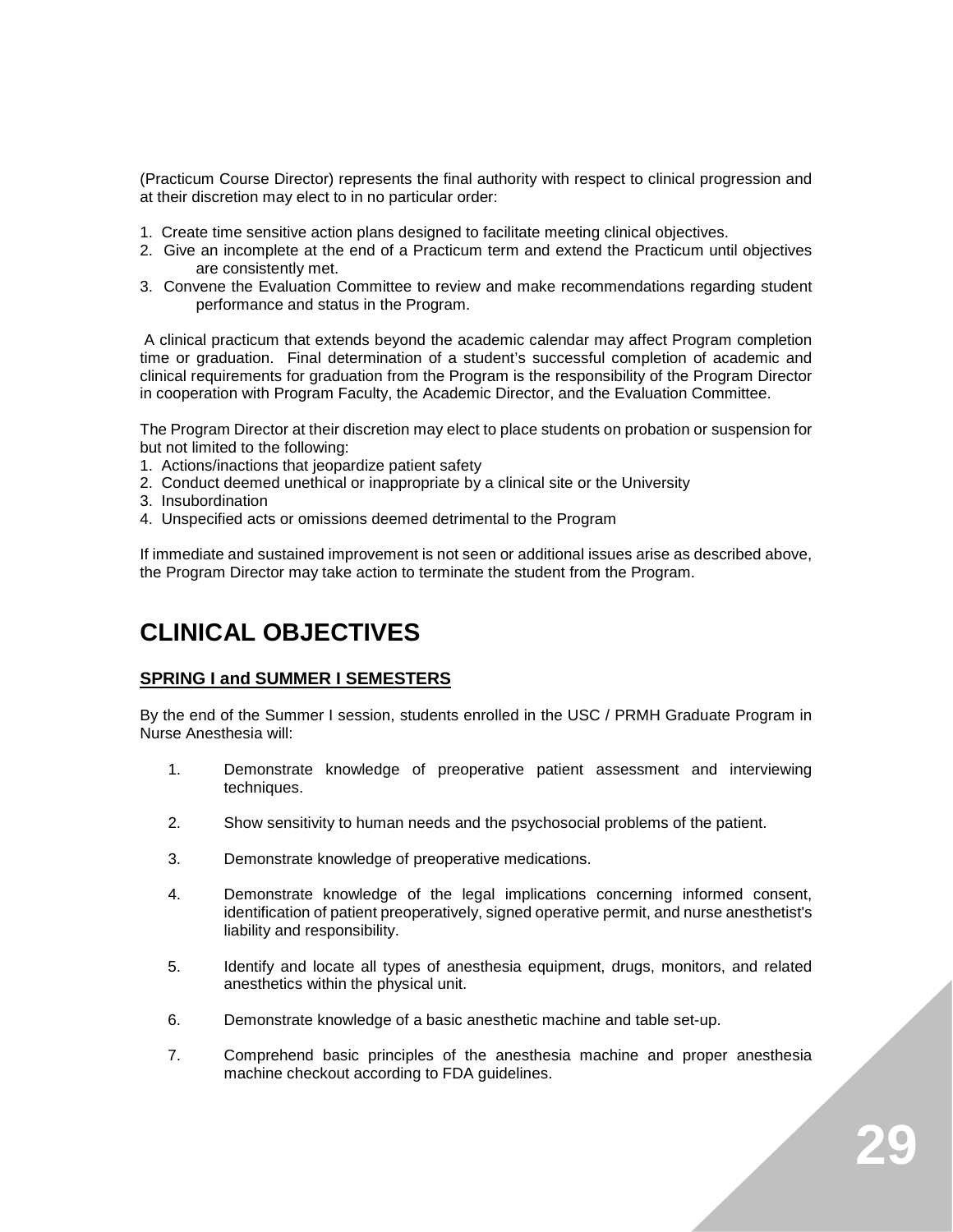- 8. Demonstrate knowledge of laws on electricity as they apply to effective safe anesthesia practice; apply measures for patient and health team member safety.
- 9. Demonstrate knowledge of National Fire Protection Association's requirements for compressed gases and volatile liquids.
- 10. Demonstrate a working knowledge of basic and advanced monitoring equipment.
- 11. Demonstrate the ability to assemble equipment and administer blood safely through a blood warmer, including meticulous blood identification policies.
- 12. Apply principles and current methods that are used to prevent cross infection through anesthetic equipment.
- 13. Utilize aseptic techniques and principles in the care and cleaning of anesthetic equipment.
- 14. Formulate anesthetic plans that are based on sound physiological and scientific principles.
- 15. Demonstrate a basic knowledge in choosing anesthetic agents and adjunctive drugs that are compatible with the patient's current drug and physiological status.
- 16. Understand principles of recording accurate physiological data.
- 17. Record accurate anesthetic and physiologic data on anesthetic and operative records.
- 18. Recognize and demonstrate proper management of abnormal laboratory reports.
- 19. Recognize and demonstrate proper management of minor cardiac arrhythmias.
- 20. Recognize and demonstrate proper procedures for managing obstructed airway.
- 21. Perform venipuncture with different types of catheters and needles within medically established guidelines.
- 22. Understand principles of IV therapy and associated physiology.
- 23. Demonstrate skill in the proper positioning of a patient on the operating table that is physiologically safe.
- 24. Demonstrate knowledge of fluid and electrolyte balance during the anesthetic process.
- 25. Demonstrate ability to administer uncomplicated inhalation and IV anesthetics and monitor regional anesthetics.
- 26. Demonstrate knowledge of physiological changes associated with spinal/epidural and regional block anesthetics.
- 27. Demonstrate knowledge of signs and symptoms involved in levels of anesthesia.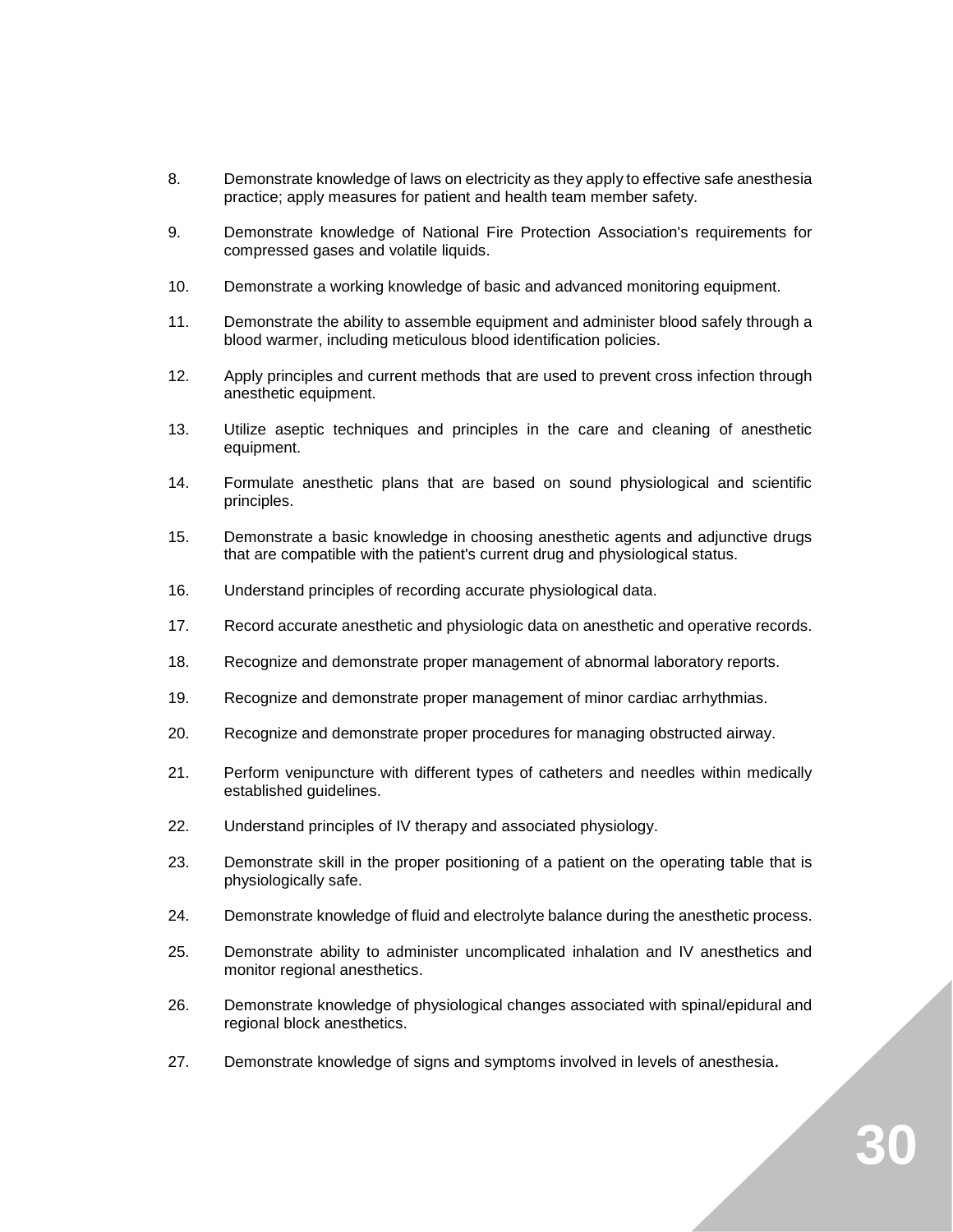28. Utilize acceptable physiological principles involved in the management of fluid and electrolyte balance during the anesthetic process.

## **FALL I and SPRING II SEMESTERS**

- 1. Demonstrate knowledge of the anatomical, physiological, and emotional differences between infants, children, adults, and geriatric patients.
- 2. Interpret laboratory data. Make appropriate judgment for anesthetic and adjunctive drugs.
- 3. Demonstrate knowledge of the physiologic variances and tolerances to all classifications of drugs in relation to patient's age, size, pathophysiology, etc.
- 4. Identify drug interactions that may occur between various anesthetic drugs, and/or drugs patient is taking therapeutically, and/or drug abuse.
- 5. Demonstrate the ability to make knowledgeable choices of anesthetic agents and adjunctive drugs that are compatible with the patient's current drug therapy and physical status.
- 6. Demonstrate ability to make accurate mathematical computations of anesthetic and adjunctive drugs.
- 7. Apply measures that can be taken to correct an obstructed airway and insure its continued patency.
- 8. Evaluate blood loss and make clinical judgments for accurate replacement.
- 9. Identify abnormal chest x-rays.
- 10. Demonstrate knowledge of CPR and ACLS protocol.
- 11. Calculate accurate mathematical computations, as required for the proper use of ventilators.
- 12. Demonstrate skill in oral and nasal intubations.
- 13. Understand and utilize correct principles and techniques when anesthetizing children and infants.
- 14. Identify and correct uncomplicated cardiac arrhythmias.
- 15. Demonstrate knowledge of the integration of all body systems and how one system malfunction affects the performance of other systems.
- 16. Utilize all current anesthetics and techniques.
- 17. Perform radial arterial punctures within medically established guidelines.
- 18. Perform arterial blood gas analysis within medically established guidelines.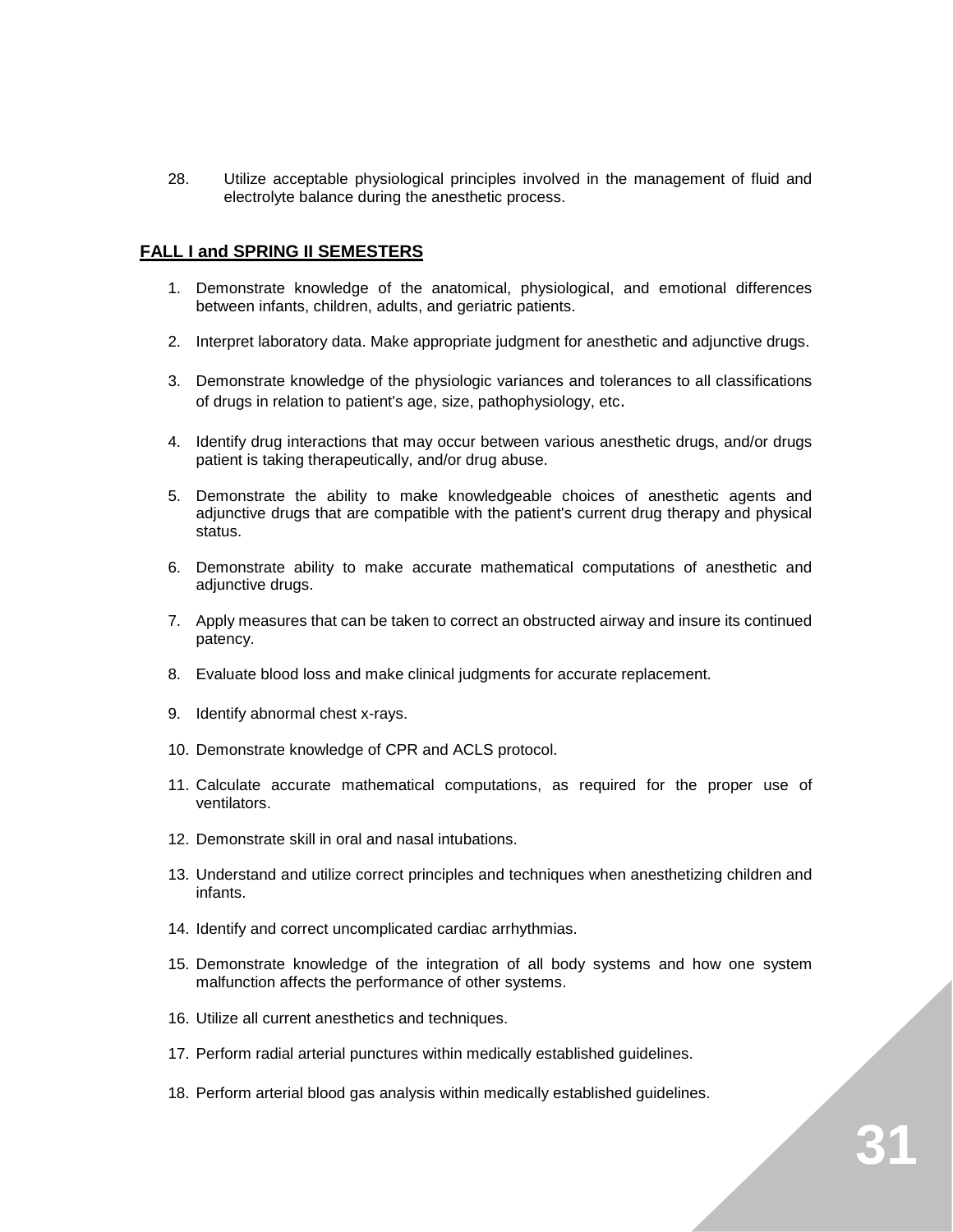- 19. Comprehend anatomy and physiology of pregnancy.
- 20. Demonstrate knowledge of anatomy and physiology involved in all types of regional anesthesia.
- 21. Understand dosage and toxicity of various classes of regional anesthetic drugs and their respective cellular and organ system effects.
- 22. Recognize and effectively manage complications of regional blocks.
- 23. Demonstrate skill in the preoperative, operative, and postoperative management of pediatric patients.
- 24. Understand and utilize pulmonary function tests and blood gas analysis in the care of patients for surgical cases.
- 25. Insert arterial catheter for arterial monitoring, perform puncture for blood gases using prescribed precautions.
- 26. Recognize the preoperative, operative, and postoperative complications associated with open-heart surgery.
- 27. Understand the principles relating to extracorporeal circulation.
- 28. Comprehend and apply the concepts of hemodynamic monitoring.
- 29. Recognize the advantages, disadvantages and application during anesthesia and the techniques of induced hypotension.

#### **SUMMER II, FALL II, SPRING III SEMESTERS**

- 1. Understand specific conditions and principles, which may be surgically acquired.
- 2. Demonstrate skill in utilizing mechanical ventilators during the anesthetic process.
- 3. Understand complications that are related to contaminate or malfunctioning anesthetic equipment.
- 4. Demonstrate growth in knowledge and skills involved in the anesthetic process.
- 5. Utilize critical thinking and assessment when administering an anesthetic.
- 6. Administer physiologically sound anesthesia, utilizing general and regional techniques that are compatible with the pathological condition of the patient.
- 7. Demonstrate good clinical judgment based upon sound scientific principles when correcting problems during the anesthetic process.
- 8. Perform safely and accurately when administering anesthetics outside the operating suite.
- 9. Apply biological and physical laws to the practical application of anesthesia.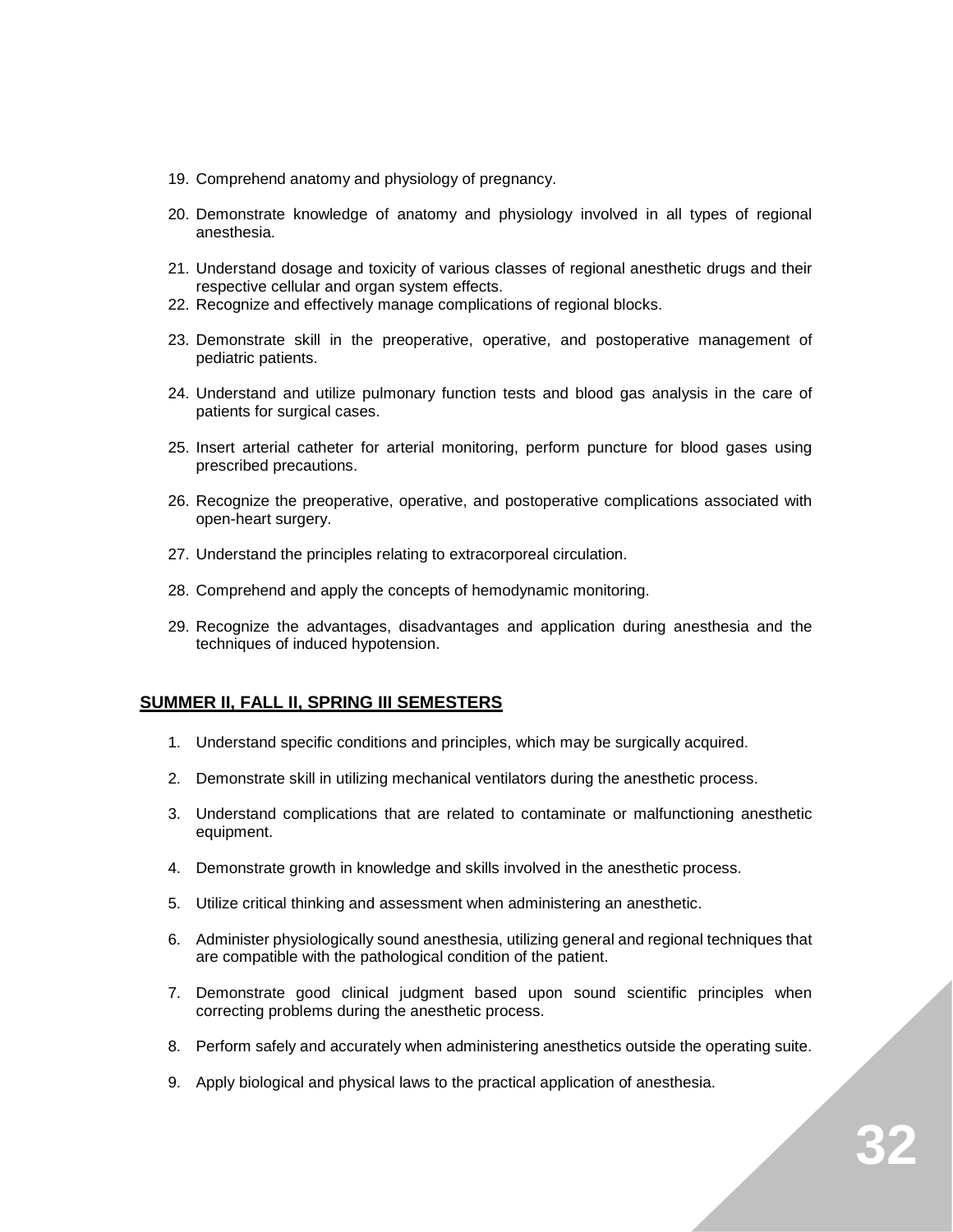- 10. Understand principles and concepts in the usage of complex monitoring systems.
- 11. Perform skillfully during emergency and stressful encounters.
- 12. Accept constructive criticism from instructors, peers, and other staff members of the operating and anesthesia teams and benefit from such evaluation.
- 13. Formulate and initiate a plan to maintain surgical planes of anesthesia, as indicated for each type of surgical procedure, and to terminate anesthesia and return the patient to unassisted vital functions or prepare patients to be ventilated postoperatively.
- 14. Apply knowledge of the physiology of pregnancy when selecting anesthetic requirements and techniques for vaginal delivery and cesarean section.
- 15. Analyze complications of labor and delivery in relationship to the anesthetic process.
- 16. Evaluate and formulate a plan for prevention and treatment of complications of anesthesia for the obstetric patient.
- 17. Understand and apply concepts and principles in resuscitation of the newborn.
- 18. Perform skillfully when managing the special anesthetic problems and considerations of emergency surgery.
- 19. Formulate and implement a plan for choice of anesthetic drugs and techniques during emergency surgery.
- 20. Demonstrate knowledge in the physiology of chronic pain, evaluation of pain syndromes, various treatment modalities, and regional anatomy for administration of plexus and other pain blocks.

## **GRIEVANCE PROCEDURES**

The Graduate Program in Nurse Anesthesia will provide opportunity for students to engage in a grievance process for adverse decisions regarding performance and status in the Program. For academic issues, students are subject to all policies and procedures for appeal and grievance through the Graduate School of the University of South Carolina. Students are encouraged to contact the Academic Director of the Program or The Graduate School [Ombudsman.](http://gradschool.sc.edu/students/ombs.asp) Issues involving clinical performance and status to continue clinical training involve a Program Evaluation Committee review as described above. It is not possible to list all acts or omissions, which might result in disciplinary action or termination of the student. In instances that involve disciplinary suspension or termination from the USC/PMRH Graduate Program in Nurse Anesthesia, the student may request a formal review of any final action. The following guidelines and steps are to be followed in filing a formal Grievance:

1. Disputed actions which can invoke the grievance process: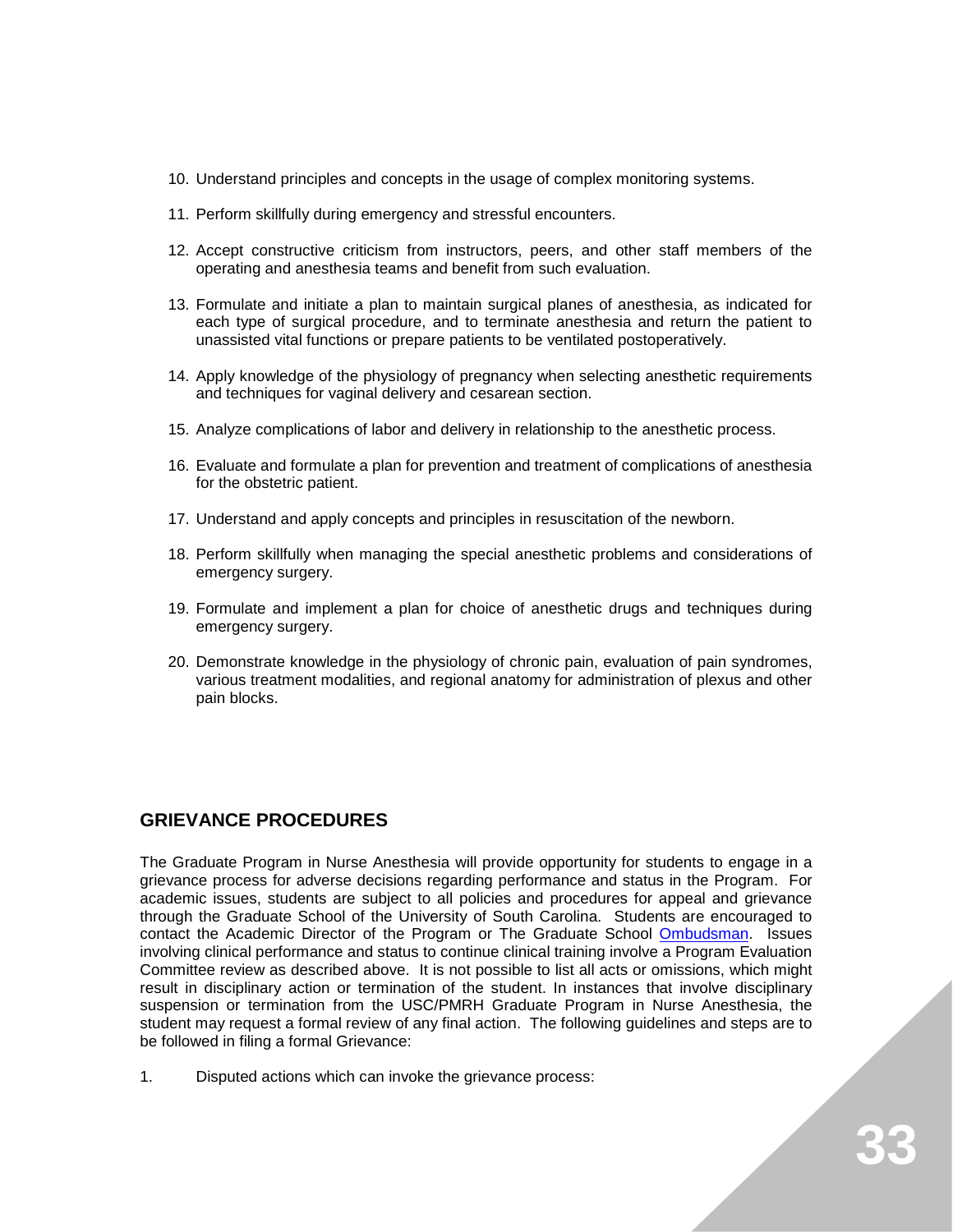- A. Most disciplinary actions resulting in termination.
- B. Termination for refusal to submit to a drug or alcohol screen cannot be grieved.
- 2. The student who has a dispute should submit the dispute in writing to the Program Director within ten (10) calendar days after the facts on which the dispute is based become available to the student.
	- A. Delay in submittal of the requested information will result in a forfeiture of the grievance rights.
	- B. Decision to extend the deadline will be made by the Program Director and made based on extenuating circumstances.
	- C. The student's document should recap the facts of the situation or event.
- 3. The Program Director will convene a Grievance Review Body within two weeks (14 calendar days) to hear the dispute.
	- A. The Grievance Review Body will be composed of the following:
		- 1. Program Director
		- 2. Assistant Program Directors<br>3. Academic Director
		- 3. Academic Director
		- 4. 3 CRNA faculty members from the primary clinical training site where the student is assigned.
		- 5. SRNA clinical coordinator
	- B. A copy of the student's document recapping the facts of the situation or events will be shared with members of the Grievance Review Body. The decision of the Grievance Review Body is final.

# **PROGRAM COMMITTEES**

Program Committees exist to assist the Program in fulfilling its responsibilities to its communities of interest. Student representation is included where appropriate.

- 1. Curriculum Advisory Committee \*
- 2. Interview and Admissions Committee\*<br>3 Evaluation Committee
- Evaluation Committee

\* Includes student representation

#### **Curriculum Advisory Committee**

The Curriculum Advisory Committee is composed of the Academic and Program Directors, Program Faculty, Basic Science Course Directors, a Community at-large member, and student representation from each class. The Committee exists to evaluate, discuss, and make recommendations regarding the didactic and clinical curriculum. It is a major component of the Continuous Self Assessment Plan to determine purposeful change and needed improvement.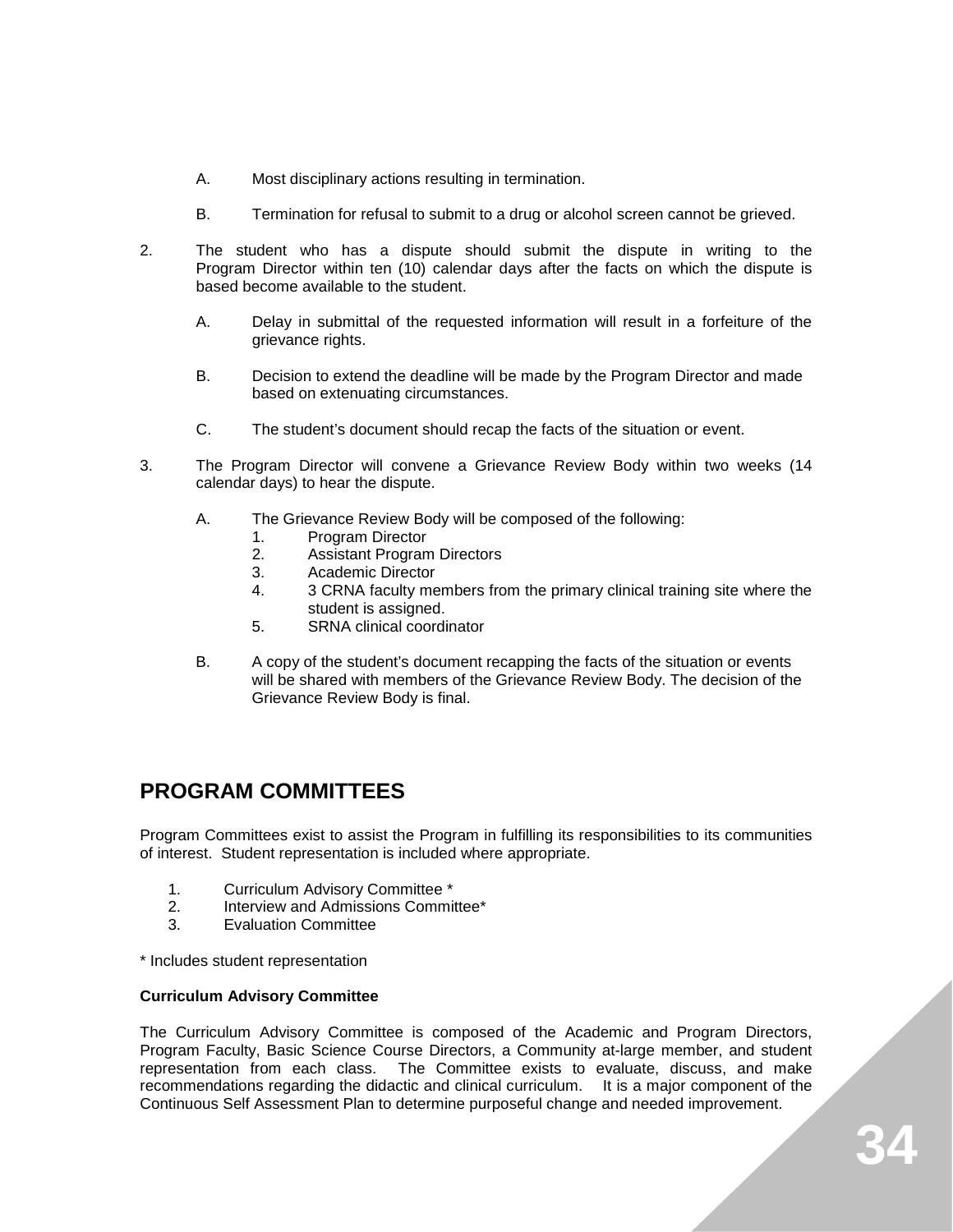#### **Interview and Admissions Committee**

The Interview and Admissions Committee is composed of the Academic and Program Directors, the Assistant Program Directors, and Program Faculty. They are assisted by University Faculty, Clinical Faculty, and students. The Committee exists to evaluate applications, interview potential candidates, and make recommendations for admission to the Graduate Program in Nurse Anesthesia in accordance with University policy.

#### **Evaluation Committee**

The Evaluation Committee is composed of the Academic and Program Directors, the Assistant Program Directors, and other designated clinical faculty members from the primary and affiliated clinical training sites. The Committee exists to discuss, evaluate, and to make recommendations regarding student progress in the program. The committee will meet as necessary to review an individual student's clinical progress.

## **Continuous Assessment for Necessary Change and Needed Improvement**

To comply with the Council on Accreditation Standard IV on Program Effectiveness, the Program utilizes a systematic, comprehensive evaluation process to implement purposeful change and needed improvement. The Program will engage in the following activities to assess information gathered from its communities of interest regarding program effectiveness:

- **Faculty Meetings** 
	- o University Department Faculty Meetings
	- o Program Faculty Meetings<br>
	o Annual Retreat with affiliate
	- Annual Retreat with affiliated Partners (University and Program Faculty)
- Curriculum Advisory Committee Meetings with student representatives from each cohort and Community At-Large representation
- Clinical Department Meetings

The Program will evaluate information obtained from the following assessment tools and performance metrics:

#### **Curriculum**

**Students** 

• Student Course and Faculty Evaluations of the curriculum implemented by the Sponsoring Institution (University of South Carolina School of Medicine)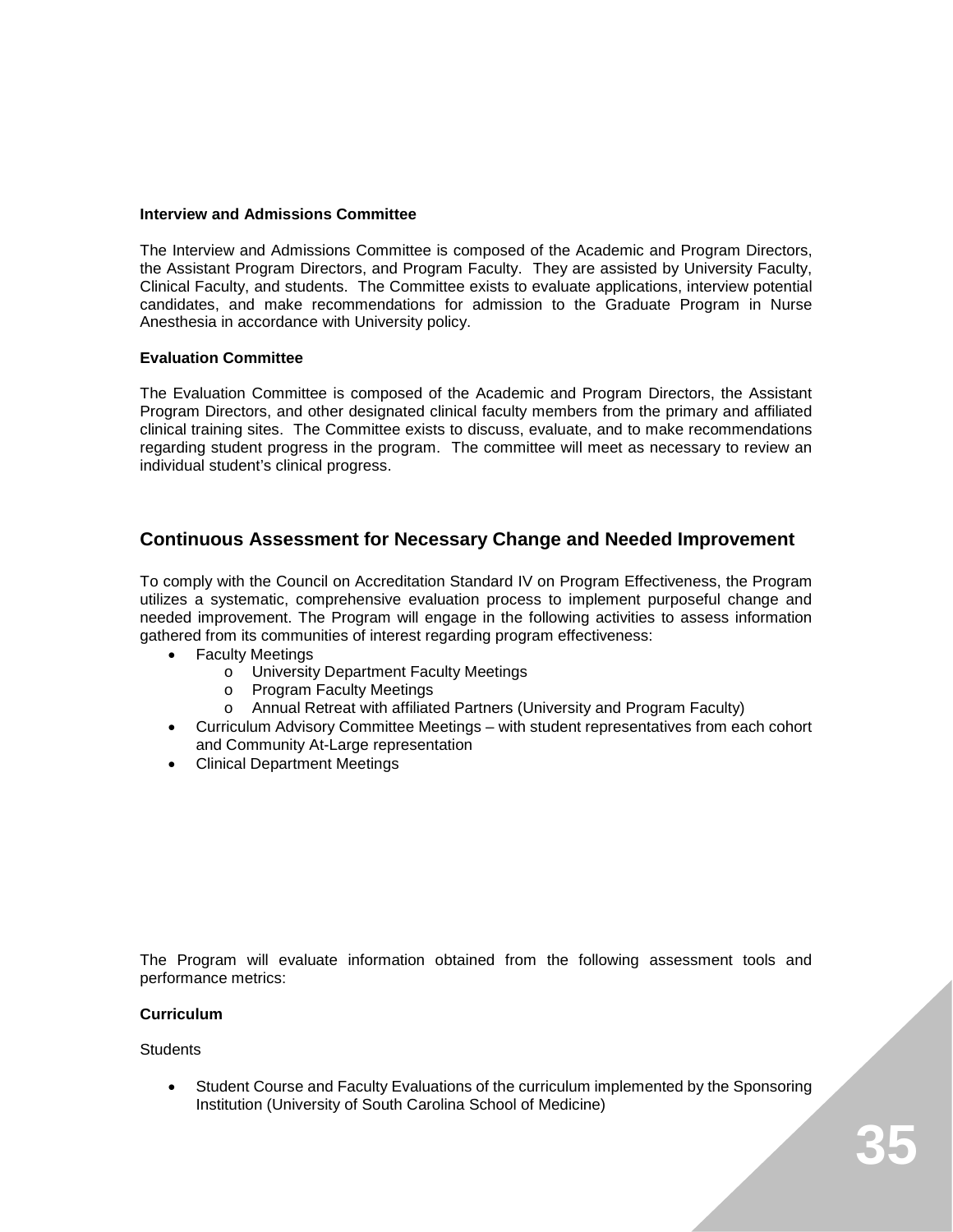- Student Clinical Progress Conferences
- Student self-evaluations of clinical performance
- Student participation in Curriculum Advisory Committee activities
- Student Course Performance Metrics (Grades, Grade Point Average)
- Student performance on the Self Evaluation Exam
- Student performance on the National Certification Exam
- Cohort first time pass rate on the National Certification Exam
- Comparison of Program performance to SEE/NCE national performance metrics
- Student Evaluations of the Primary Clinical Training Site
- Student Evaluations of the Affiliated Clinical Training Sites
- Student Evaluations of the Primary Site Clinical Faculty

#### **Faculty**

- Participation in Curriculum Advisory Committee meetings
- Clinical Faculty Evaluations of Student Clinical Performance
- Clinical Faculty Evaluations of Program Effectiveness
- Program Faculty Self Assessments of Program Effectiveness

Communities of Interest

- Employer Evaluations of recent graduates
- Alumni Evaluations of the Program

# **STUDENT RESPONSIBILITIES**

## **LICENSURE**

Students must present a copy of **current non-disciplined nursing license from the South Carolina Board of Nursing prior to matriculation** into the program. A valid nursing license from a compact state will be accepted. Renewals must be provided to the Nurse Anesthesia office biannually. Failure to comply with this requirement will result in suspension from the program until this requirement is satisfied. Suspension time will be charged as vacation time or must be made up prior to graduation.

#### **CERTIFICATIONS**

Students must present copies of current certification in **Basic Life Support, Advanced Life Support and Pediatric Advanced Life Support Certification prior to matriculation.**  Certifications must be kept up to date and copies of those certifications provided to the Office of the Clinical Director. The student is responsible for scheduling their own renewal classes and the fees for such. The student may NOT be provided time from clinical and/or classes to obtain certification or recertification. **All students must have current certifications in Advanced Cardiac Life Support (ACLS) and Pediatric Advanced Life Support (PALS) prior to graduation**. Students are responsible for the cost of these certifications and/or recertification. Classes are offered to all students at the Columbia campus in August of each year. Students are required to recertify during the NA 1 year. Affiliated clinical training sites may require proof of certification and licensure. The student is expected to provide this documentation upon request.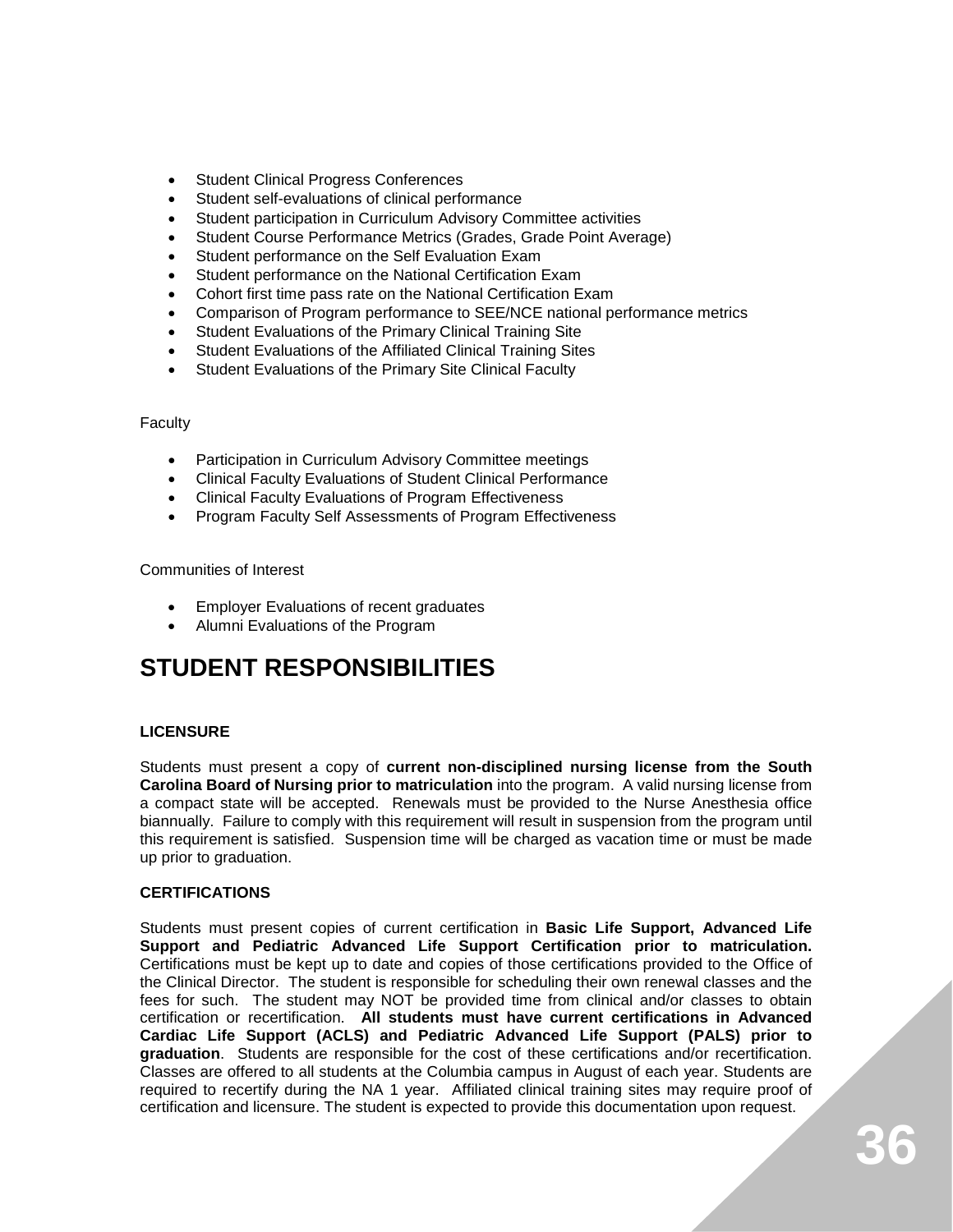#### **CRIMINAL BACKGROUND CHECKS**

All students assigned to the PHR and GHS clinical training site will have a criminal background check performed at their expense prior to matriculation into to the Program. Primary clinical site approval of background checks is a prerequisite to final acceptance in the Program. Affiliated clinical sites may require documentation of background checks as a requirement for participation. Issues uncovered from background checks are subject to any clinical facility's discretion with regard to participation in clinical activities in that facility. After matriculation, any issue that causes Palmetto Health Richland or Greenville Health System to prohibit student participation in clinical activities will result in termination from the Program.

#### **IMMUNIZATIONS**

In order to ensure the health and safety of students and patients in both the classroom and clinical settings, students are required to provide, prior to matriculation, immunization data on forms provided by the School of Medicine [\(SOM Immunization Form](http://studentservices.med.sc.edu/Immunization%20Record.pdf) ). Affiliated training sites may require current documentation prior to participation in clinical activities.

#### **AANA ASSOCIATE MEMBERSHIP**

AANA Associate Membership is required by the Program at the student's expense. Information can be found at the AANA [Website.](http://www.aana.com/ceandeducation/students/Pages/NewStudents.aspx) The cost of Associate Membership is \$200.00 for the duration of the Program.

#### **OUTSIDE EMPLOYMENT**

The curriculum is vigorous and time consuming. As such, the Program is considered a full time endeavor. The hours of practicum vary according to the clinical site and enable the student to correlate didactic course work and clinical practice. Time commitment to the program runs Sunday – Saturday. It is not reasonable to expect there to be time available for outside employment while in the Program. Part-time work, especially during the first year, is therefore strongly discouraged. **Outside employment should be discussed with the Program Director.**

**During the twenty-seven month Nurse Anesthesia educational program, the student may not be employed as a nurse anesthetist by title or function**. Any student not in full compliance with this policy is subject to immediate dismissal from the program.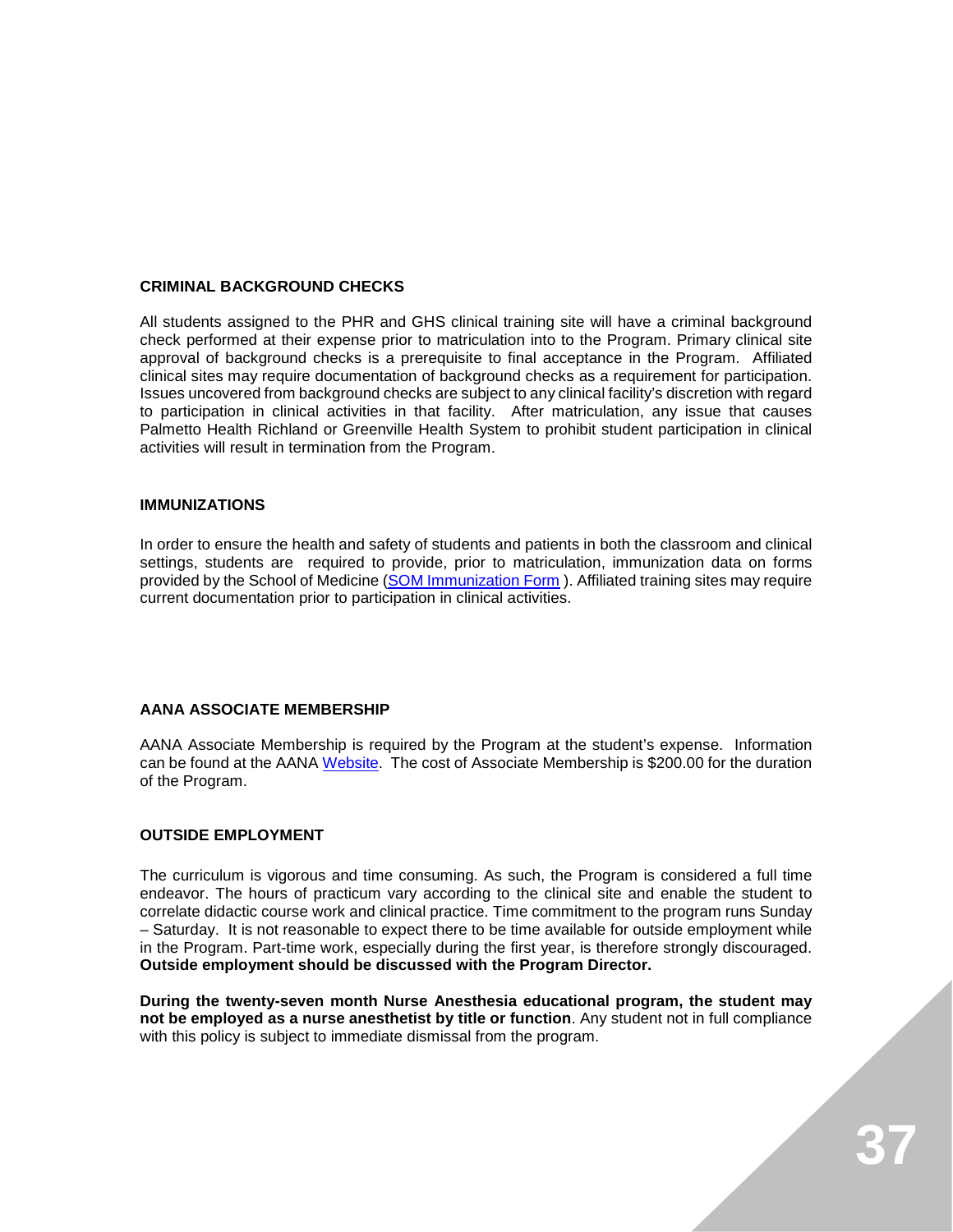#### **PERSONAL AND PROFESSIONAL CONDUCT AND BEHAVIOR**

All students enrolled in the Nurse Anesthesia Program are members of the student body of the University of South Carolina and therefore subject to the rules and regulations found in the *Carolina Community and the Graduate Bulletin for the University of South Carolina.* These manuals can be obtained online at [www.sc.edu](http://www.sc.edu/) and [www.bulletin.sc.edu.](http://www.bulletin.sc.edu/) Students accepted for clinical experience at Palmetto Health Richland are subject to the rules, regulations and the *Policy and Procedure Manual for Palmetto Health.* Students are referred to the Palmetto Health intranet for the Standards of Behavior. Students accepted for clinical training at Greenville Health System are subject to the rules regulations for employees at Greenville Health System. While on rotation at any affiliated clinical site, each student is subject to the rules and regulations of the affiliating hospitals and their anesthesia departments. Each facility is responsible for communicating its expectations at the beginning of a rotation. Students assigned to affiliated sites where housing is provided are expected to maintain the housing in a clean and orderly fashion. At NO time should the student house a pet where housing is provided. The student may be responsible for any damage caused to the site.

Students are expected to conduct themselves in an appropriate, professional manner. Conduct should be in conformity with the high moral and ethical standards of the profession as well as within the legal constraints of any law-abiding community. The Program Faculty retain the right to determine appropriate personal and professional conduct when not specifically addressed by policy of the University, the primary clinical training sites, and the affiliated clinical training sites. Students will be continuously evaluated on their personal and professional conduct. In the event that a student receives an unsatisfactory evaluation in personal and profession conduct, the student will be referred to the Program Director or Assistant Program Directors for action. Each student must certify on the application for the National Certification Exam that they have not been placed on probation or dismissed from a program for ethical or integrity issues.

#### **DRESS CODE**

At all times, students are expected to be groomed and dressed as appropriate to present a professional image. On the SOM Campus, students are expected to dress in a manner that meets accepted standards of professionals in the field of health care. Students are expected to abide by the dress code for the hospital(s) and operating room(s) to which they are assigned.

USC student identification cards are provided to all SOM students and they are expected to be worn at all times while on campus. Identification cards are provided by the primary clinical training sites and may be provided by affiliated clinical sites. Appropriate ID must be while in the clinical areas and must be clearly visible at all times. Surgical scrub uniforms (furnished by the hospital) are to be worn only in the operating rooms or anesthetizing locations. White lab coats or other appropriate surgical cover coats must be worn over clean surgical attire when leaving the operating room suite. No scrub clothing is to be worn outside the hospital even if covered unless mandated by clinical responsibilities at remote anesthetizing locations. Disposable hair covers and shoe covers are to be removed before leaving the suite of operating rooms. Masks are to be removed and disposed after leaving the operating room and a new mask used each time an operating room is entered.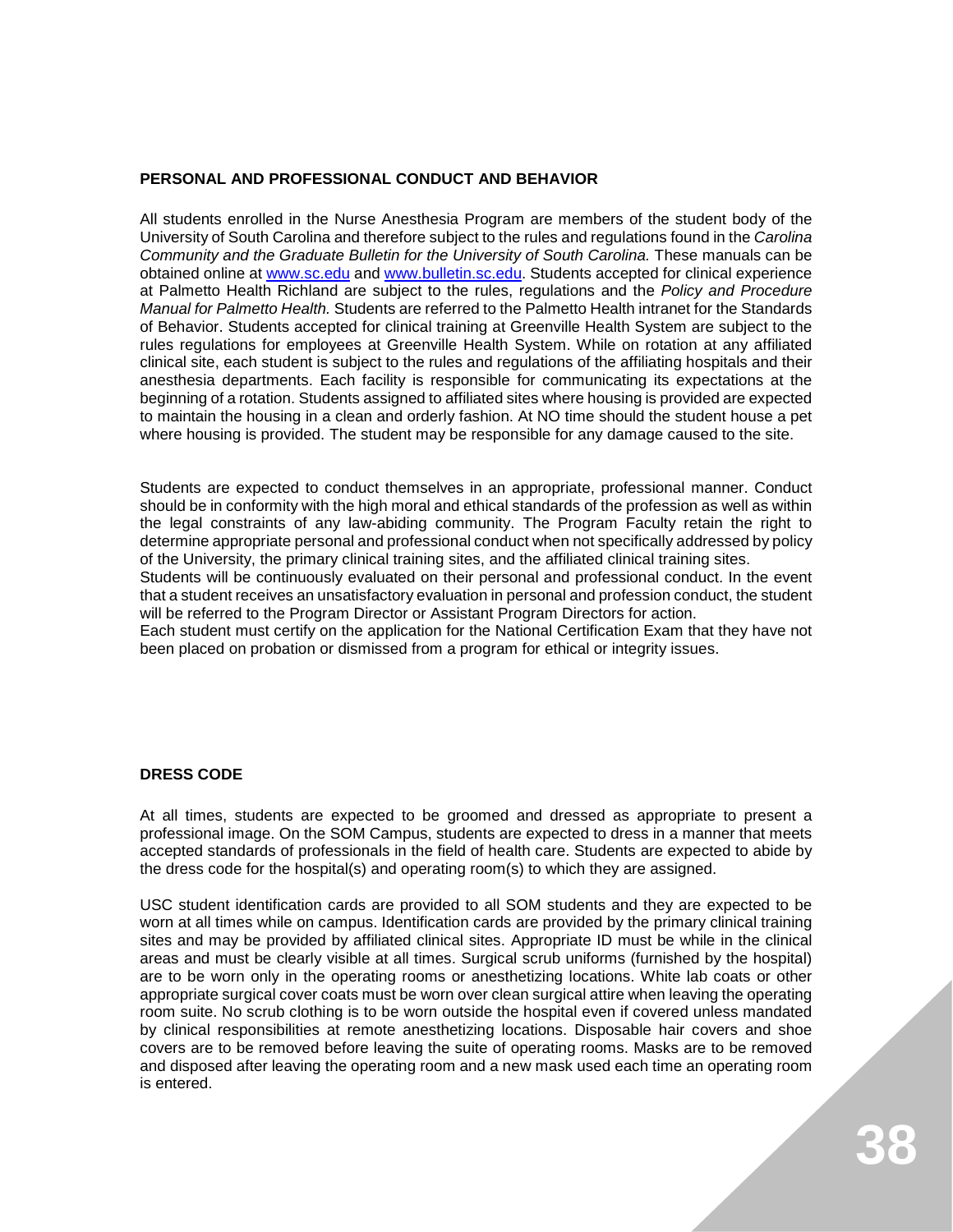Students must refrain from wearing perfumes or strong smelling deodorants and colognes in both academic and clinical areas. Jewelry should be limited to a non-dangling watches and a simple wedding band. Students will be required to remove any dangling bracelets, earrings, pins or watches. Nails should be cut short and kept clean and neat at all times. No synthetic nails are allowed. Polish should be limited to clear or neutral tones. Hair must be kept clean and neat. In the operating room, a surgical hair cover must cover all hair. Beards must be kept trimmed, clean and neat at all times. They must be covered completely with a mask or face shield in the operating room. Students are expected to conform to the dress codes of affiliating hospitals. Failure to conform to those standards may be grounds for removal from the affiliated site and disciplinary action.

#### **CONSENSUAL RELATIONS:**

Students should not enter into a consensual relationship with a faculty member, including clinical faculty at any site who exerts control or authority over any student. Situations of authority include, but are not limited to teaching, formal mentoring, clinical supervision, and exercising substantial responsibility for grades, honors, or degrees; and consideration of disciplinary action involving the student.

Faculty members should not accept authority over a student with whom he or she has or has had a consensual relationship. No faculty should participate in decisions pertaining to a student's grades, evaluation of clinical performance or consider disciplinary action involving the student with whom he or she has had a consensual relationship.

If a consensual relationship exists or develops between a student and Program or Clinical faculty the student must inform the Program Director or Assistant Program Director of the relationship, and the matter must be referred to the Graduate School Ombud.

#### **SOCIAL MEDIA**

The USCSOM Graduate Program in Nurse Anesthesia acknowledges that social networking sites are a popular means of communication. Students who choose to use these websites must be aware that posting certain information is illegal. Violations of administrative policies and regulations (PHR, GHS or USCSOM) may expose the student to criminal and civil liability. Offenders may be subject to adverse academic actions including possible dismissal from the program. The following actions are deemed forbidden by the institutions and considered a violation of the Professional Policy of the USCSOM Graduate Program in Nurse Anesthesia.

- You may not present the personal health information of other individuals. Removal of an individual's name does not alone constitute proper de-identification of protected health information. Inclusion of data such as age, gender, race, diagnosis, date of evaluation, or type of treatment or the use of a highly specific medical photograph (such as a before/after photograph of a patient having surgery or a photograph of a patient from a medical outreach trips) may still allow the reader to recognize the identity of a specific individual.
- You may not report private (protected) academic information of another student or trainee.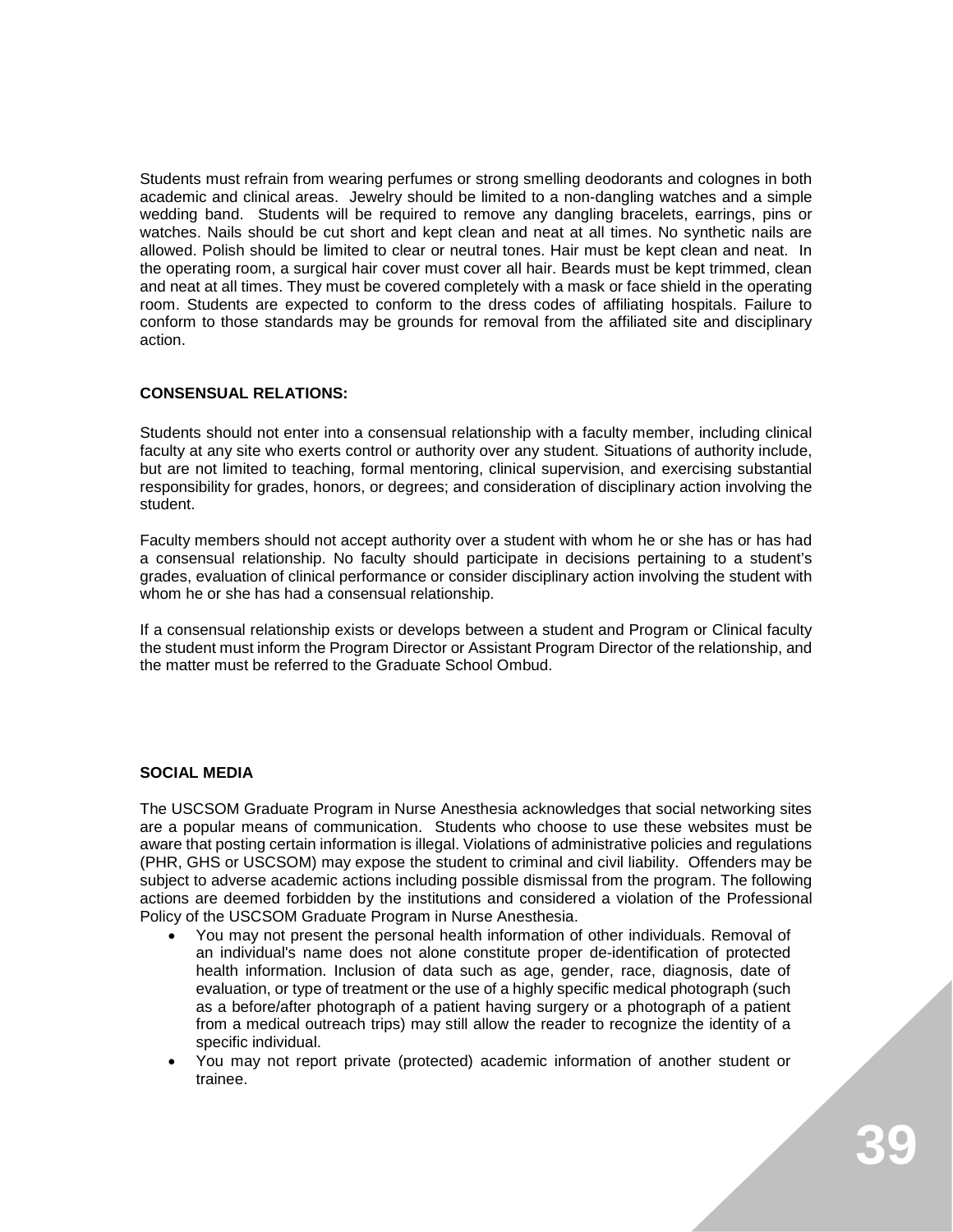- You may not present yourself as an official representative or spokesperson for the institution.
- You may not represent yourself as another person, real or fictitious, or otherwise attempt to obscure your identity as a means to circumvent any prohibitions listed in the Student Professionalism Policy.

Other violations of the Student Professionalism Policy pertaining to the use of social media would include but are not limited to:

- Knowingly distributing false evidence, statements, or charges against another student, preceptor, or faculty/staff member.
- Using electronic channels of communication to disseminate inappropriate or uncivil comments regarding peers, preceptors, faculty or staff.
- Verbal, written or electronic insults to, or verbal attacks on, USC SOM, PHR, or GHS administration, faculty, preceptors, staff, or students.
- Threats or acts of physical violence to USC SOM, PHR or GHS administration, faculty, preceptors, staff, or students.
- Harassment, in any form, of USC SOM, PHR or GHS administration, faculty, staff, preceptor or students.
- Violating the confidentiality of a faculty committee by an elected student representative serving on that committee.

The USC Graduate Program in Nurse Anesthesia offers the following social media (Facebook™, Twitter™, blogs, etc.) use guidelines for students:

Avoid any activity on social media sites that could portray you, the Program, the faculty and/or preceptors, the University or the nurse anesthesia profession negatively. Some of the strongly discouraged actions include, but are not limited to:

- display of vulgarity through written comments, photos, and/or affiliations;
- display of language or photos that imply disrespect for any individual or group because of age, race, gender, ethnicity, or sexual orientation;
- display of photos or language that may reasonably be interpreted as condoning irresponsible use of alcohol, substance abuse, or sexual promiscuity;
- posting of potentially inflammatory or unflattering material on another individual's website; and
- display of any language that degrades patients.

The actions mentioned above may be interpreted as a violation of the Student Professionalism Policy and therefore punishable according to that policy. This policy is not constructed to violate any constitutionally protected activity including speech, protest or assembly.

#### **TIME AWAY FROM THE PROGRAM**

NA I students do not receive any personal days. Students will be assigned Program Time Off in conjunction with USC School of Medicine spring and fall semesters. Spring and Fall Breaks will be posted on the Master Schedule and Academic Calendar. Up to two weeks of PTO will be scheduled during Summer I Practicum with the total practicum time committed of no less than 10 weeks between Spring I and Fall I. Students return to clinical on the day after New Year's Day to begin year two (NA II) of the training program. PTO thereafter will be granted in accordance with policies set forth for second and third year (NA II and NA III) students. Sick leave during the first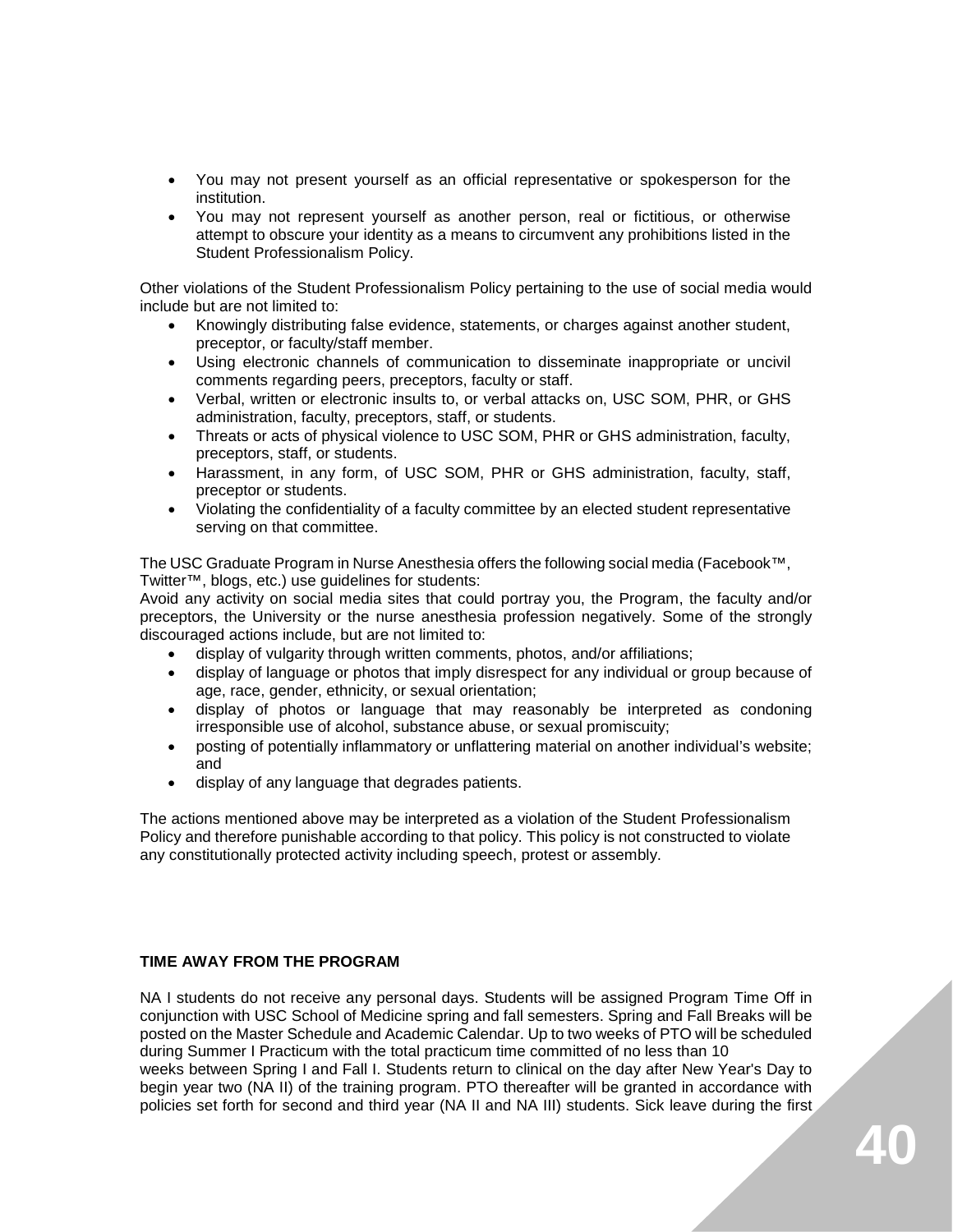year may result in academic ineligibility depending on the duration of the sick leave and the corresponding classroom commitment. Clinical absence due to illness during the first year must be made up at a time designated by the Program Director, Assistant Director and/or Clinical Coordinator. Sick time during NA I year may be made up during semester or semester breaks (to include Spring, Fall or Christmas breaks). Sick leave or absence in excess of 30 days during the final 15 months of the program must be made up prior to program completion in accordance with a method defined by the Program Director, Assistant Program Director or Clinical Coordinator. Students will not be allowed to take any more than seven (7) consecutive days without extenuating circumstances. Emergency LOA of more than seven (7) days may be granted but all time must be made up at the discretion of the Program Director.

#### *Second and third year students (NAII and NAIII)*

Students receive a total of 20 days of PTO beginning January 1 of year two and may be taken during the final 15 months of the educational program. No more than ten (10) days may be held until the end of the program; therefore, ten (10) days must be used prior to March 15th of the third year or forfeited. A personal day DOES NOT include New Year's Day, Independence Day, Labor Day, Thanksgiving Day or Christmas Day. All students may be required to work on at least one of the major holidays listed above. Absences due to illness will be deducted from PTO allotment. PTO requests must receive prior approval from the Program Director, Assistant Director, or Clinical Coordinator. PTO requests that interfere with scheduled classes may not be approved. Requests for PTO will be in accordance with the PTO request policy and procedure. Every attempt will be made to post schedules 20 days prior to the start of the new schedule. Requests submitted after the schedule is posted may or may not be granted. Time missed in excess of 20 days must be made up in full before being released to take the National Certification Examination unless extenuating circumstances approved by Program Director.

#### **REQUESTS FOR TIME OFF**

All requested time off must be received in the office by the  $15<sup>th</sup>$  of the month which falls two months ahead of the request. For example, requests for December must be submitted by October 15th. Requests for time off that interfere with scheduled classes may not be approved. If requests are received from students on the same rotation, these requests may be granted on a first come, first serve basis and at the discretion of the Clinical Coordinator or Assistant Director.

Request for time off is highly discouraged and may not be approved during certain specialty rotations.

#### **PROFESSIONAL LEAVE**

Professional leave for students to attend educational meetings may be granted at the discretion of the Program Director or Assistant Director. Leave that interferes with classes at the School of Medicine will not be granted.

Students are granted one (1) day of professional leave in order to write the Self-Evaluation Exam from the National Board on Certification and Recertification of Nurse Anesthetists. This day should be scheduled with the Program Director and/or Assistant Director in accordance with the process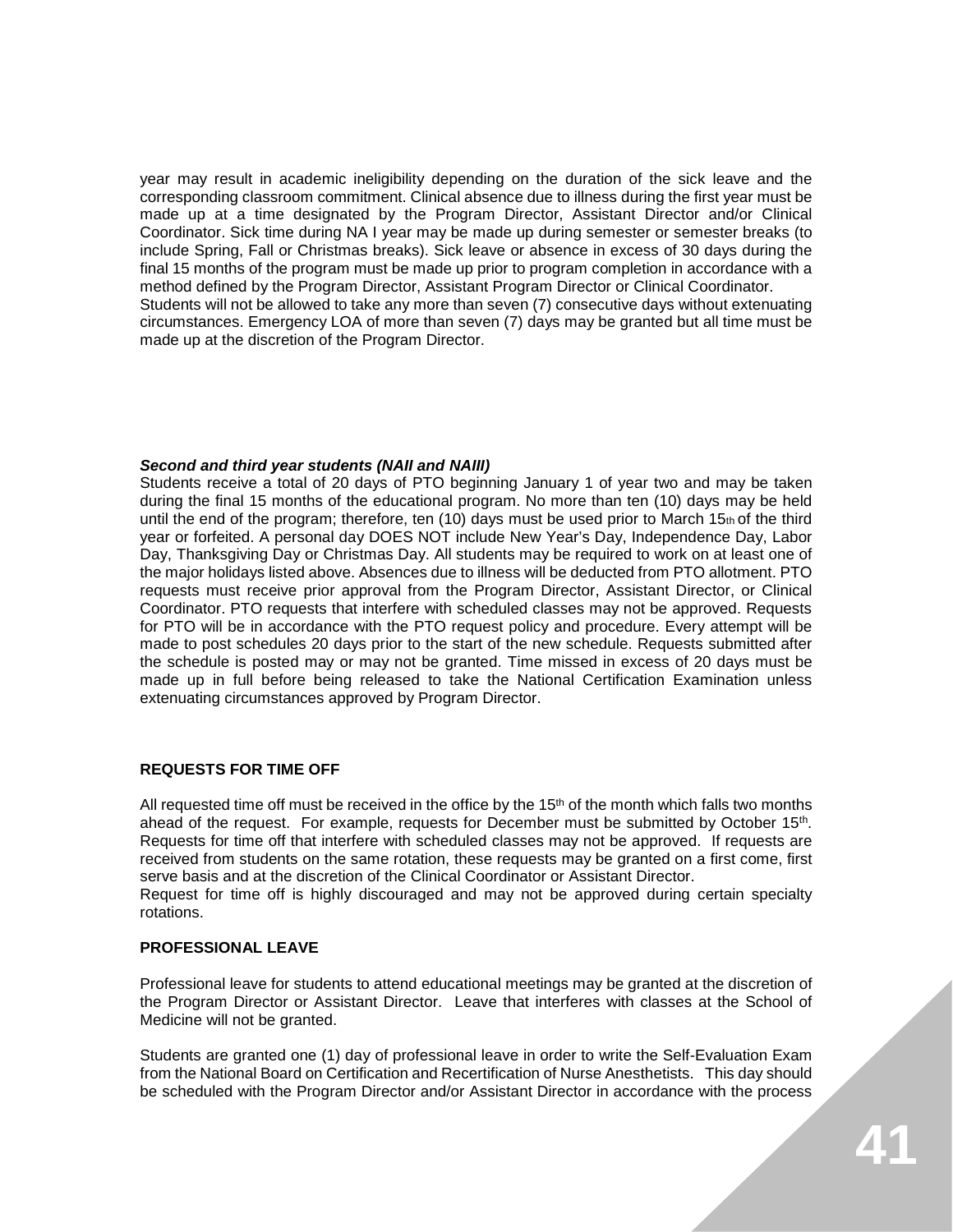for requesting vacation time. Time off for repeat testing is deducted from Program Time Off allotment.

#### **LEAVE OF ABSENCE**

Leave of absence from the program may be granted by the Program Director for extenuating circumstances and in accordance with the policies of the University of South Carolina and the Graduate Program in Nurse Anesthesia. A leave of absence has the potential of delaying Program completion if clinical time, case criteria, or graduation requirements are not met. A leave of absence may not exceed one academic year.

#### **EMERGENCY LEAVE DUE TO DEATH IN FAMILY**

Emergency leave may be granted up to three (3) consecutive days on the death of a member of the student's immediate family. Immediate family is defined as the spouse, parents, grandparents, brothers, sisters, children, grandchildren, or great-grandchildren of either the student or his/her spouse. Students may elect to take a leave of absence from the Program in extenuating circumstances. Time away from didactic courses will be handled by the Course Director for Basic Science or in the case of the clinical anesthesia courses by Program Faculty. Any clinical time missed for a death in the immediate family will be considered personal leave time or may be made up at the discretion of the Program Director or Assistant Director.

#### **WITHDRAWAL**

Students may elect to withdraw from the Program. All withdrawals are subject to University policies and procedures with respect to grades posted on transcripts or tuition refunds. Any student, who withdraws and is terminated from the Nurse Anesthesia Program and subsequently wishes to return to the program, must make application to the Graduate School as a new applicant.

#### **ATTENDANCE IN DIDACTIC COURSES**

Students are expected to attend and be on time for all classes and participate in all assigned simulation clinical experiences. Attendances at classes reflect reliability and accountability to the profession. In case of illnesses or other extenuating circumstances the student is expected to notify the course director prior to the class hour. The student will be responsible for all materials given to all students. Absences or tardiness on the day of exams are strongly discouraged. In the event of an absence or tardiness, make-up exams may be arranged at the discretion of the instructor and/or course director and may consist of a format other than that of the original exam. Each course director has the right to set additional criteria to attendances and tardiness.

#### **ATTENDANCE IN CLINICAL PRACTICUM**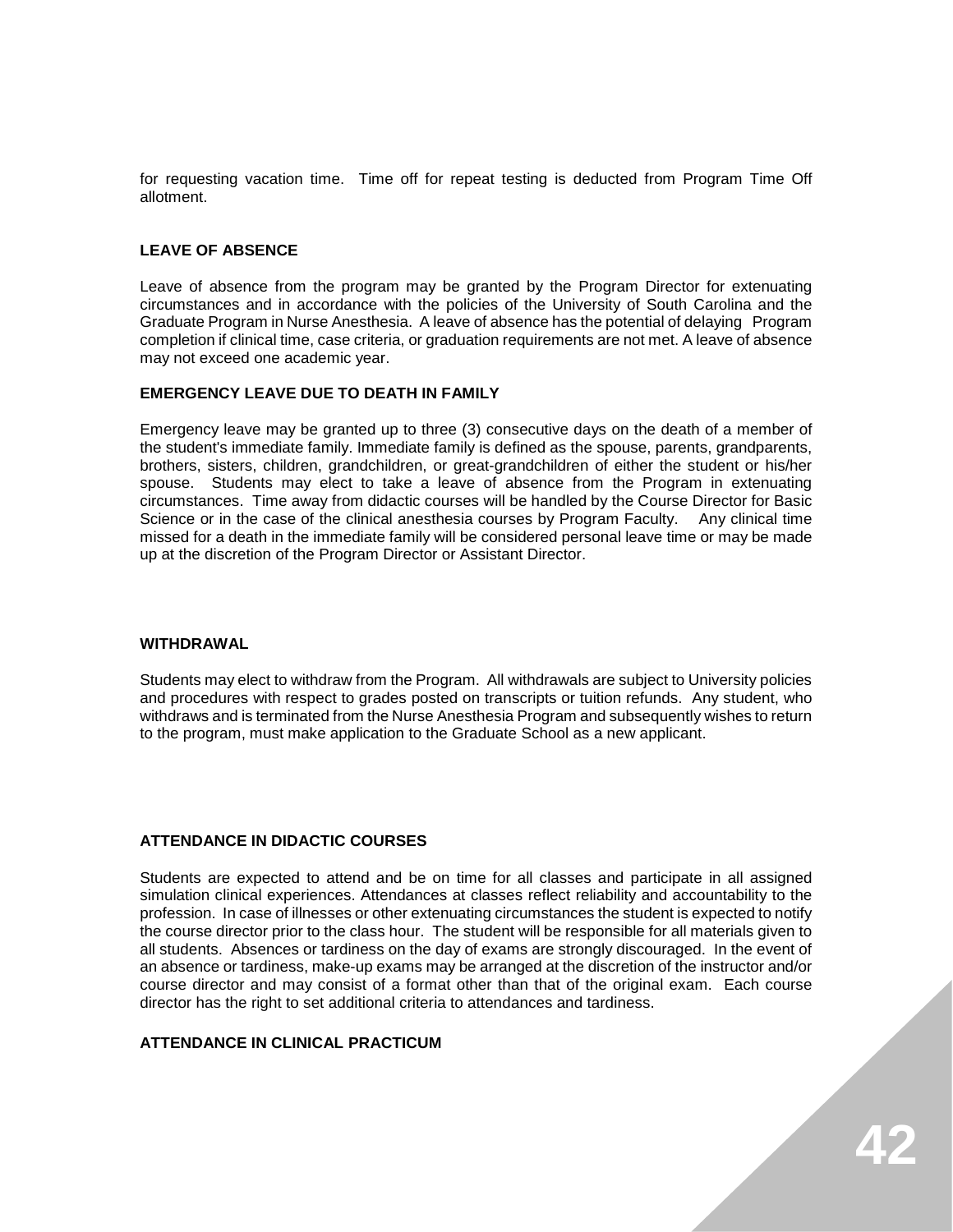Students are expected to follow the "call in" procedures outlined during clinical orientation for unscheduled absences from the clinical area. Failure to properly notify an absence from the clinical area may result in forfeiture of up to 3 days of Program Time Off for each occurrence.

#### **AFFILIATED SITES**

Students are responsible for travel to and from the assigned clinical sites. Housing arrangements have been made for assigned rotations that are located beyond a reasonable daily driving distance. Students are expected to comply with the specific requirements for each individual clinical site. Communication with clinical coordinators in advance of a clinical rotation is advised.

#### **INCLEMENT WEATHER**

Inclement weather is defined as snow, ice, hurricanes, earthquakes, tornadoes or other unusual occurrence. Program Faculty will communicate decisions made by University officials regarding the meeting of classes. Course Directors will communicate changes in course schedules when classes are missed due to inclement weather. Students should always heed the advice of local authorities (University, government, and law enforcement officials) with respect to travel to and from classes or the clinical areas. When students have difficulty getting to the clinical area due to inclement weather, the Program Faculty in charge of students at each respective campus should be notified, and the call-in procedures followed as communicated during each site orientation. Failure to do so may result in a forfeiture of three (3) days of Program Time Off. Clinical time may be required to be made up at the discretion of the Program Faculty.

#### **CHEMICAL DEPENDENCY**

All students will be required to comply with all policies and procedures related to chemical dependency from the USC School of Medicine, Palmetto Health Richland, Greenville Health System, and all affiliated clinical sites. Copies of the USC policy appear in the USC Graduate Bulletin, and in the Anesthesia departments of the primary and affiliated clinical sites. Students may be required to participate in random drug screening at the direction of the Program Director, Assistant Program Director and/or Clinical Coordinator(s). Students enrolled in the Graduate Program in Nurse Anesthesia are expected to maintain drug free status at all times. Failure to prove negative drug free status results in immediate dismissal from the program.

#### **PREGNANCY**

All reasonable accommodations will be made for pregnant students but because of the basic physical demands and requirements of the program, it is imperative that a student report her pregnancy to the Director immediately. It shall be the students' decision, on advice of her physician, whether to continue the program. Anesthesia related tasks may not be rescheduled. The student will be required to confirm her desire to complete her course work. Students may be allowed leave of absence up to six (6) months for delivery and / or medical concerns with the pregnancy if the student is in good standing in both clinical and didactic course work. All clinical time missed during the absence must be made up completely upon return to the program and may require an extension of the time allocated for completion of the educational program. Male students may be allowed time off not to exceed seven days for the birth of their child. This time is considered personal time off